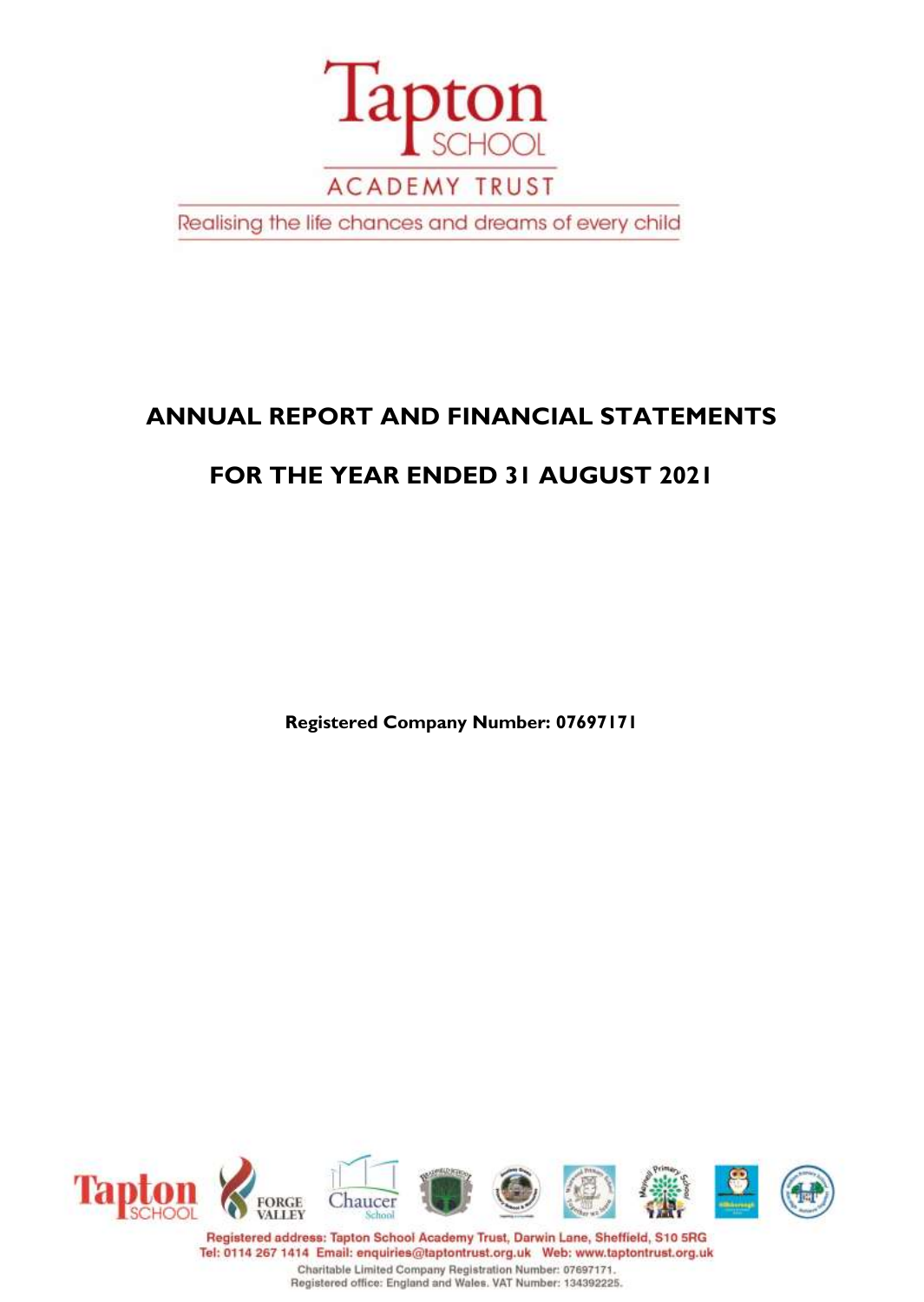# **CONTENTS**

# Contents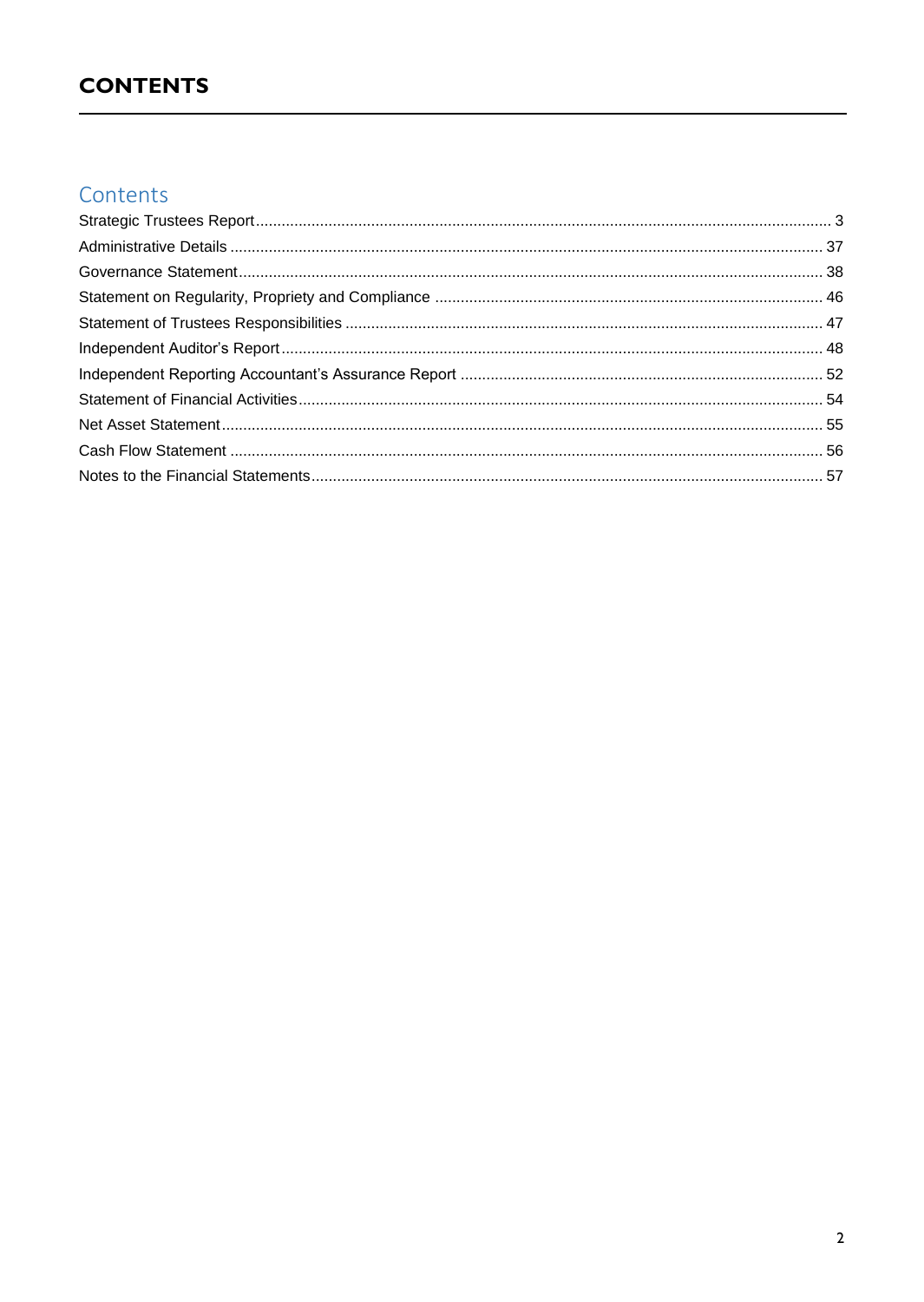# <span id="page-2-0"></span>Strategic Trustees Report

# **Welcome**

### **We are delighted to present our Annual Report, Strategic Report and Audited Financial Statements for the year ending 31 August 2021.**

The coronavirus pandemic has continued, understandably, to dominate much of the energy and decisions of our Trust over the last year. The Trust has endeavoured to create supportive conditions in which all our communities can flourish and thrive.

Pleasingly, in contrast to 2019-20 which was characterised by disruption and discontinuity, the last year has been one of rebuilding and energising our Trust in the new normal world of life with Covid. This period has been one in which we have reconnected with our strategic priorities in our mission to realise the life chances and dreams of all our learners - a journey which has never been more important. The values of our Trust have guided our decisions in new and emerging contexts as leaders act with "principled pragmatism."

The deep commitment, purpose and hard work of our colleagues and volunteers continues to drive our Trust forwards. The challenges of the previous year have been deep and multifaceted. We are confident that through the spirit of collaboration and shared values our Trust is emerging stronger and more cohesive than how we began in Autumn 2020. There is no doubt that we still have much to do to overcome the impact of the pandemic, however we are confident that we have the capacity, strength, and passion to step up to these new challenges to continue to be a difference making collaborative Trust.



Sarah Draper David Dennis

**Chair of Trustees Chief Executive Officer**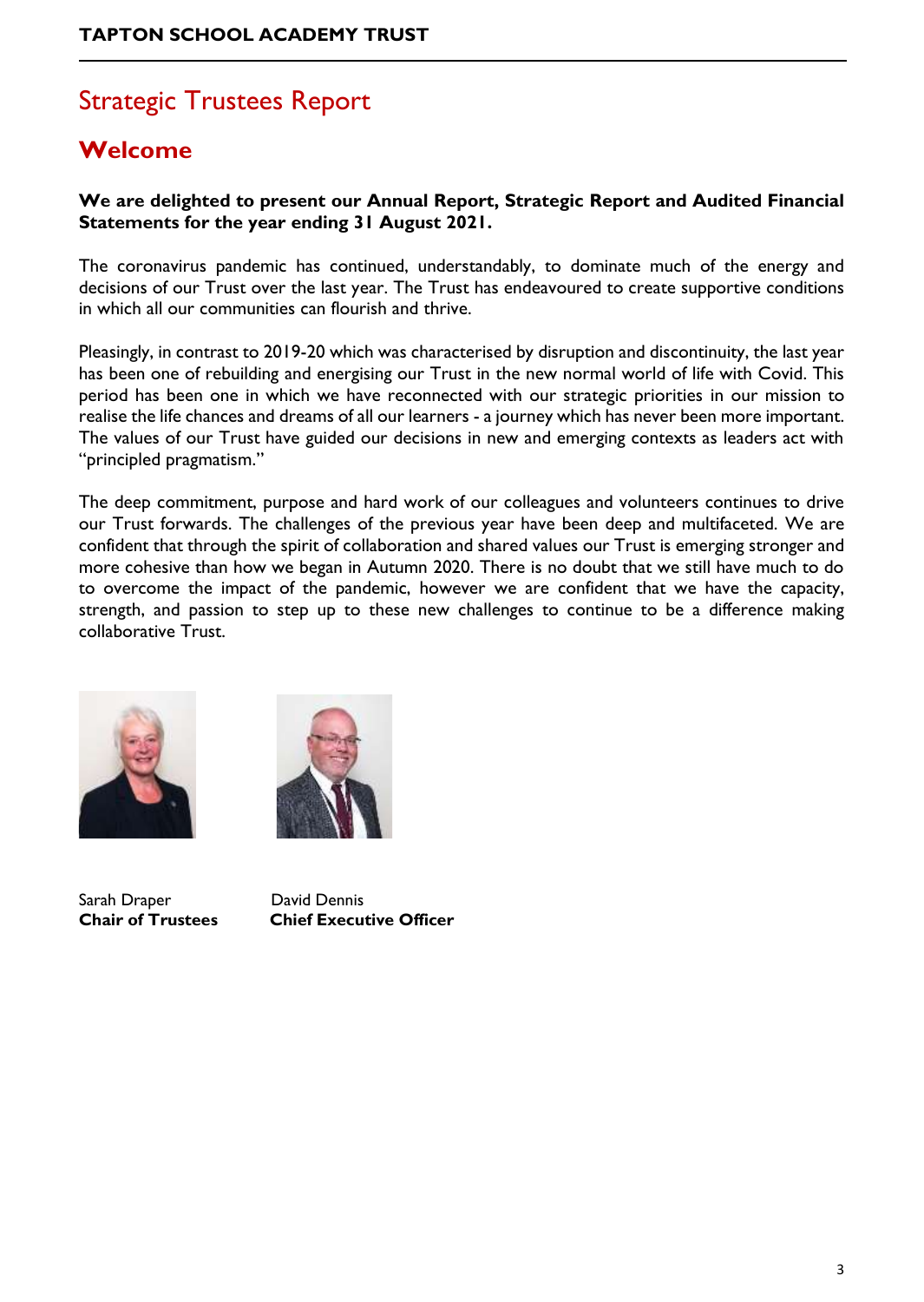# **About Us**

### **Tapton School Academy Trust is made up of over 7,500 learners and 900 staff**.

Children joining the Trust have a broad range of abilities and social backgrounds. We recognise and celebrate different aptitudes and interests and believe that everyone can develop through dedication and hard work, and leave our schools fully prepared for successful lives.

Our Vision is to realise the life chances and dreams of every child.

Our Mission is to provide a safe place to be: provide great teaching and learning: create an environment where all opportunities are in reach.

### Our Ways of Working

- Schools sign up to our Mission, Vision and Values and collaborative ways of working
- Schools collaborate "in partnership for excellence"
- Each has something to bring to the table and can lead on this
- Schools retain their identity and are part of something special
- Differentiated solutions according to support needs
- Mentoring, coaching, directing
- A clear scheme of delegation and decision making to ensure that all our children get the best educational experience.

### Our Values

- A culture of professionalism
- A focus on nurture as well as achievement
- Involvement of the family and wider community in everything that we do
- Make visible those who feel invisible through disability, poverty, ethnic or cultural disadvantage
- Mutual support and development
- The health, well-being and safety of all our people.

### Our Schools

Our five primary and four secondary schools work in close partnership with the aim of realising the life chances of dreams of every child and being an outstanding Trust.

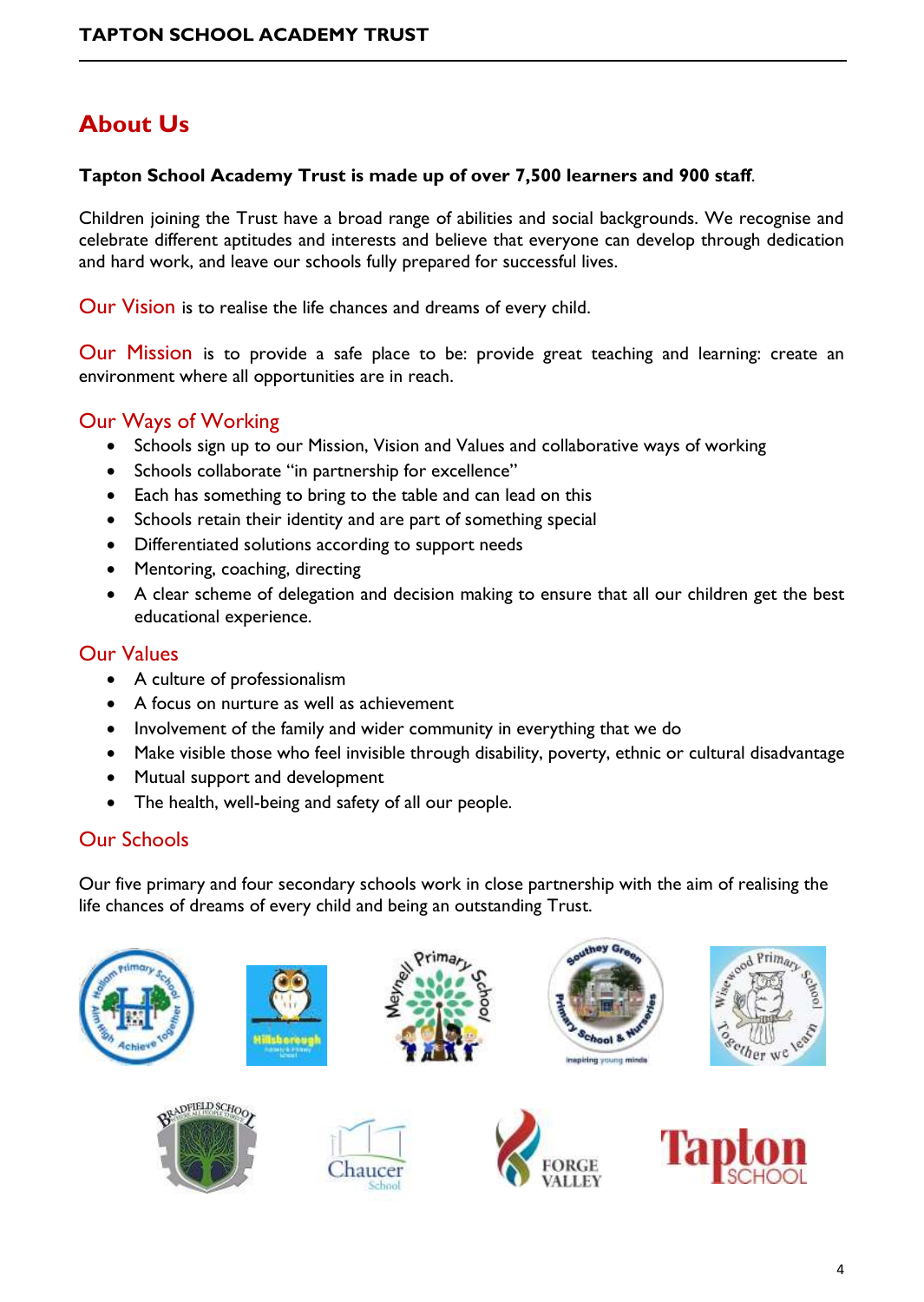# **Tapton School Academy Trust ("TSAT") Strategic Vision 2017 – 2023**

## Strategic Vision 1: Effective Schools

A great place to learn where every child enjoys and achieves and is prepared to succeed in the next stage of their journey towards further learning or meaningful work. Everyone feels safe within a learning community with a focus on values of care for and understanding of others – their wellbeing; physical, mental and emotional. The school will work in mutuality with families and the local community.

### Strategic Vision 2: Outstanding Outcomes

Every child develops a love and enjoyment for learning achieved through an outstanding curriculum that balances knowledge and skill and develops self-awareness. Every individual has the ability to engage with and change the world around them.

### Strategic Vision 3: Sustainable Trust

We will suport every school and learner with the highest standard and most cost-effective education and business support services to ensure that we liberate as much capacity and resources to add value and deliver the highest quality education experience.

### Strategic Vision 4: A Great Place to Work

Where every colleague is valued and experiences high quality support and rich learning and development opportunities within a collaborative environment. Every contribution is valued, and all receive a well-matched professional development process with a deep focus on managing workload to ensure everyone has a healthy work life balance.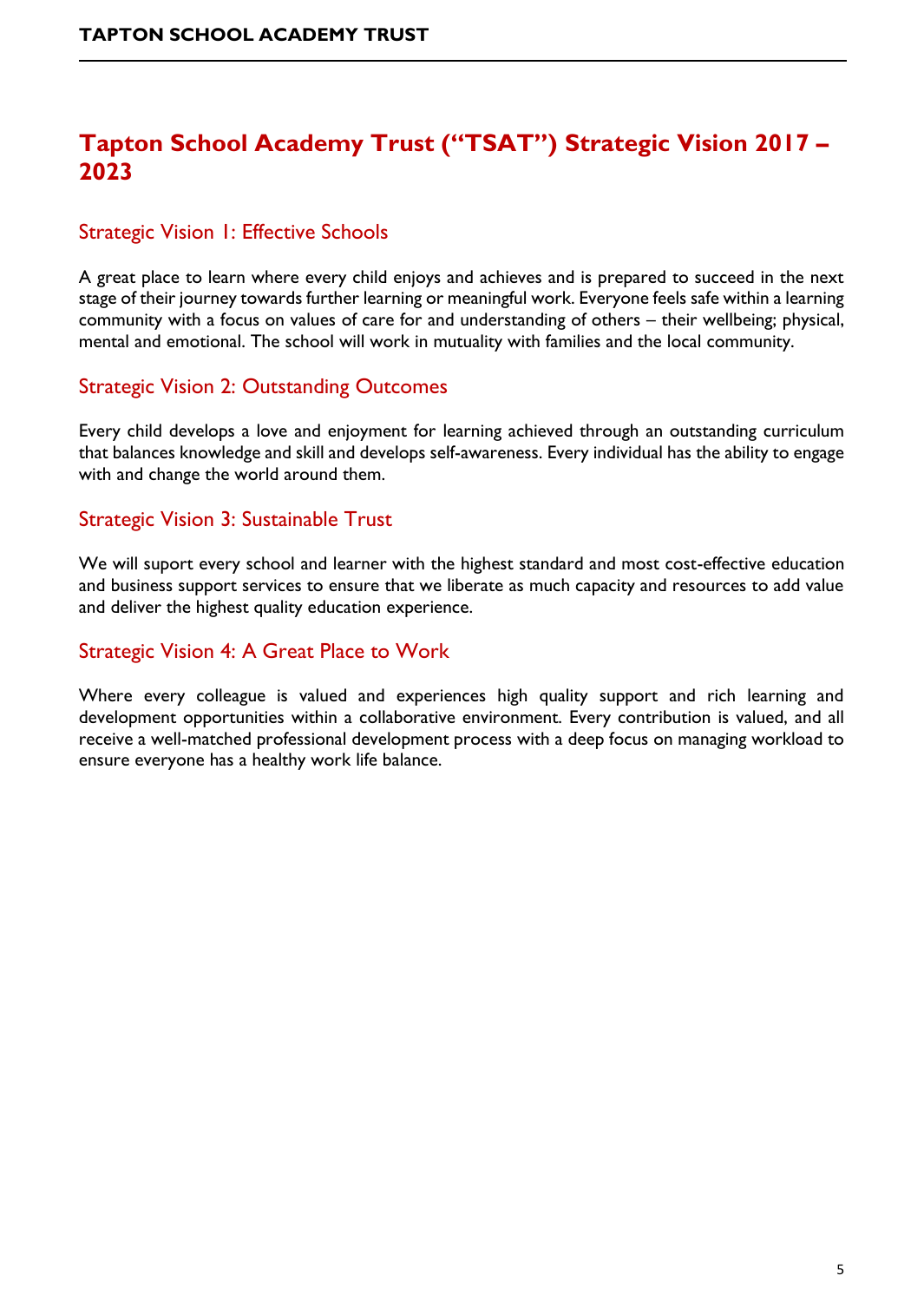# **Leadership and Governance – Key Personnel Changes**

Those responsible for leadership and governance have a profoundly important significance at any time but in the period of uncertainty and flux this is ever more important. It is not possible to list the contributions of all our leaders and governors but in each of our schools the strong relationship between leaders and governors is essential for the school to flourish and serve the whole community. In the last year we have experienced a greater degree of change in this area, and we would like to recognise these individuals.

Thank you to Rebecca Bustani and Edward Highfield for their strong support as Chairs of Local Governing Boards (LGBs) at Hallam Primary School and Chaucer Secondary School respectively. Rebecca and Edward have been immensely influential in the development of each of the schools and their selfless commitment has been enormous and sustained over many years

Special recognition to Kate Platts as she leaves her role of Trustee. Kate has chaired our Trust Finance and Resources subcommittee over the last four years. Her insights and counsel have been crucial as we have navigated a period of financial uncertainty to strengthen the Trust and reach a more solid sustainable position as we move into the next period.

### **Chair of Trustees**

Caroline Bagley has been at the heart of our Trust since its creation. She has given many years of unflinching support for our Trust as Governor at Hallam Primary school, Governor and Chair of the LGB at Tapton school, Governor at Chaucer school, founding Trustee and member of TSAT and Chair of our Trust since its creation in 2011. It is impossible to overstate Caroline's impact and legacy over the many years of service for children and families across our communities. Caroline has always brought insight and bravery to face challenges with an always present respect and kindness. Caroline stepped down as Chair of our Board of Trustees in September 2021 and we are delighted that she is continuing as a Member and Trustee as we move into a new year.

We are very happy to welcome Sarah Draper as our new chair of Trustees. Sarah has made a massive system contribution as a school leader in the city and more recently as Chair of Chaucer LGB, as a Trustee and as Chair of our Trust Board Learner Experience subcommittee.

### **Deputy CEO**

Julia Delaney became Deputy CEO on 1 September to further strengthen the Trust leadership. Julia has been part of the Trust Core Executive Team since 2017 in her role as Chief Finance and Operations Officer.

#### **Director of Inclusion**

Scott Burnside is Executive Headteacher of Chaucer school and alongside this role he has joined the Trust Executive team as TSAT Director of Inclusion.

#### **Director of Primary Education**

Angela Lant has stepped down having led our Primary Schools since the creation of our Trust. Angela has had a significant impact on developing our values driven approach and this has also been felt across the city and region. It has been an honour to work alongside Angela over the past 4 years. Angela's influence can be seen in the development of our strong Primary headteacher group and is still there as Angela continues in a governance role in Learn Sheffield. Angela's powerful advocacy for all our learners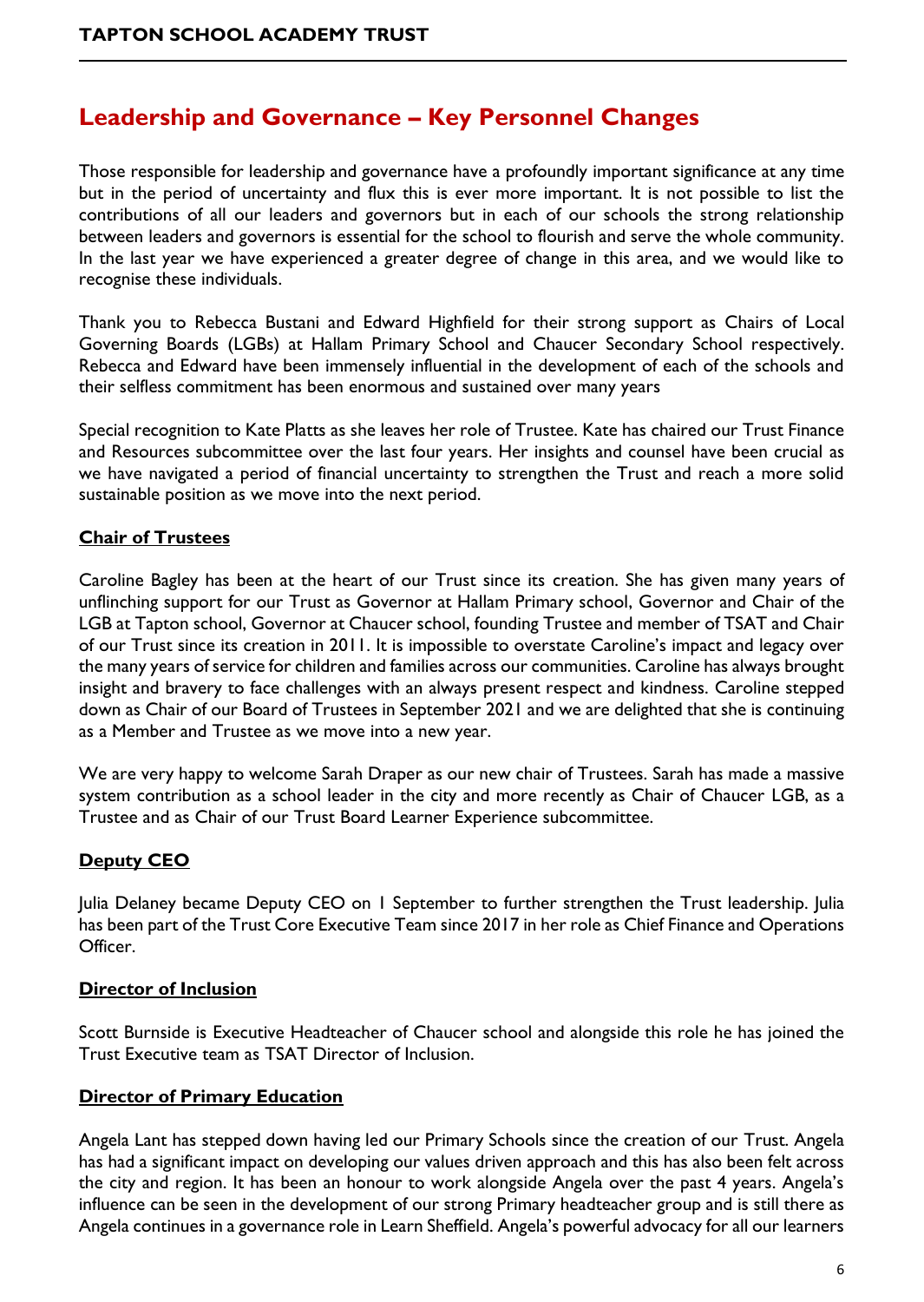will continue to inform our moral purpose as a Trust to make a difference with our most disadvantaged children and communities.

We are very pleased to have attracted Martin Finch as Director of Primary Education. Martin has led 3 Primary schools in North Derbyshire and has spent the last few years as senior HMI within Ofsted. He brings a breadth of relevant experience and shares the passion to make a difference for all our children and schools.

### **Martin Finch – Director of Primary Education.**



I am delighted to be part of the TSAT team. I would like to thank everyone, the schools, Trust staff, Trustees and Governors for making me feel very welcome since I joined the Trust in September 2021. My family originate from Sheffield and I'm delighted to be working in the city that I know very well.

I am an experienced leader in education, having been a substantive headteacher of 3 schools spanning 12 years, and more recently one of Her Majesty's Inspector (HMI) for Ofsted. For over 4 years I worked in the East Midlands, leading on inspections of primary, secondary, special and independent schools, as well as

area Special Educational Needs and Disabilities (SEND) inspections.

I was promoted to Senior HMI in London where I quality assured inspections, and was seconded to work for 6 local authorities to develop their strategy for remote education during the Covid-19 pandemic.

I am passionate about ensuring that every child reaches their potential and want our schools to be nurturing, safe and secure environments where every child can flourish. I am determined to help every child become a fluent reader and believe that schools should deliver a broad curriculum which enables children to gain a deep knowledge in a wide range of subjects.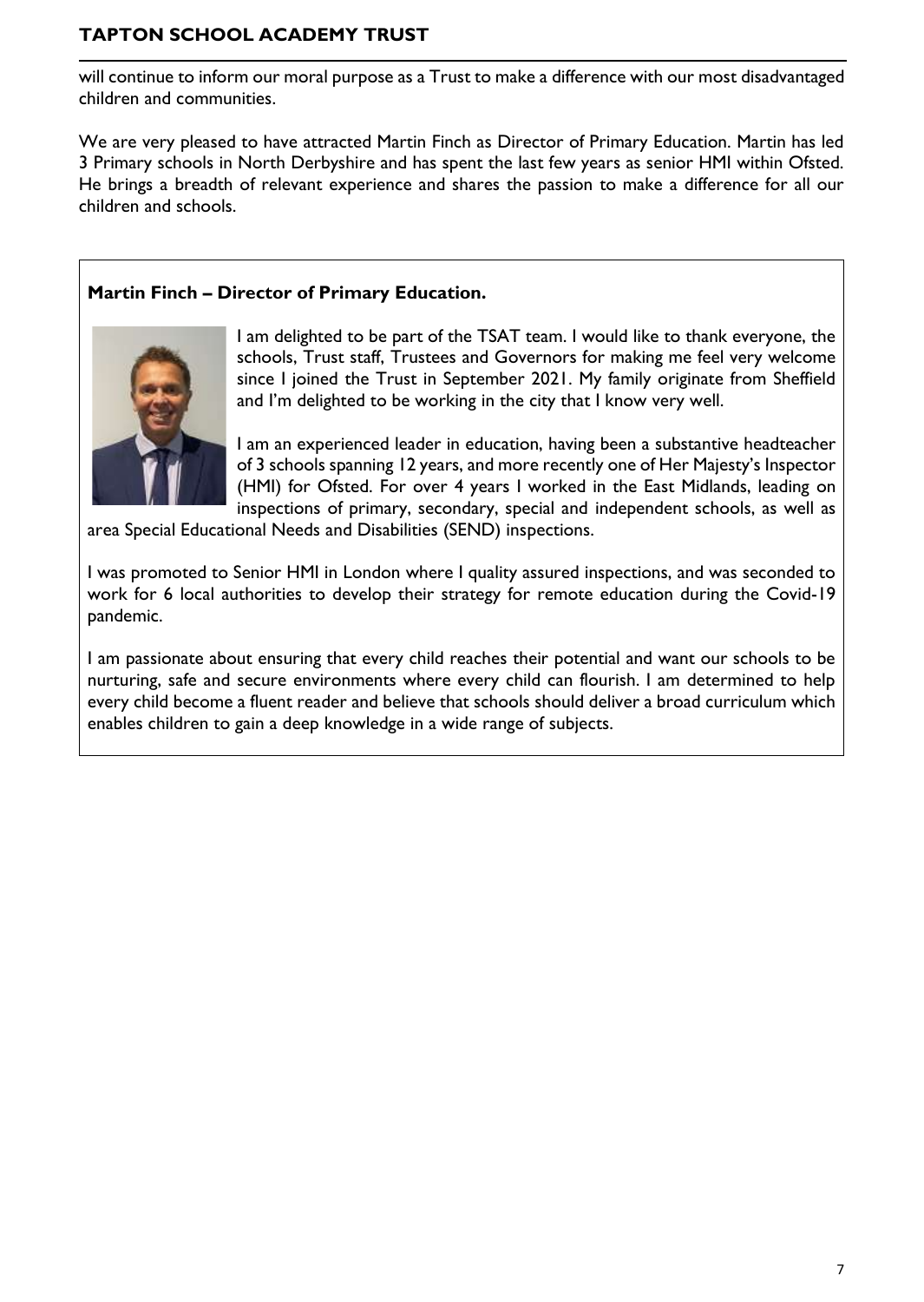# **Better Together**

At the heart of our endeavours has been the attempt to do all that we can to ensure that our schools are safe for all of our communities. This has been achieved through mobilisation of core Trust support and leadership in facilities management, approaches to controlling the risk of infections and taking proactive steps to protect our most vulnerable colleagues and learners. Through the challenge of the pandemic the cohesion of the Trust has been strengthened and this has been achieved by frequent gathering, actively listening, and responding to the voices of stakeholders so that all our communities feel as safe as possible. This has been made possible by redoubling our efforts in communicating with colleagues, learners and families in how the Trust is taking steps to create a safe learning environment. This responsibility has extended beyond the bounds of the school as we moved to remote learning and strengthened our safeguarding of children working remotely. We are delighted to welcome Scott Burnside into his new role as TSAT Director of Inclusion in which safeguarding is a major focus (See 'Inclusion Review' Pages 9 -12).

School and Trust leaders have worked together to develop remote learning offers to ensure that no children miss out on learning. In our primary schools this has been achieved by a common approach using an online platform and reading schemes. In secondary schools' leaders and innovators have collaborated in partnership for excellence to develop online learning, so that learning remotely and in school is seamless. To facilitate this step change to online learning (including assessment cycles) the Trust has sourced and supported the deployment of around 1500 devices. This was beyond our wildest dreams at the start of the pandemic. The Trust networks have collaborated and co-created new approaches to remote learning and we have been delighted with the very high levels of engagement by teaching, learner support staff and learners throughout the period.

As we entered the pandemic we anticipated that its impact would not be felt evenly across children, families and schools. However, this has been even more profound than we had imagined. Impact is uneven and new levels and characteristics of need have become apparent. As in 2019-20 the Trust has mobilised a significant resource to ensure that meals are provided to all our disadvantaged and vulnerable learners whether in school or at home.

It is increasingly clear that the differential impact on each of our 9 schools and their multiple communities means that our focus on building upwards based on need is the right one so that we create environments where all opportunities are within reach. The nature of these emerging learning gaps is profoundly different and as we step up to address and overcome this inequality, we are developing nuanced leadership – common values, principles and strategy but strongly personalised to context. This is essential as we continue in our mission that no child is left behind and no child is held back. I am incredibly proud of the resilience, commitment and determination shown by colleagues to go the extra mile to support our learners. Collaboration has continued to enrich this year with new cross Trust networks in place across all phases of the Trust- so that we truly do become greater than the sum of our parts. (See 'TSAT Subject Networks, Page 13).

A further example of this collaboration is the creation and maintenance of fair and robust approaches to the award of grades at GCSE and A level in summer 2021. The secondary assessment group constructed detailed and effective processes that were well explained and understood for the award of grades in the summer. It is a testament to the professionalism of all staff that this process resulted in a smooth process with very few appeals about results. A breakdown of the summer outcomes in context with the 3-year trend is set in Outcomes – Secondary School Performance, Pages 14-18.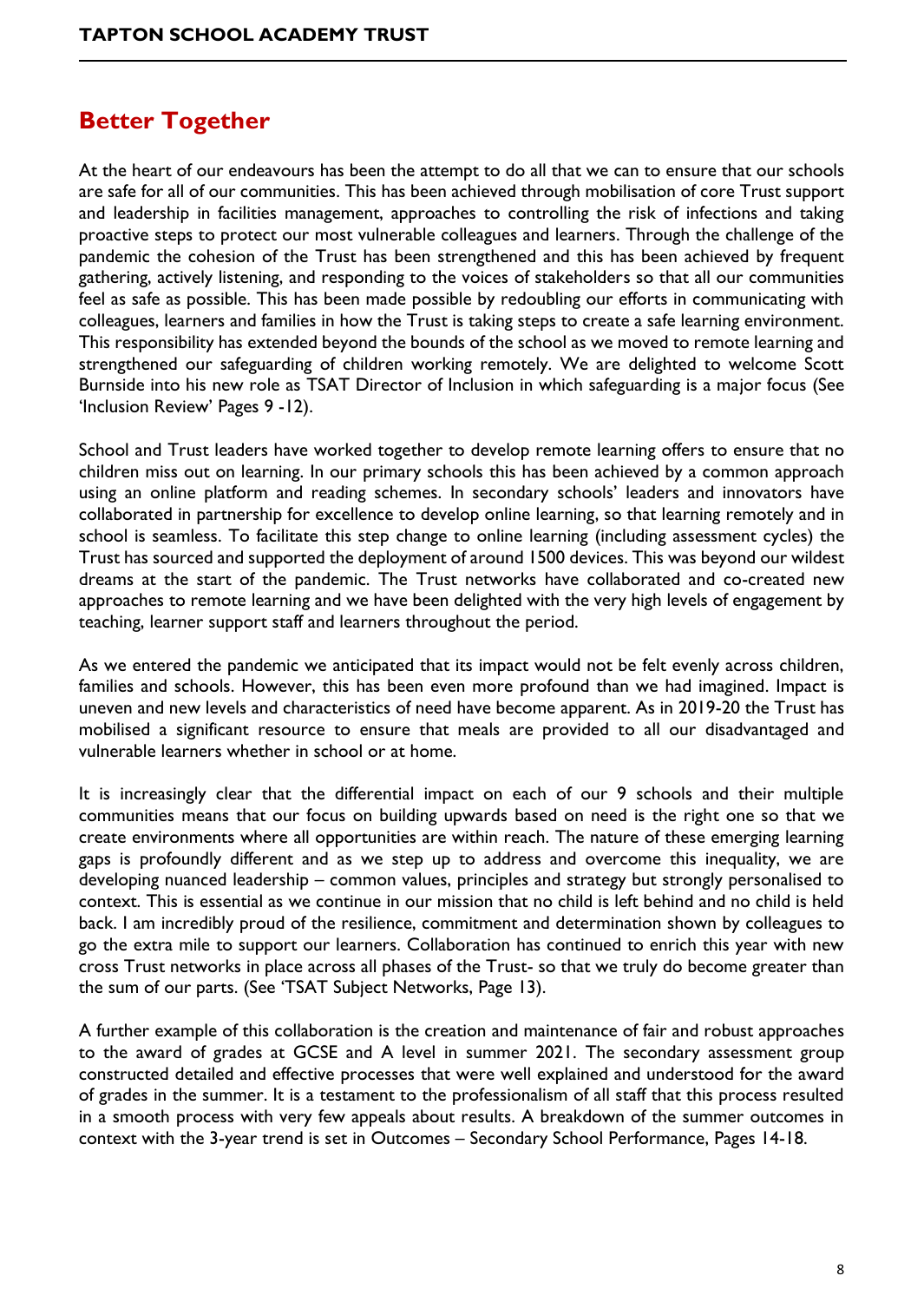# **Inclusion Review**

The new Director of Inclusion prototyped, created and carried out a review of inclusion across TSAT schools in the summer term of 2021. This has been a model that has strongly influenced the development of inclusive practice within our schools and across the city of Sheffield.

The TSAT Inclusion Review has been acknowledged as an important benchmark to support, challenge and help to develop citywide inclusion. Its structured approach has led to three basic principles underpinning citywide development:

#### **1. Work towards becoming Trauma Informed Schools**

This work is now beginning to show a positive impact. The Social Discipline Window of working with students and families, rather than doing 'to' or 'for' them, is at the heart of our approach.



TSAT School leadership has been at the forefront of spearheading developments in the practice and strategies for Trauma Informed Practice in Sheffield - using the Action Learning Innovation Process to reflect, understand, create, decide and do to deliver concrete impactful strategy and convergence and partnership working between education, health, care and the third sector.

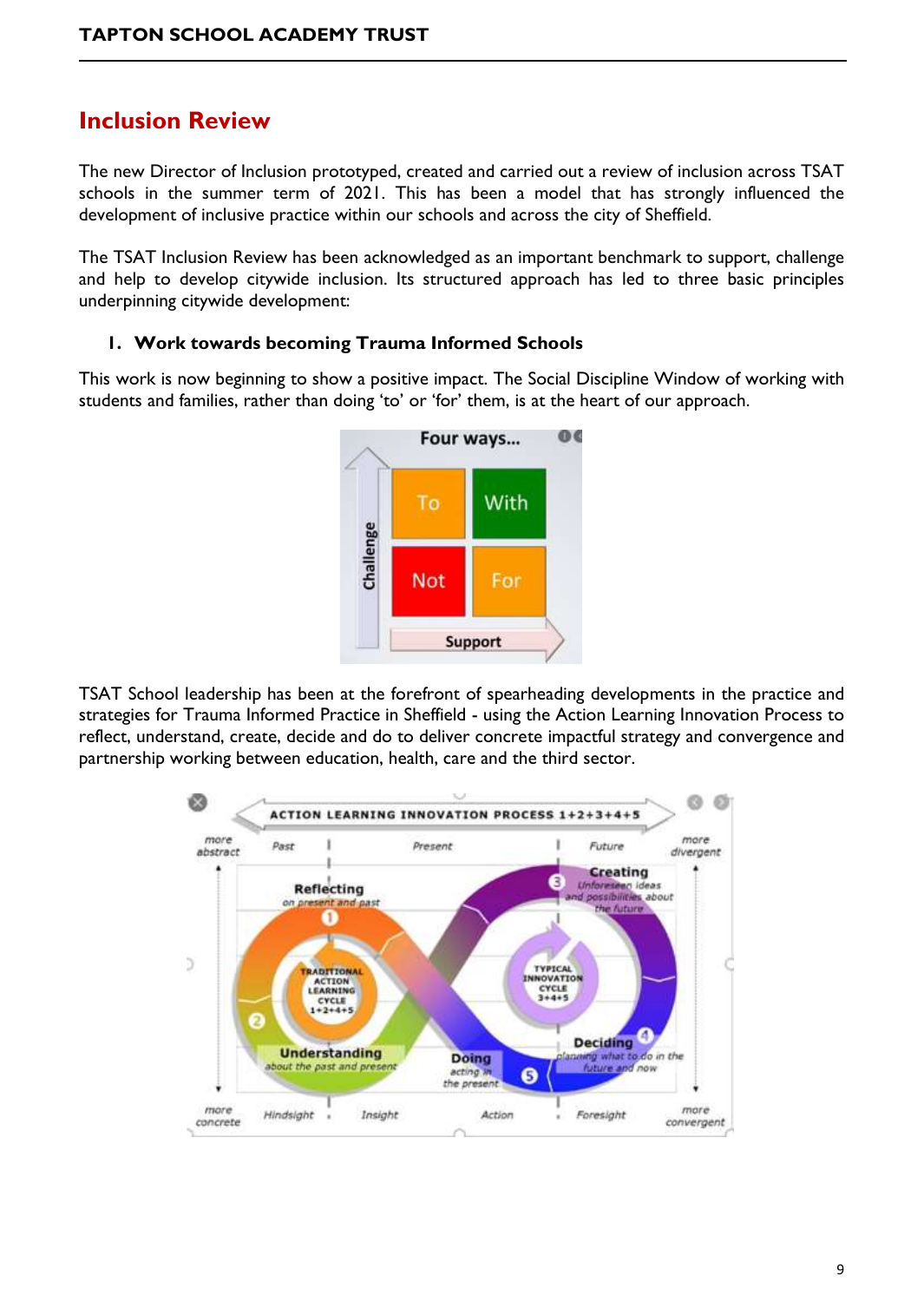### **2. Partnership Working**

- Emerging constructive relationships beyond the school, working in partnership with services, parents, carers and the local community.
- Commitment through schools in localities to work successfully with other schools and organisations in a climate of mutual challenge and support.
- The establishment and maintenance of working relationships with fellow professionals and colleagues across other public services to improve educational outcomes for all pupils.

This work is now beginning to affect culture:

- Establishing the ethos and strategic direction in partnership with those responsible for governance and through consultation.
- Creating a culture where pupils experience a positive and enriching school life.
- Developing ambitious key performance indicators which prepare pupils from all backgrounds for their next phases of education and life.
- Promoting positive and respectful relationships across the education, health and care communities to deliver safe, orderly and inclusive environments.
- Expecting a culture of high staff professionalism.



It has focused on additional and special educational needs and disabilities (SEND), challenging the status quo to shape a citywide picture that will:

- Ensure ambitious expectations for all pupils through the work of all services/sectors with additional and SEND.
- Establish and sustain culture and practices that enable pupils to access the curriculum and learn effectively.
- Ensure that schools work effectively in partnership with parents, carers and professionals, to identify the additional needs, SEND, providing support and adaptation where appropriate.
- Ensure the city fulfils its statutory duties with regard to the SEND code of practice.

### **3. Professional Development Opportunities**

Alongside Learn Sheffield, TSAT have begun initiatives to deliver important professional development opportunities:

- Ensuring staff have access to high-quality, sustained professional development opportunities, aligned to balance the priorities of whole-school improvement, team and individual needs.
- Prioritising the professional development of staff, ensuring effective planning, delivery and evaluation which is consistent with the approaches laid out in the standard for teachers' professional development.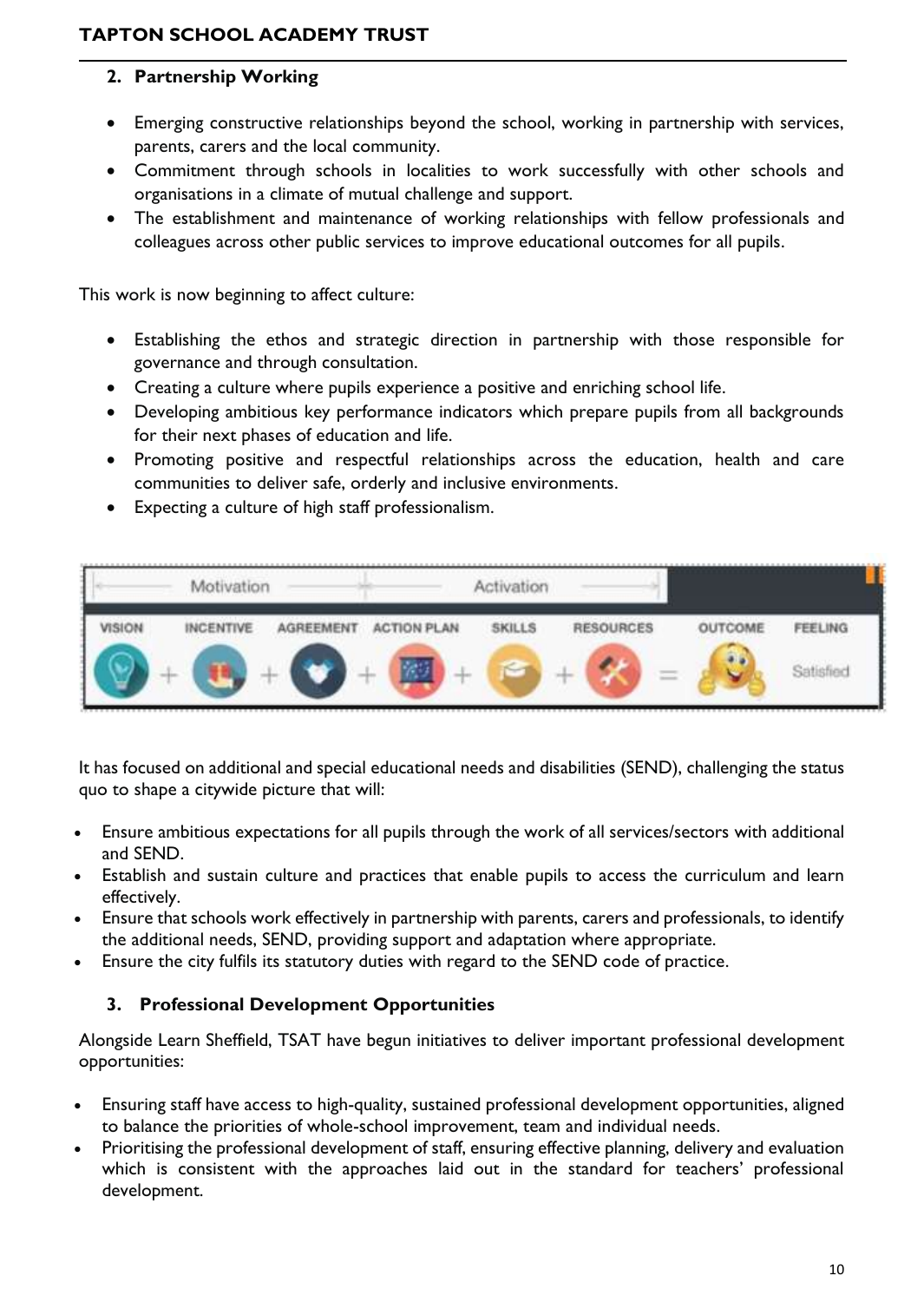• Ensuring that professional development opportunities draw on expert provision from beyond the school, as well as within it, including nationally recognised career and professional frameworks and programmes to build capacity and support succession planning.

The models below summarise the developments so far:





# Areas to move forward in partnership



11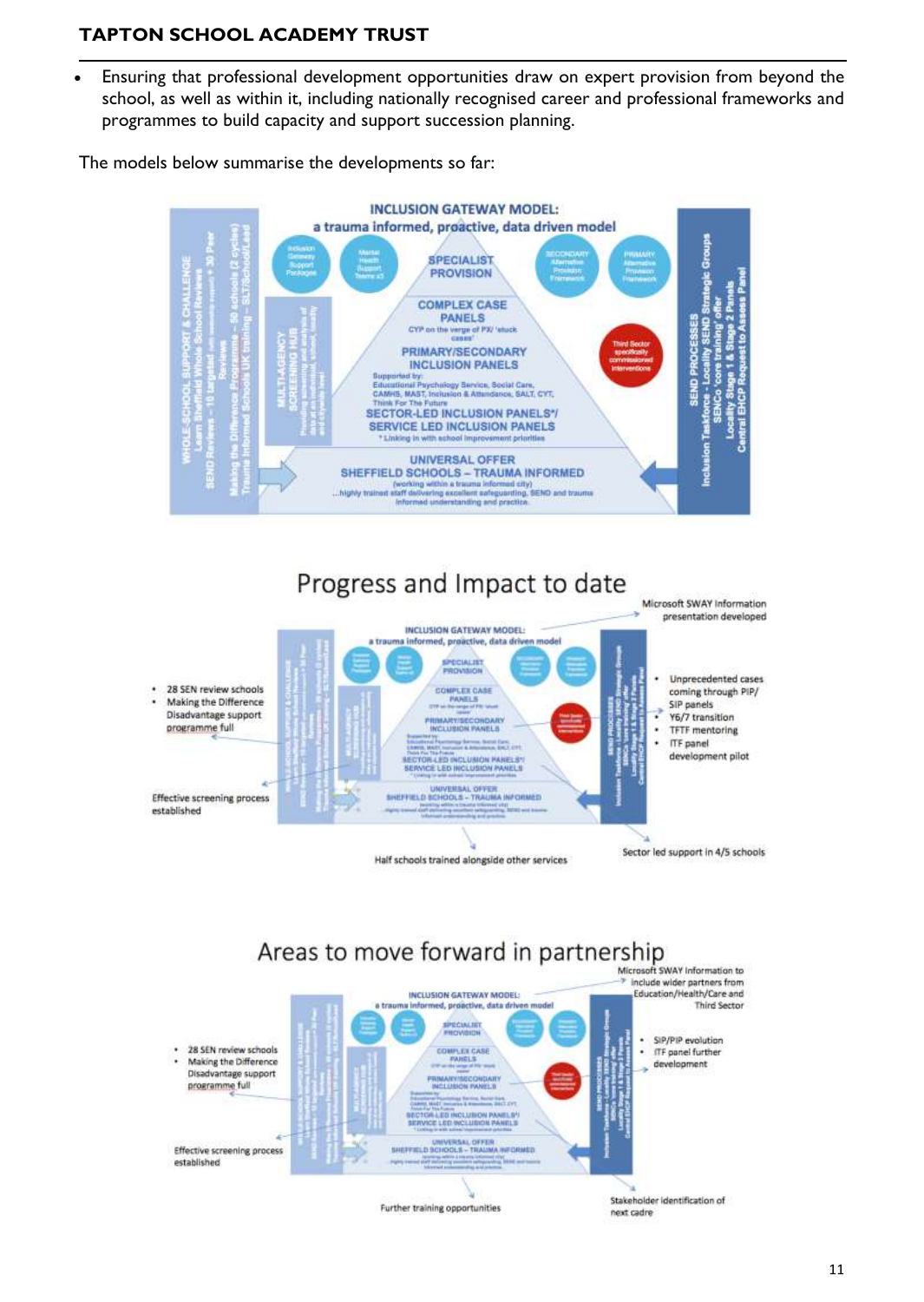#### **Next steps**

The review has been considered by the new Learner Experience (Inclusion) subcommittee and the detailed output SWOT analysis and suggestions are informing our plans to further develop our Trust inclusion practices, founded upon a culture of unconditional positive regard for all our community of staff, learners and families and developing strongly embedded cultures and climate of Trauma Informed Practice.

The Trust has now adopted a common safeguarding policy, and during spring term 2022 will undertake a multi stakeholder deep dive of safeguarding to ensure that we have coherence and coverage at all levels of the Trust, so that our Trust is a safe place to be for every learner.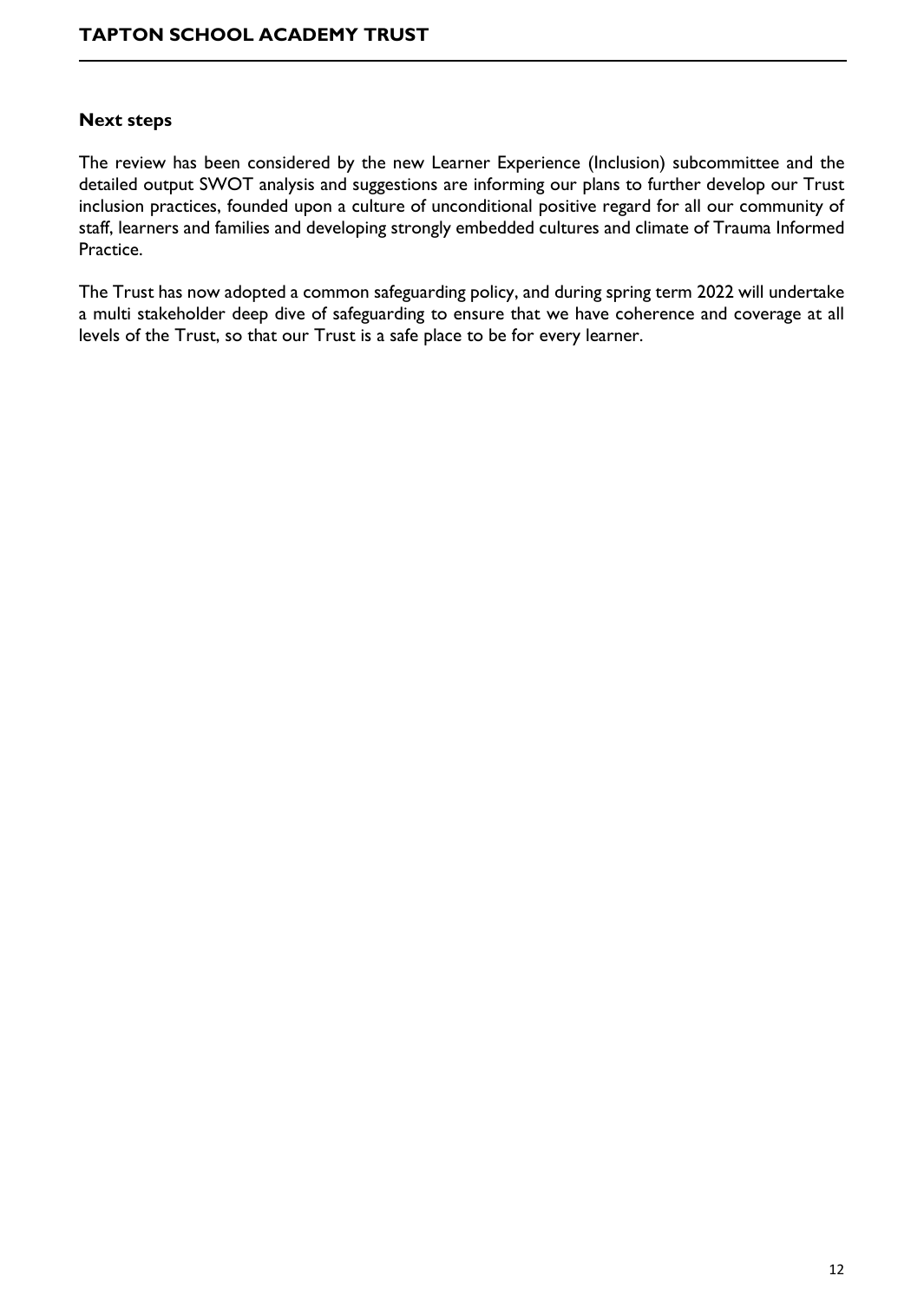# **TSAT Subject Networks 2021-22**

The subject networks have been led by the Headteacher of Tapton School. Six meetings have taken place throughout the year during the first week of each half term. There are 4 core-themed networks involving leaders from each school:

- **1. SEND** led by the Headteacher of Forge Valley School and attended by all school Special Educational Needs and Disabilities Coordinators (SENDCOs).
- **2. Assessment** led by the Headteacher of Bradfield School and attended by all school Assessment Leads.
- **3. Teaching and Learning** led by the Headteacher of Tapton School and attended by all school Teaching and Learning Leads.
- **4. Safeguarding** led by the Director of Inclusion and the Executive Designated Safeguarding Lead, and attended by all school Designated Safeguarding Leads.

Additional themed networks also take place throughout the academic year (half terms indicated):

- **Relational Inclusion** (half term 2, 4, 6) led by the Director of Inclusion and Assistant Headteacher at Chaucer and attended by all secondary Inclusion Leads.
- **Y6 Transition** (half term 1, 3, 5) led by the Headteacher of Hallam Primary School and Assistant Headteacher of Tapton School, and attended by key secondary staff.
- **Attendance** (half term 2, 4, 6) led by the Assistant Headteachers of Chaucer School and Forge Valley School and attended by key school staff.
- **Recovery** (half term 1, 3, 5) led by the Trust Director of Inclusion and the Assistant Headteacher of Forge Valley School, and attended by all Assistant Headteachers.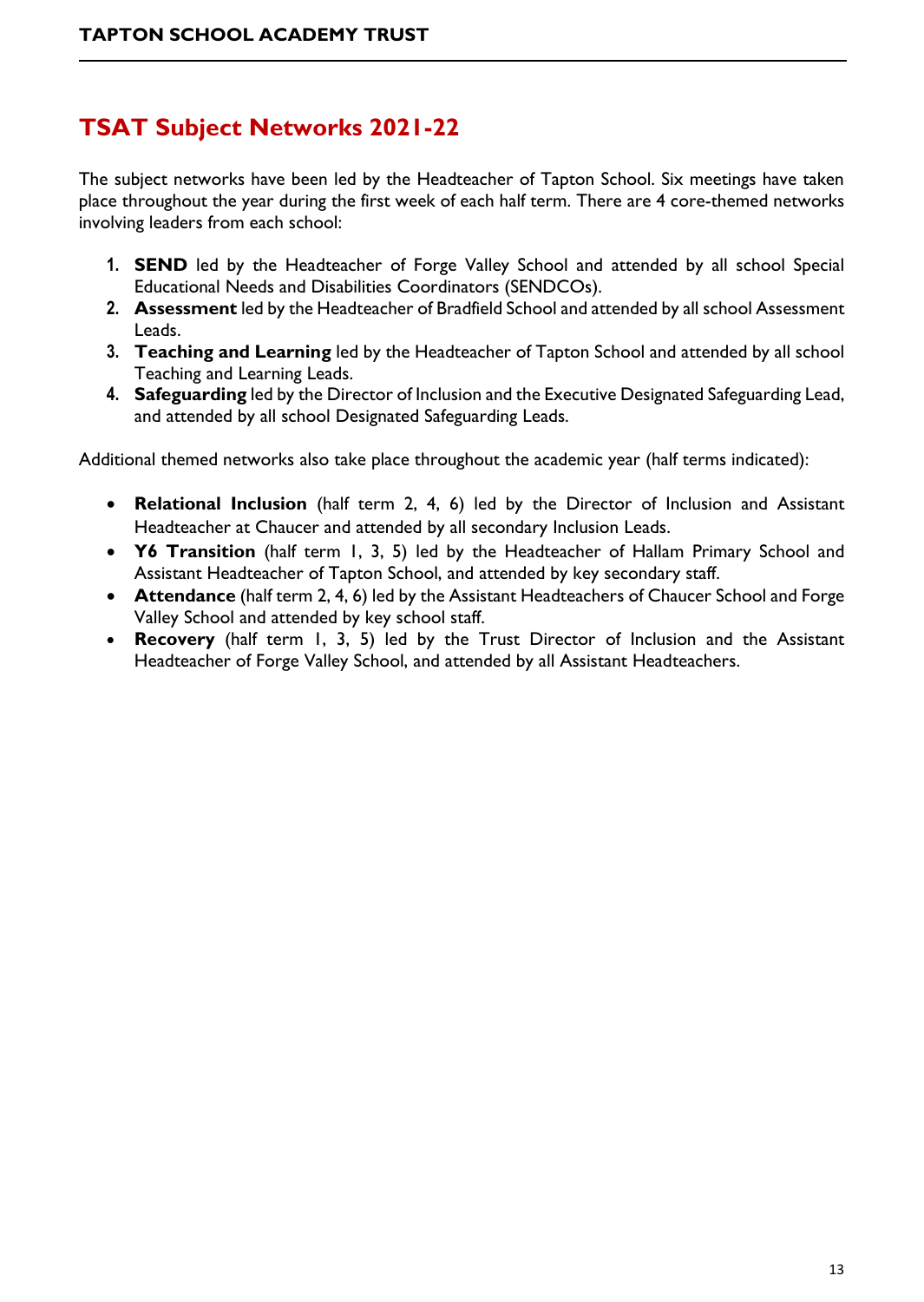# **Outcomes – Secondary School Performance**

### **TSAT Secondary School Demographics**





14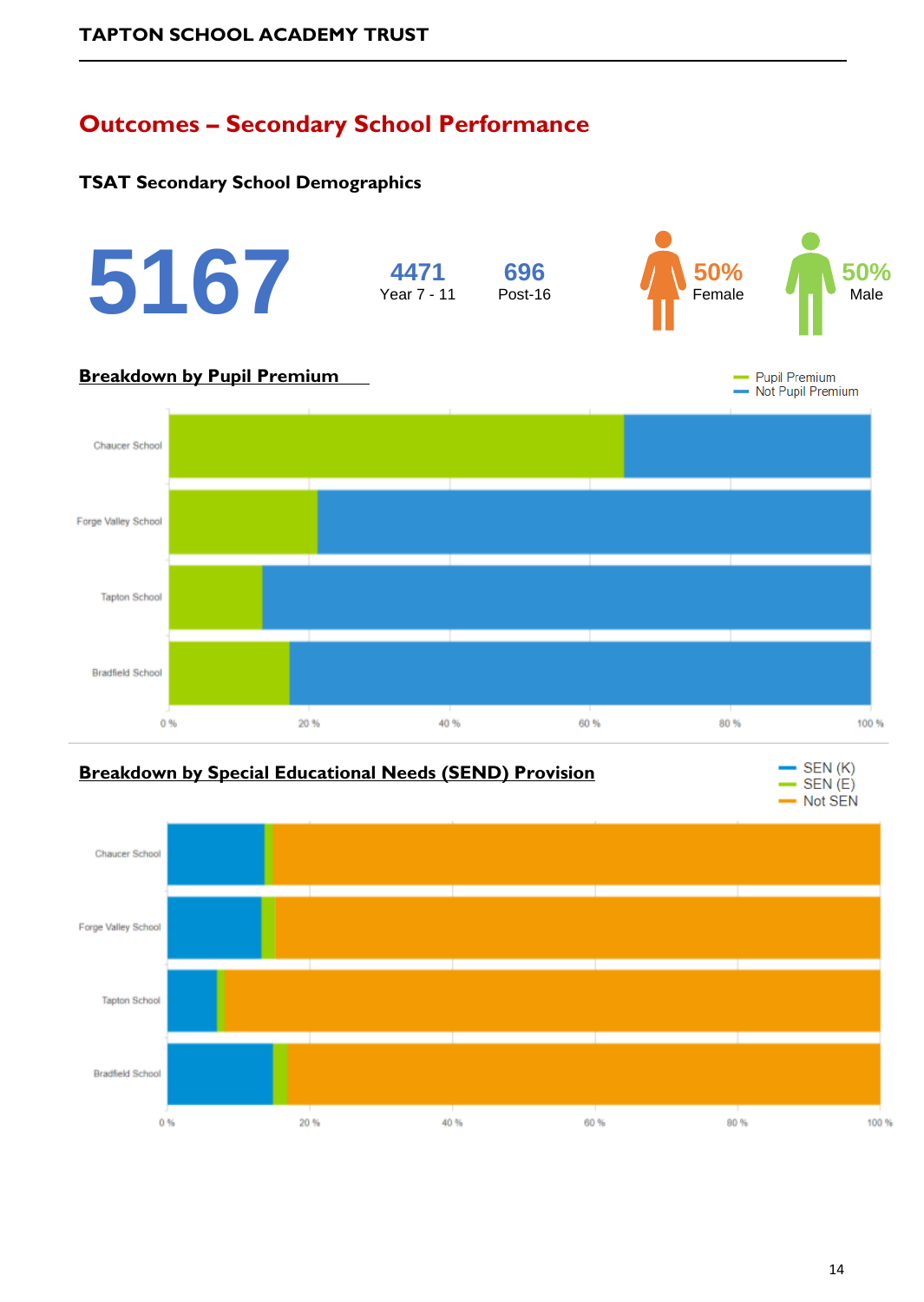### **A-level Outcomes in 2020 and 2021**

Both schools (Tapton and Forge) have seen a significant increase in the numbers of higher grades (A\*- A and A\*-B) in 2020 (Centre Assessed Grades\*) and 2021 (Teacher Assessed Grades\*\*) when compared with those in 2019.

The average grade has risen (between 2019 and 2021) by:

- +0.29 at Tapton School
- +0.73 at Forge Valley School.

### **GCSE Outcomes in 2020 and 2021**

Results in 2020 (Centre Assessed Grades\*) show an increase in all attainment measures and for all groups when compared to 2019. For example:

- English + Maths Pass (All students)
	- 5+ 44% (2019) to 53% (2020)
	- 4+ 63% (2019) to 71% (2020)
- English + Math Pass (Pupil Premium/Disadvantaged students)
	- 5+ 22% (2019) to 25% (2020)
	- 4+ 39% (2019) to 43% (2020)

This pattern of increase was seen at all four TSAT secondary schools.

Results in 2021 (Teacher Assessed Grades\*\*) show a small fall in the overall attainment when compared to 2020 but remain significantly above those in 2019. Disadvantaged students maintained or improved on 2020 outcomes, with the exception of Bradfield School, for 'basics' standard pass. This was due to a small number of the Y11 Pupil Premium cohort for whom the pandemic had a disproportionate impact of their outcomes (based on individual portfolios of evidence).

Although Progress 8 (P8) figures cannot be judged in the same way as with 2019 outcomes (based on updated Attainment 8 estimates) we can see that when comparison is made between groups the average grade differences are:

| $\bullet$ | 2019-20                      |         |
|-----------|------------------------------|---------|
|           | <b>All Students</b>          | $+0.31$ |
|           | Pupil Premium Students +0.16 |         |

• 2020-21 All Students  $+0.23$ Pupil Premium Students +0.03

When making comparisons with previous years it should be noted that in 2020 and 2021 the relative increases in performance were not evenly distributed across the full grade range. In line with the unvalidated national picture we have seen more significant rises for higher grades 8 and 9, and also at key thresholds (5- strong pass and 4- standard pass).

In 2020 following the guidance to grade and rank based on 'if the pandemic had not occurred and students had sat their exams without disruption how would they have achieved based on school and national performance figures', this resulted in a sharp reduction in U grades at both GCE and GCSE. This pattern was not repeated in 2021 with grades now based on an individual's portfolio of evidence.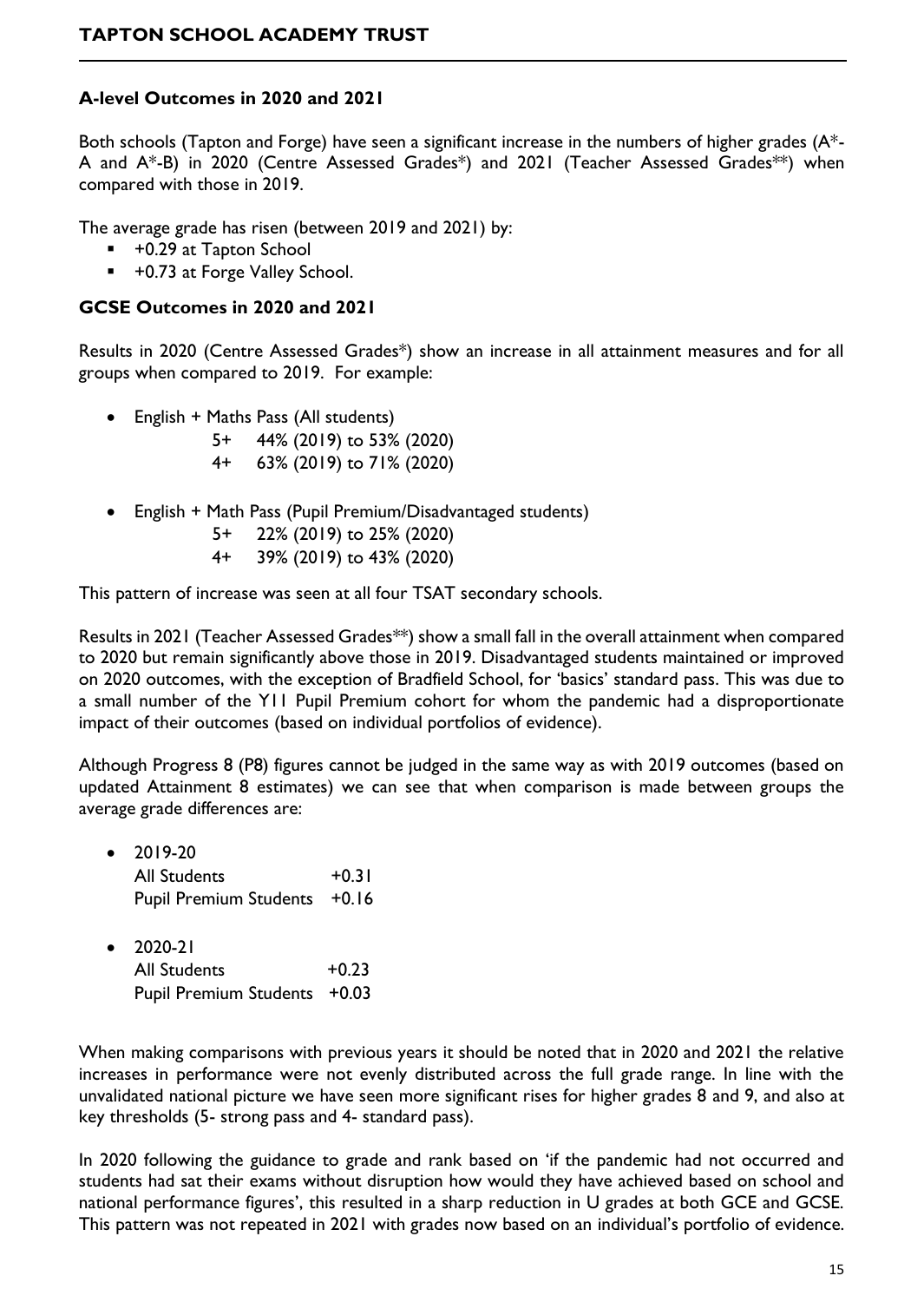The challenge of producing a Portfolio of Evidence (2021) was disproportionately difficult for some including disadvantaged students.

- \* Centre Assessed Grading (CAGs) in 2020 based on centre predictions
- \*\* Teacher Assessed Grading (TAGs) in 2021 based on a portfolio of evidence

### **GCSE Outcomes (please note that progress calculations are based on 2019 national outcomes)**

# **Headline figures 2021**



TSAT English & Maths 4/5+

Pupil Premium TSAT Progress 8

Pupil Premium TSAT English & Maths 4/5+

| <b>TSAT</b>             | 2019           | 2020    | 2021   |
|-------------------------|----------------|---------|--------|
| <b>Summary</b>          | <b>Results</b> | (CAGSs) | (TAGs) |
| Progress 8              | $-0.09$        | 0.22    | 0.14   |
| Attainment 8            | 47.12          | 50.82   | 50.66  |
| English & Maths<br>$4+$ | 63%            | 71%     | 67%    |
| English & Maths<br>5+   | 44%            | 53%     | 52%    |
| <b>Ebacc APS</b>        | 4.15           | 4.57    | 4.50   |

\*all comparisons are against 2019 results

| <b>TSAT</b><br><b>Pupil</b><br><b>Premium</b> | 2019<br><b>Results</b> | 2020<br>(CAGSs) | 2021<br>(TAGs) |
|-----------------------------------------------|------------------------|-----------------|----------------|
| Progress 8                                    | $-0.33$                | 0.17            | $-0.30$        |
| Attainment 8                                  | 34.13                  | 36.66           | 36.92          |
| English & Maths<br>$4+$                       | 39%                    | 43%             | 43%            |
| English & Maths<br>$5+$                       | 22%                    | 25%             | 28%            |
| <b>Ebacc APS</b>                              | 2.86                   | 3.08            | 3.14           |

\*all comparisons are against 2019 results

### **A Level Outcomes**

| Tapton                 | 2019           |           | 2020        |              | <b>2021</b> |           |
|------------------------|----------------|-----------|-------------|--------------|-------------|-----------|
|                        | <b>Results</b> | <b>No</b> | <b>CAGs</b> | <b>No</b>    | <b>TAGs</b> | <b>No</b> |
| Value Added - A Level  | 0.14           | $916^$    | 0.27        | 556^         | 0.38        | $923^$    |
| Value Added - Applied  | $-0.39$        | $7^$      | $-1.12$     | $5^{\prime}$ | 0.25        | $23^$     |
| Percentage A* - A      | 35%            | 323       | 50%         | 280          | 51%         | 482       |
| Percentage A* - B      | 66%            | 609       | 80%         | 449          | 73%         | 691       |
| Percentage $A^*$ - $C$ | 88%            | 812       | 94%         | 527          | 90%         | 851       |
| Percentage Pass        | 99%            |           | 100%        |              | 100%        |           |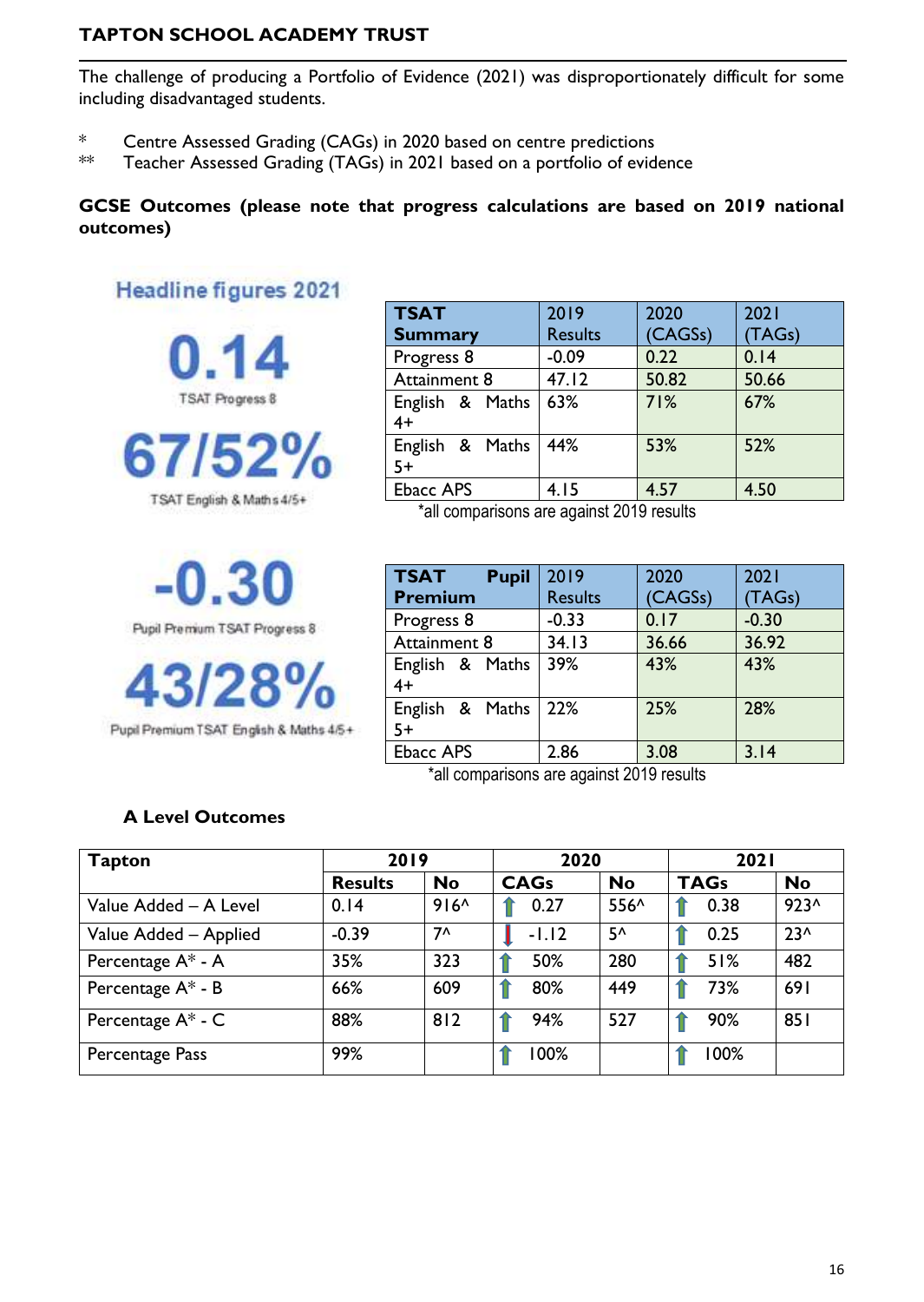| <b>Forge Valley</b>   |                | 2019      |             | 2020           |             | <b>2021</b> |  |
|-----------------------|----------------|-----------|-------------|----------------|-------------|-------------|--|
|                       | <b>Results</b> | <b>No</b> | <b>CAGs</b> | <b>No</b>      | <b>TAGs</b> | <b>No</b>   |  |
| Value Added - A Level | $-0.12$        | $177^$    | $-0.60$     | $137^$         | 0.33        | $164^$      |  |
| Value Added - Applied | $-0.78$        | 15^       | 1.13        | $36^$          | 0.90        | 39^         |  |
| Percentage A* - A     | 35%            | 67        | 47%         | 8 <sup>1</sup> | 50%         | 102         |  |
| Percentage $A^*$ - B  | 51%            | 98        | 70%         | 2              | 68%         | 138         |  |
| Percentage A* - C     | 75%            | 144       | 90%         | 156            | 85%         | 173         |  |
| Percentage Pass       | 100%           |           | 100%        |                | 99%         |             |  |

all comparisons are against 2019 results **and a set of the control of the control of the control of the control of the control of the control of the control of the control of the control of the control of the control of th** 

### Headline facts and figures 2020/21

|                                                                           | National | Trust | <b>Bradfield</b> | Chaucer | Forge<br>Valley | Tapton |
|---------------------------------------------------------------------------|----------|-------|------------------|---------|-----------------|--------|
| Percentage of pupils<br>entering the English<br><b>Baccalaureate</b>      | 38.7%    | 46.1% | 21.5%            | 24.5%   | 54.1%           | 75.1%  |
| Percentage of pupils<br>achieving grades 5 or<br>above in English & Maths | 51.9%    | 52%   | 58%              | 21%     | 48%             | 72%    |
| Average Attainment 8<br>score of all pupils                               | 50.9     | 50.7  | 55.2             | 34.8    | 48.6            | 60.6   |
| Average E Bacc APS<br>score per pupil                                     | 4.45     | 4.50  | 4.63             | 2.82    | 4.44            | 5.69   |

# Headline facts and figures 2019/20

|                                                                           | National | <b>Trust</b> | <b>Bradfield</b> | Chaucer | Forge<br>Valley | Tapton |
|---------------------------------------------------------------------------|----------|--------------|------------------|---------|-----------------|--------|
| Percentage of pupils<br>entering the English<br><b>Baccalaureate</b>      | 39.8%    | 47.3%        | 20.9%            | 6.5%    | 50.2%           | 86.7%  |
| Percentage of pupils<br>achieving grades 5 or<br>above in English & Maths | 49.9%    | 53%          | 56%              | 29%     | 42%             | 74%    |
| Average Attainment 8<br>score of all pupils                               | 50.2     | 50.8         | 53.5             | 36.9    | 48.1            | 59.6   |
| Average E Bacc APS<br>score per pupil                                     | 4.38     | 4.57         | 4.49             | 2.84    | 4.28            | 5.91   |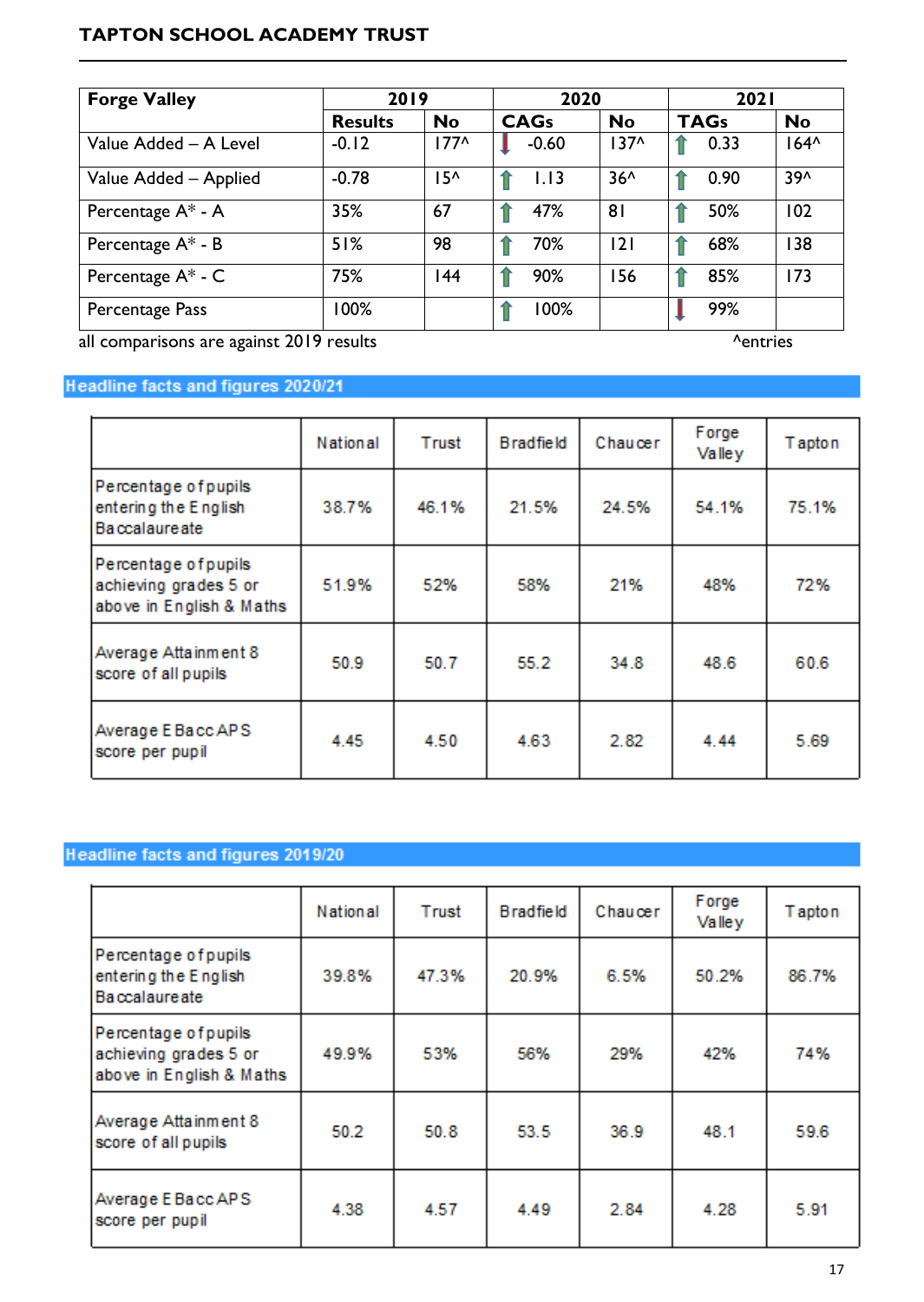|                      | <b>EM Threshold</b>                    |               | Progress 8                 | <b>Attainment 8</b>                 | <b>Ebacc</b>               |              | <b>Performance</b> |  |
|----------------------|----------------------------------------|---------------|----------------------------|-------------------------------------|----------------------------|--------------|--------------------|--|
| <b>TSAT</b>          | <b>Standard</b>                        | <b>Strong</b> |                            |                                     | All                        |              | 5 grades           |  |
|                      | Pass                                   | Pass          | <b>Summary</b>             | <b>Summary</b>                      | <b>APS</b>                 | Inc En/Ma 4+ | Inc En/Ma 5+       |  |
| <b>All Students</b>  | %                                      | %             | <b>Score</b>               | <b>Score</b>                        | #                          | ℅            | %                  |  |
| 2021 (TAGs)          | 67%                                    | 52%           | 0.14                       | 50.66                               | 4.50                       | 65%          | 51%                |  |
| 2020 (CAGs)          | 71%                                    | 53%           | 0.22                       | 50.82                               | 4.57                       | 70%          | 53%                |  |
| 2019 Results         | 63%                                    | 44%           | $-0.09$                    | 47.12                               | 4.15                       | 60%          | 44%                |  |
| Pupil Premium        |                                        |               |                            |                                     |                            |              |                    |  |
| 2021 (TAGs)          | 43%                                    | 28%           | $-0.30$                    | 36.92                               | 3.14                       | 39%          | 28%                |  |
| 2020 (CAGs)          | 43%                                    | 25%           | $-0.17$                    | 36.66                               | 3.08                       | 41%          | 25%                |  |
| 2019 Results         | 39%                                    | 22%           | $-0.33$                    | 34.13                               | 2.86                       | 35%          | 22%                |  |
| <b>Tapton</b>        |                                        |               |                            |                                     |                            |              |                    |  |
|                      | <b>EM Threshold</b>                    |               | Progress 8                 | <b>Attainment 8</b>                 | <b>Ebacc</b>               |              | Performance        |  |
| <b>All Students</b>  | <b>Standard</b>                        | <b>Strong</b> | <b>Score</b>               | <b>Score</b>                        | <b>APS</b>                 | Inc En/Ma 4+ | Inc En/Ma 5+       |  |
| 2021 (TAGs)          | 81%                                    | 72%           | 0.92                       | 60.55                               | 5.69                       | 80%          | 72%                |  |
| 2020 (CAGs)          | 85%                                    | 74%           | 0.72                       | 59.64                               | 5.91                       | 84%          | 74%                |  |
| 2019 Results         | 76%                                    | 66%           | 0.47                       | 56.05                               | 5.09                       | 75%          | 66%                |  |
| <b>Pupil Premium</b> |                                        |               |                            |                                     |                            |              |                    |  |
| 2021 (TAGs)          | 56%                                    | 47%           | 0.28                       | 45.89                               | 4.17                       | 53%          | 47%                |  |
| 2020 (CAGs)          | 63%                                    | 43%           | 0.32                       | 42.71                               | 3.98                       | 59%          | 43%                |  |
| 2019 Results         | 54%                                    | 44%           | 0.12                       | 44.34                               | 3.98                       | 52%          | 44%                |  |
| Chaucer              |                                        |               |                            |                                     |                            |              |                    |  |
|                      | <b>EM Threshold</b>                    |               | Progress 8                 | <b>Attainment 8</b>                 | <b>Ebacc</b>               |              | Performance        |  |
| <b>All Students</b>  | <b>Standard</b>                        | <b>Strong</b> | <b>Score</b>               | <b>Score</b>                        | <b>APS</b>                 |              |                    |  |
| 2021 (TAGs)          | 43%                                    | 21%           | $-0.77$                    | 34.76                               | 2.82                       | 39%          | 21%                |  |
| 2020 (CAGs)          | 45%                                    | 29%           | $-0.38$                    | 36.91                               | 2.84                       | 45%          | 29%                |  |
| 2019 Results         | 31%                                    | 15%           | $-1.01$                    | 29.65                               | 2.22                       | 24%          | 15%                |  |
| <b>Pupil Premium</b> | 37%                                    | 19%           |                            | 31.37                               | 2.52                       | 34%          | 18%                |  |
| 2021 (TAGs)          | 38%                                    | 22%           | $-1.03$<br>$-0.51$         | 33.38                               | 2.57                       | 37%          | 22%                |  |
| 2020 (CAGs)          | 25%                                    | 11%           | $-1.22$                    | 26.12                               | 1.93                       | 19%          | 11%                |  |
| 2019 Results         |                                        |               |                            |                                     |                            |              |                    |  |
| <b>Forge Valley</b>  |                                        |               |                            |                                     |                            |              |                    |  |
| All Students         | <b>EM Threshold</b><br><b>Standard</b> | <b>Strong</b> | Progress 8<br><b>Score</b> | <b>Attainment 8</b><br><b>Score</b> | <b>Ebacc</b><br><b>APS</b> |              | Performance        |  |
| 2021 (TAGs)          | 64%                                    | 48%           | $-0.12$                    | 48.57                               | 4.44                       | 61%          | 48%                |  |
| 2020 (CAGs)          | 65%                                    | 42%           | 0.2                        | 48.09                               | 4.28                       | 65%          | 42%                |  |
| 2019 Results         | 61%                                    | 37%           | $-0.11$                    | 46.42                               | 4.1                        | 60%          | 37%                |  |
| Pupil Premium        |                                        |               |                            |                                     |                            |              |                    |  |
| 2021 (TAGs)          | 43%                                    | 27%           | $-0.6$                     | 38.06                               | 3.38                       | 36%          | 27%                |  |
| 2020 (CAGs)          | 29%                                    | 12%           | $-0.53$                    | 34.23                               | 2.93                       | 27%          | 12%                |  |
| 2019 Results         | 42%                                    | 22%           | $-0.43$                    | 37.42                               | 3.31                       | 42%          | 22%                |  |
|                      |                                        |               |                            |                                     |                            |              |                    |  |
| <b>Bradfield</b>     | <b>EM Threshold</b>                    |               | Progress 8                 | <b>Attainment 8</b>                 | <b>Ebacc</b>               | Performance  |                    |  |
| All Students         | Standard                               | <b>Strong</b> | <b>Score</b>               | <b>Score</b>                        | <b>APS</b>                 |              |                    |  |
| 2021 (TAGs)          | 74%                                    | 58%           | 0.28                       | 55.16                               | 4.63                       | 74%          | 58%                |  |
| 2020 (CAGs)          | 78%                                    | 56%           | 0.04                       | 53.49                               | 4.49                       | 76.27        | 55.93              |  |
| 2019 Results         | 71%                                    | 48%           | $-0.08$                    | 49.63                               | 4.45                       | 69%          | 48%                |  |
| <b>Pupil Premium</b> |                                        |               |                            |                                     |                            |              |                    |  |
| 2021 (TAGs)          | 32%                                    | 25%           | $-0.4$                     | 36.51                               | 2.83                       | 32%          | 25%                |  |
| 2020 (CAGs)          | 52%                                    | 26%           | $-0.33$                    | 41.01                               | 3.44                       | 48.39        | 25.81              |  |
| 2019 Results         | 50%                                    | 15%           | $-0.63$                    | 35.13                               | 2.97                       | 45%          | 15%                |  |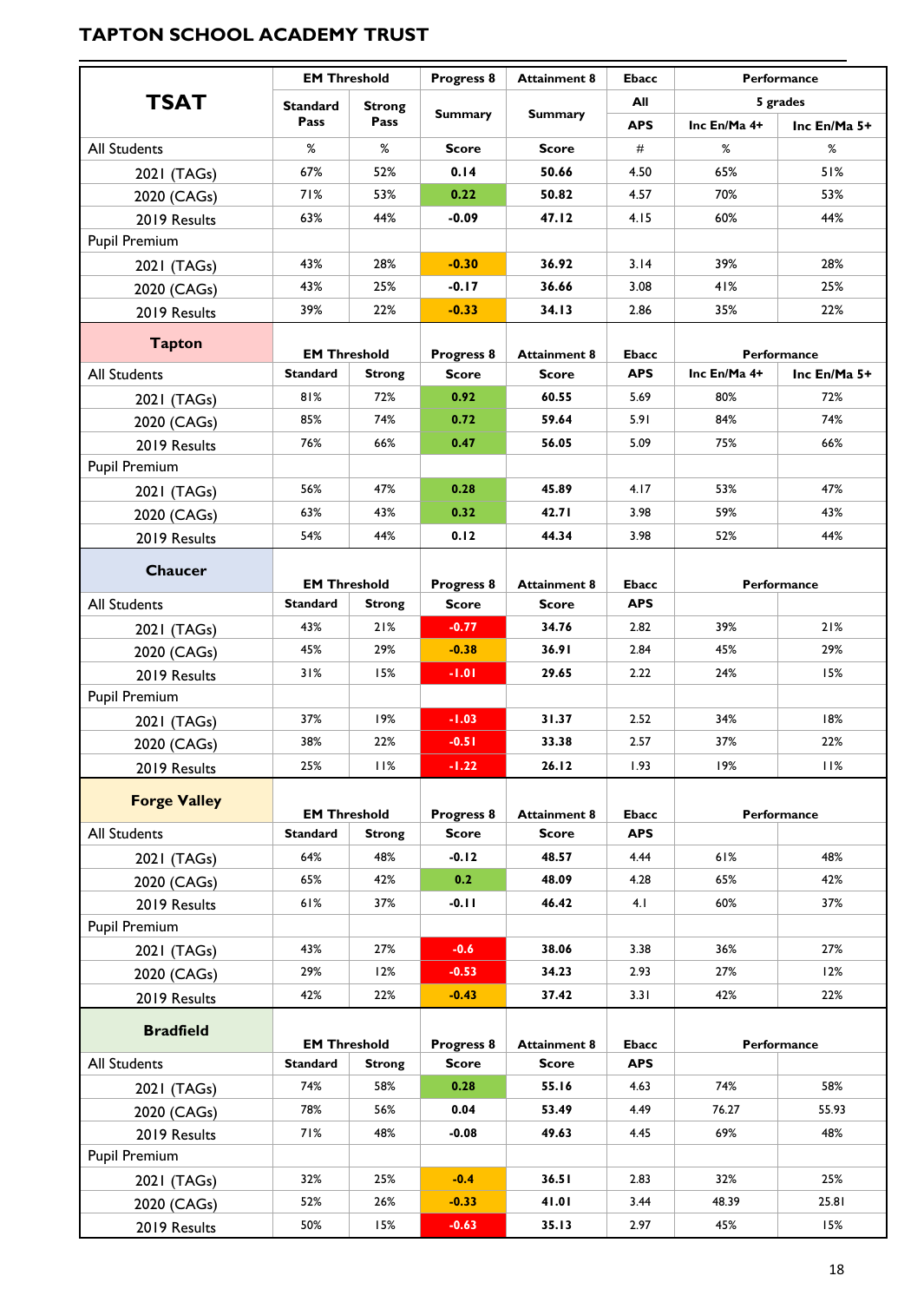# **IT 2020 - 2021**

Over the last year IT has played a crucial role in supporting our learners with their education throughout a very difficult year. Tapton School Academy Trust has received over 1200 laptops from the DfE, over 120 Chromebooks from the Local Authority, 75 laptops from Business in the Community, 40 laptops from ASDA, 25 laptops from Lindbrooke and a number of donations from the general public, parents and staff which we are all very grateful for.

We also received a donation for £10,000 from Amazon which was used to purchase 50 laptops. All of these devices have all gone to great use in supporting our disadvantaged learners who wouldn't have been able to engage in learning without these resources. All the above have also donated mobile Internet devices to enable our learners to logon to online learning at home.

Online learning using Microsoft Team, SeeSaw and other services has enabled our staff to not only teach our students, but it has also allowed us to keep that relationship with them throughout the lockdown periods.

# **Additional reflections from school leaders**

#### **Successes in 2020/2021**

- Schools have developed their curriculum offer by reviewing how key knowledge, concepts and skills are taught sequentially in a range of subjects.
- Staff training has focused on the effects of trauma on children and how best to support the health, well-being and ability to learn of the most vulnerable pupils. This has impacted positively on relationships and pupils' behaviour.
- Staff morale remained positive during a disruptive year of lockdowns and remote teaching. The successful implementation of online learning platforms and programmes promoted high engagement of pupils during the lockdowns.
- Relationships between families and schools strengthened as families appreciated the schools' endeavours to provide remote learning. In addition, families welcomed the pastoral support provided by schools, for example, food parcels and 'safe and well' calls.
- Reorganisation of break times and lunch times (as a result of bubbles) has enabled pupils to access more facilities at different times in the school day. This has resulted in a marked reduction of incidents of poor behaviour. New timetables have continued following the abolition of bubbles.
- Schools have worked very hard to ensure pupils had access to laptops and Wi-Fi. Staff adapted very quickly to provide remote education. Teachers recorded lessons and delivered live sessions to promote learning at home. They also provided work packs for pupils who could not access remote learning.
- Schools have purchased a wider range of reading books. This has ensured there are more books suited to the pupils' reading abilities and promoted a love of reading.

#### **Risks moving forward**

• The impact of lost learning. In the primary sector, schools have assessed that some pupils' reading fluency has declined; pupils' stamina for writing has reduced, and pupils' knowledge of number facts and spellings have decreased. This is particularly noticeable for disadvantaged pupils.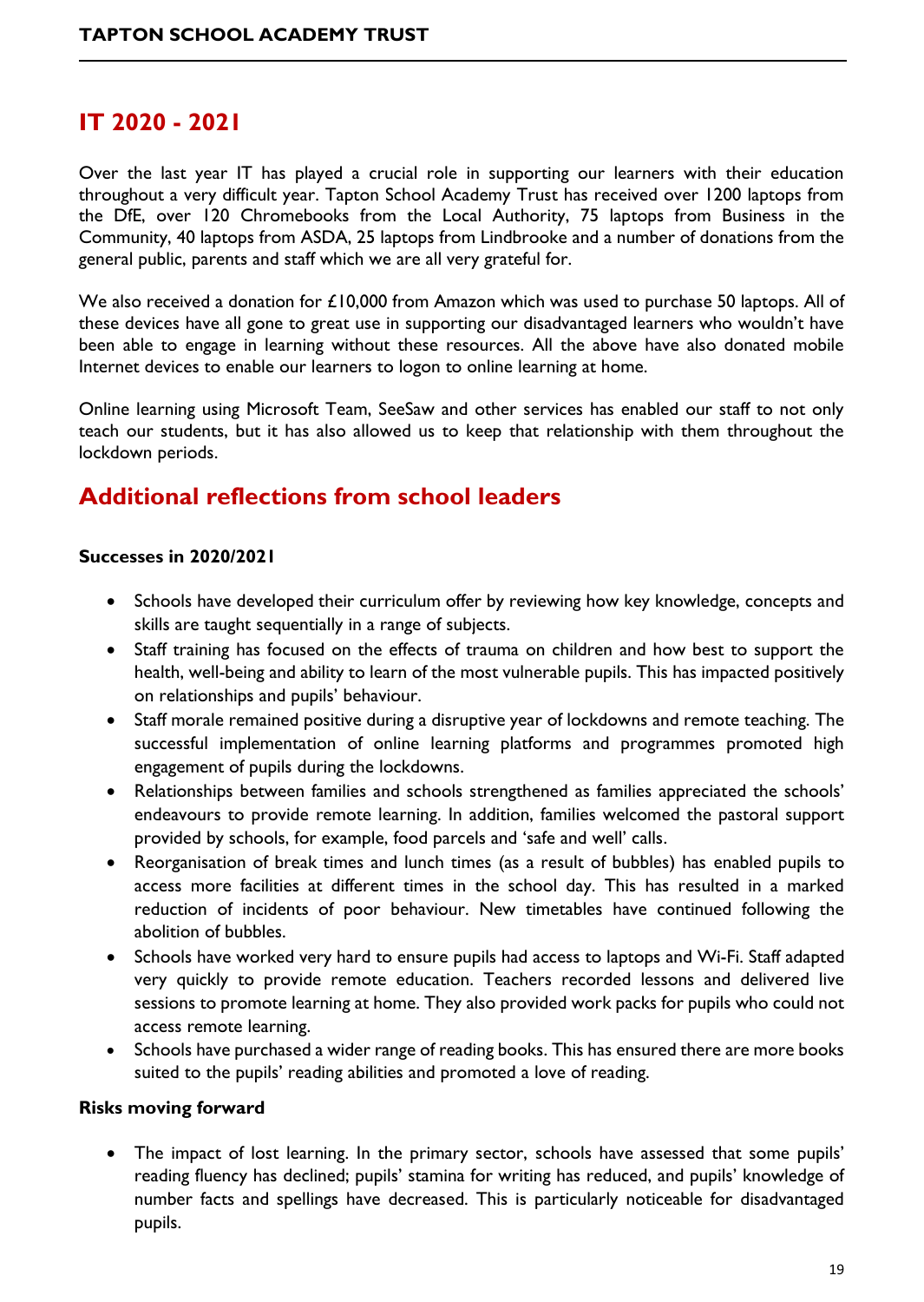- In secondary schools, some student's literacy skills have declined. Therefore, their ability to access curriculum materials has reduced. There is also a concern whether pupils, who are in national examination year groups, will have time to catch up on the learning that they have missed.
- In the foundation stage, children's communication and language skills have suffered. This may cause a delay in children's ability to learn to read and write.
- Some pupils' resilience to attend school regularly has been reduced through disruption in learning. Attendance for some pupils is of concern.
- The infection rates of COVID-19 in pupils and staff continues to be a risk in schools. Schools struggle to cover teachers who are off sick. The disruption of pupils' education continues as some have to isolate awaiting PCR tests and results. Provision of pupils with special educational needs and/or disabilities (SEND). There are many pupils who require an education, health and care (EHC) plan to access more specialist support. However, the process for applying for an EHC plan has become more prolonged.

Therefore, some pupils are not accessing the support and provision that they need.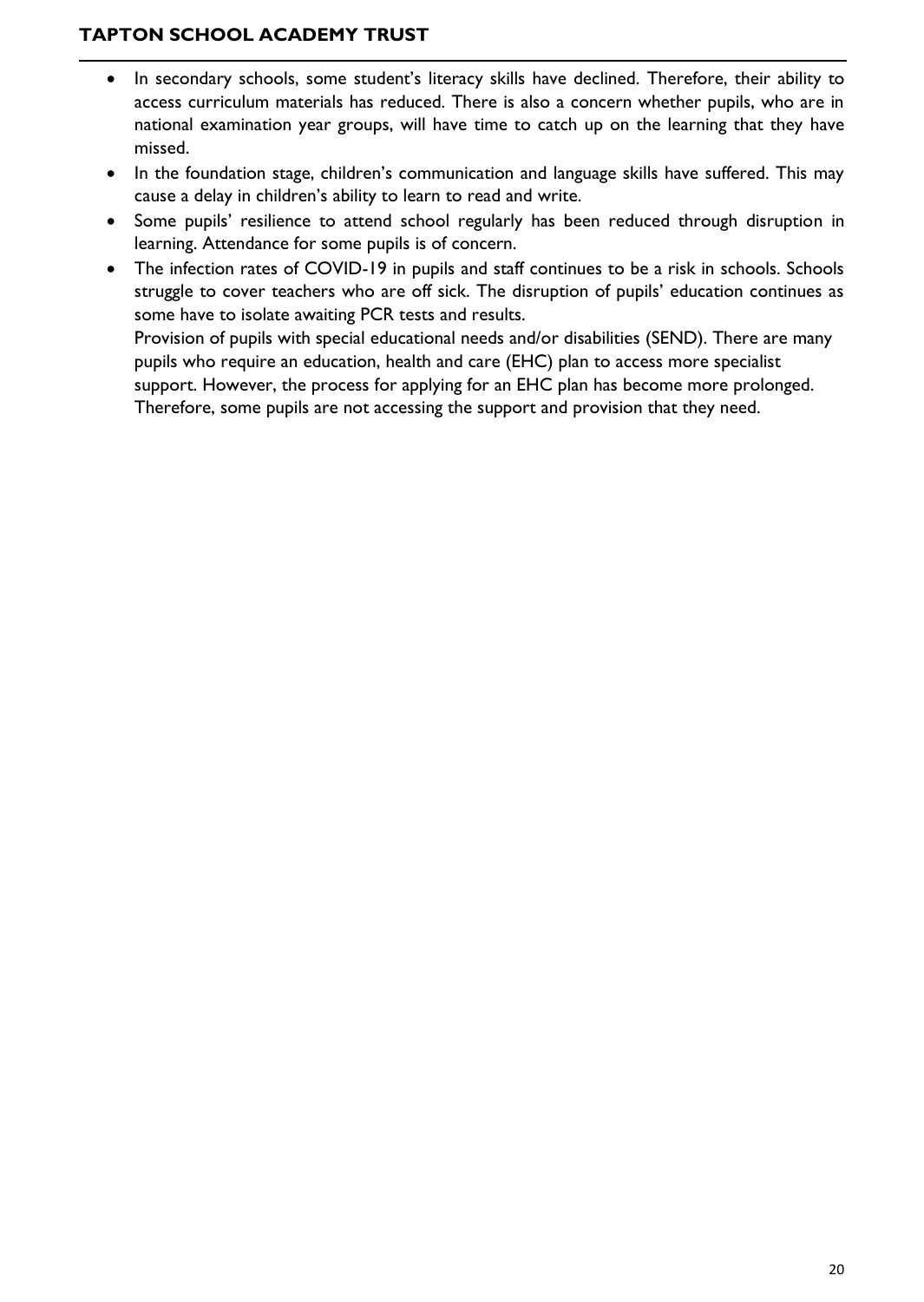# **Future Strategy**

The Trustees, Members and Core Executive team held a strategic planning day in November 2021 to review the Vision, Mission, Values and Strategy. This reaffirmed the Trust approach and the planned strategic outcomes are detailed below.

Covid recovery will continue to be part of our strategic and operational intent for the future. The pandemic has had a significant impact on some of our learners, with some put back in their learning and the consequences still being revealed. Particular areas of focus for 2021/22 will be on attendance and the quality of reading.

| <b>Aims</b>                        | <b>Objectives</b>                                                                                                                                                                                                                                                                                                                                                                                                                                                |
|------------------------------------|------------------------------------------------------------------------------------------------------------------------------------------------------------------------------------------------------------------------------------------------------------------------------------------------------------------------------------------------------------------------------------------------------------------------------------------------------------------|
| <b>Effective</b><br><b>Schools</b> | • Securing high levels of attendance and low levels of persistent absence.<br>• Ensure safeguarding policies and practices operate effectively.<br>. Build relationships further between schools and vulnerable families.<br>. Improve behaviours and further focus on vulnerable learners to reduce<br>suspensions and exclusions.<br>• Close the attainment gap between disadvantaged learners and other<br>learners.                                          |
| Outstanding<br><b>Outcomes</b>     | • Improving the quality of education in each school.<br>. Provide learning in every classroom for every learner that is at least<br>good and addresses each learners need.<br>• Continue to develop a Trust in which learners achieve high rates of<br>progress.                                                                                                                                                                                                 |
| <b>Sustainable</b><br><b>Trust</b> | • Actively communicate and engage with all stakeholder groups.<br>• Continue to ensure best value and use of all resources.<br>• Develop revenue raising opportunities.<br>• Future proofing buildings and facilities.                                                                                                                                                                                                                                           |
| A Great Place<br>to Work           | • Continue to build capacity through cross Trust collaboration and<br>support. With an emphasis on improving workload and subject level<br>collaboration to further develop common approaches.<br>· Develop a Trust talent management plan. Continue to create<br>opportunities for staff to develop and gain further experience.<br>• Develop a succession plan with an emphasis on executive leadership.<br>• Further develop our approach to staff wellbeing. |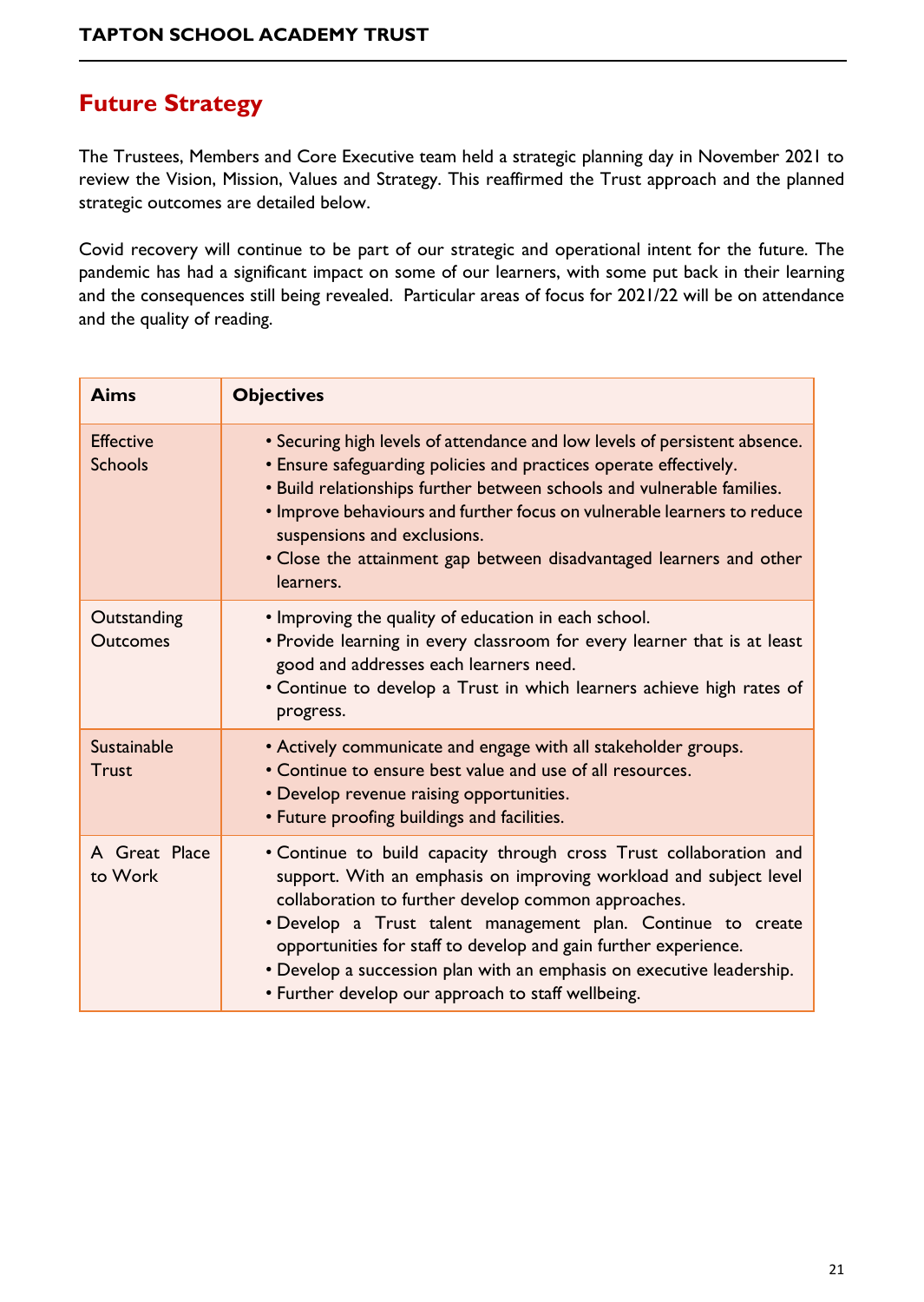# **Financial Review**

| <b>Result for year</b>                                  | 2021<br>$\mathbf{f}$ m | 2020<br>$\mathbf{f}$ m |
|---------------------------------------------------------|------------------------|------------------------|
| Income                                                  | 44.0                   | 38.4                   |
| <b>Expenses</b>                                         | (42.3)                 | (37.9)                 |
| <b>GAG and Unrestricted funds result</b>                | 1.7                    | 0.5                    |
| Pension net movement in year                            | (4.7)                  | 0.1                    |
| Pension net movement in year - Bradfield transfer in    |                        | (1.7)                  |
| <b>Total Pension fund movement</b>                      | (4.7)                  | (1.6)                  |
| Capital Income                                          | 1.0                    | 0.9                    |
| <b>Capital Depreciation</b>                             | (2.0)                  | (2.0)                  |
| Asset fund net movement in year                         | 0.2                    | 0.3                    |
| Asset fund net movement in year - Bradfield transfer in |                        | 18.2                   |
| <b>Total asset fund movement</b>                        | (0.8)                  | 17.4                   |
| <b>Total movement in funds</b>                          | (3.8)                  | 16.3                   |

We have seen a £5.6m (14%) increase in our income and a £4.4m (12%) increase in expenditure. This increase reflects a full year of Bradfield being in the Trust (prior year 7 months), the increased costs of Covid and increased salary and pension costs for staff.

In 2021 we received  $\pounds1.3m$  additional pension funding and  $\pounds0.5m$  teachers pay funding to cover the additional costs in the year of pay and pension rises.

The government provided  $E1$ m of additional funds for Covid. This included Recovery  $E0.5$ m, Summer school £0.1m, Free school meal vouchers and hampers £0.1m, Covid testing £0.1m, Mentoring £0.1m and Laptops worth £0.1m. At 31 August 2021 £0.2m of the recovery funding has been carried forward to 2021/22 to continue to support the students.

The financial situation remains challenging and in particular our non-government income has fallen in the year with the impact of Covid-19. Trading income of £0.2m is down 20% on the prior year and 31% below pre Covid levels. School meal income at £0.2m is 47% below prior year and 64% below pre Covid levels. Some of the impact is offset by lower food costs with not as many students due to isolation and lock down, but the salary costs remain as our catering staff provided meals to those in school.

Through tight financial control, ensuring value for money and reduced costs due to the schools only being open to certain students for part of the year (due to Covid-19), our net result (excluding pension and fixed asset funds) is a surplus of  $£1.7m$  (2020  $£0.5m$ ). This is an improved position from the budgeted £0.3m due to additional funding for teachers pay, growth, awkward class size funding and SEN funding. Educational costs were below budget due to no exams in the year and certain educational activities being restricted due to Covid.

Our Unrestricted funds have increased by  $£0.3m$  to  $£3.2m$  and our Restricted funds (excluding assets and pensions) have increased by  $\mathcal{L}1.4m$  to  $\mathcal{L}4.2m$ . Total reserves excluding assets and pension are £7.4m.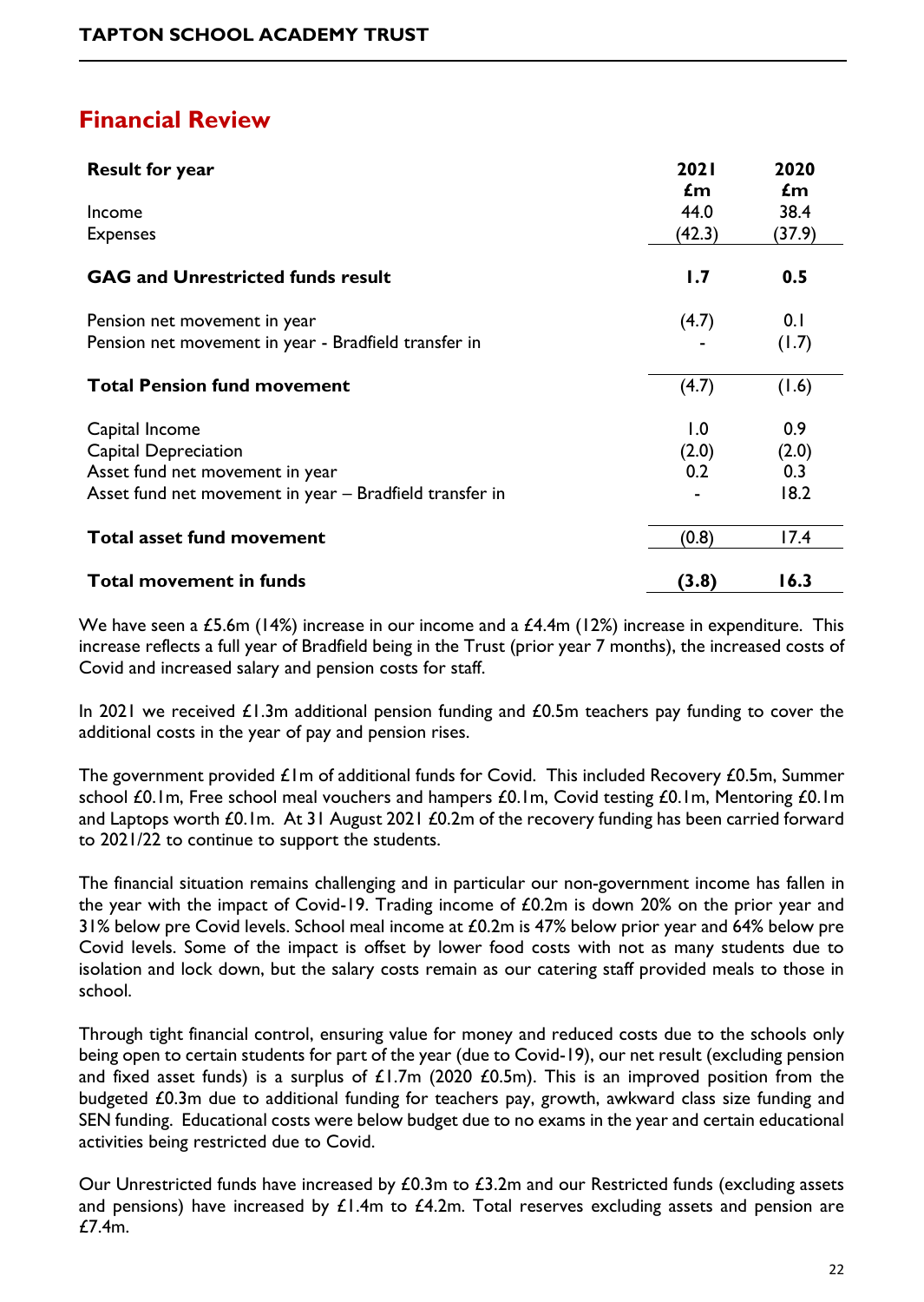The Pension movement of  $f_1/4$ .7m includes an Actuarial loss  $f_2/3$ m and Fund account costs of  $f_1/4$ m. The Investments returned £3.2m (13.3%) but the liabilities remeasurement was an increase of £5.5m leading to an actuarial loss of £2.3m. This is due to a 0.1% reduction in the discount rate to 1.7% and a 0.5% increase in CPI inflation to 2.8%. For most LGPS scheme this has increased liabilities by 5-25%), TSAT is 12.4%. The Fund account cost of £2.4m represents a £3.2m service cost (an extra year pension accrued by members) the  $£0.5m$  interest cost less  $£1.3m$  contributions

The asset movement in the year includes capital grants received, depreciation of assets and revenue reserves transferred to fund asset purchases.

In 2020 the Trust received  $£18.2m$  of fixed assets, a  $£1.7m$  pension liability and  $£0.1m$  net current assets and cash, relating to the transfer of assets from Bradfield Trust on 1 February 2020, when the school transferred into TSAT.



The majority of the Trust's £45m (2020 £56m) income is from government and local authority funding. Conversion & Donated assets are where schools join the trust – Bradfield in 2020 and Hallam and Wisewood in 2016.

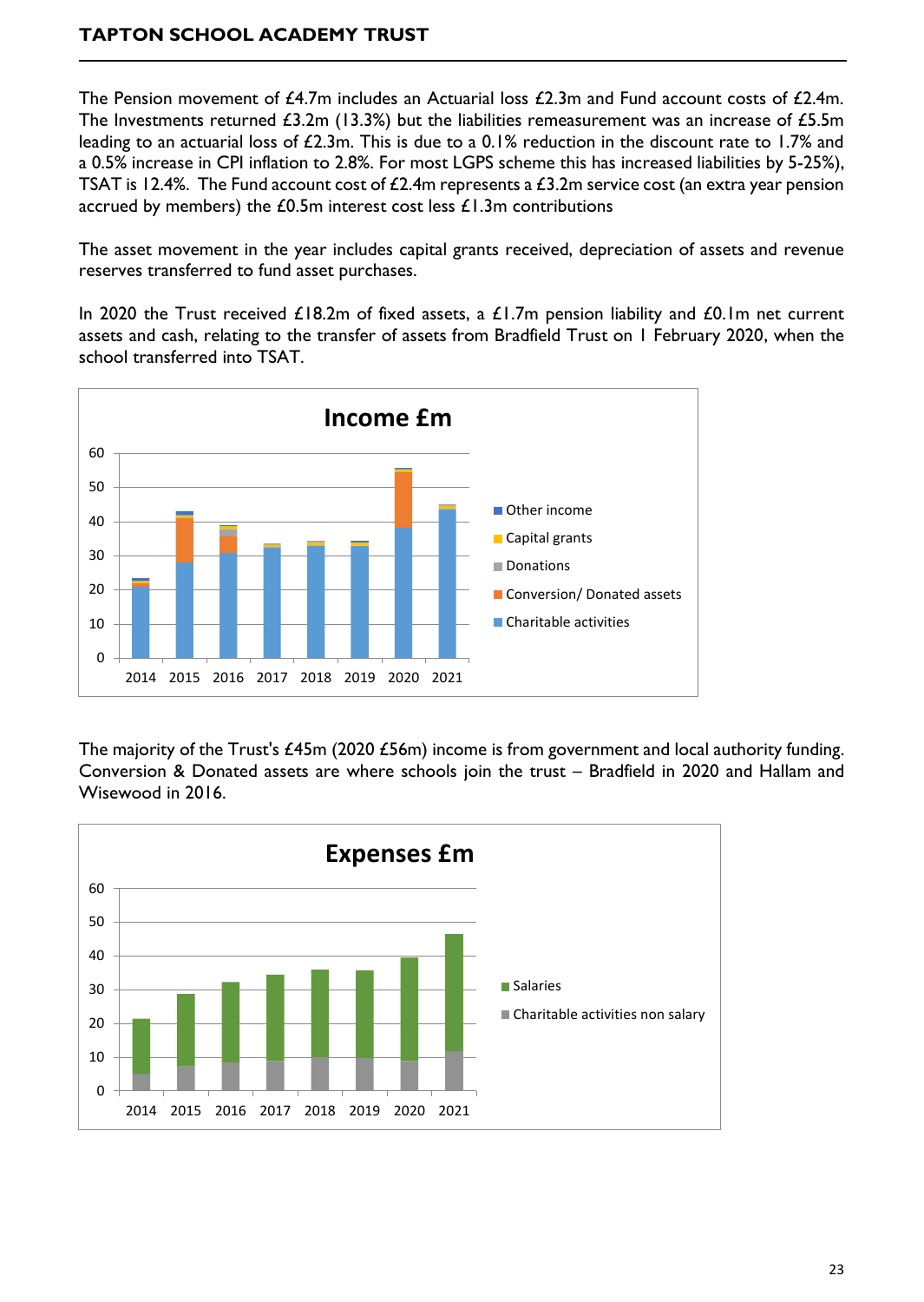

Staff are 75% (2020: 77%) of the total costs of the Trust.

Financial performance is monitored by the Board, Finance and Resources subcommittee, the Executive team and Local Governing Boards. Detailed budgets are approved by the Trust Board and actual and forecast results are monitored to ensure value for money and to ensure spend is in line with the Trust strategic priorities.

### **Government support directly to families**

Our families received the national free school meals voucher scheme from the government and Sheffield City Council during holidays once the government scheme was established. This has not been included in the financial statements as the funding was direct to families.

# **Facilities**

We continued to implemented significant changes in the ways we work to ensure Health & Safety of staff and students during the Covid pandemic.

In addition to the extra steps taken to reduce the risk of Covid-19, we had an extensive programme of development for our school's estate and facilities to ensure our students are safe and the schools provide an excellent environment for learning. This included:

- Laptops and IT equipment to enhance remote working and learning.
- Upgrades to kitchens and catering facilities.
- Outdoor improvements sports pitches, learning equipment, fences, drainage and lighting.
- Improvements and replacement fire doors, smoke detectors, windows and toilets.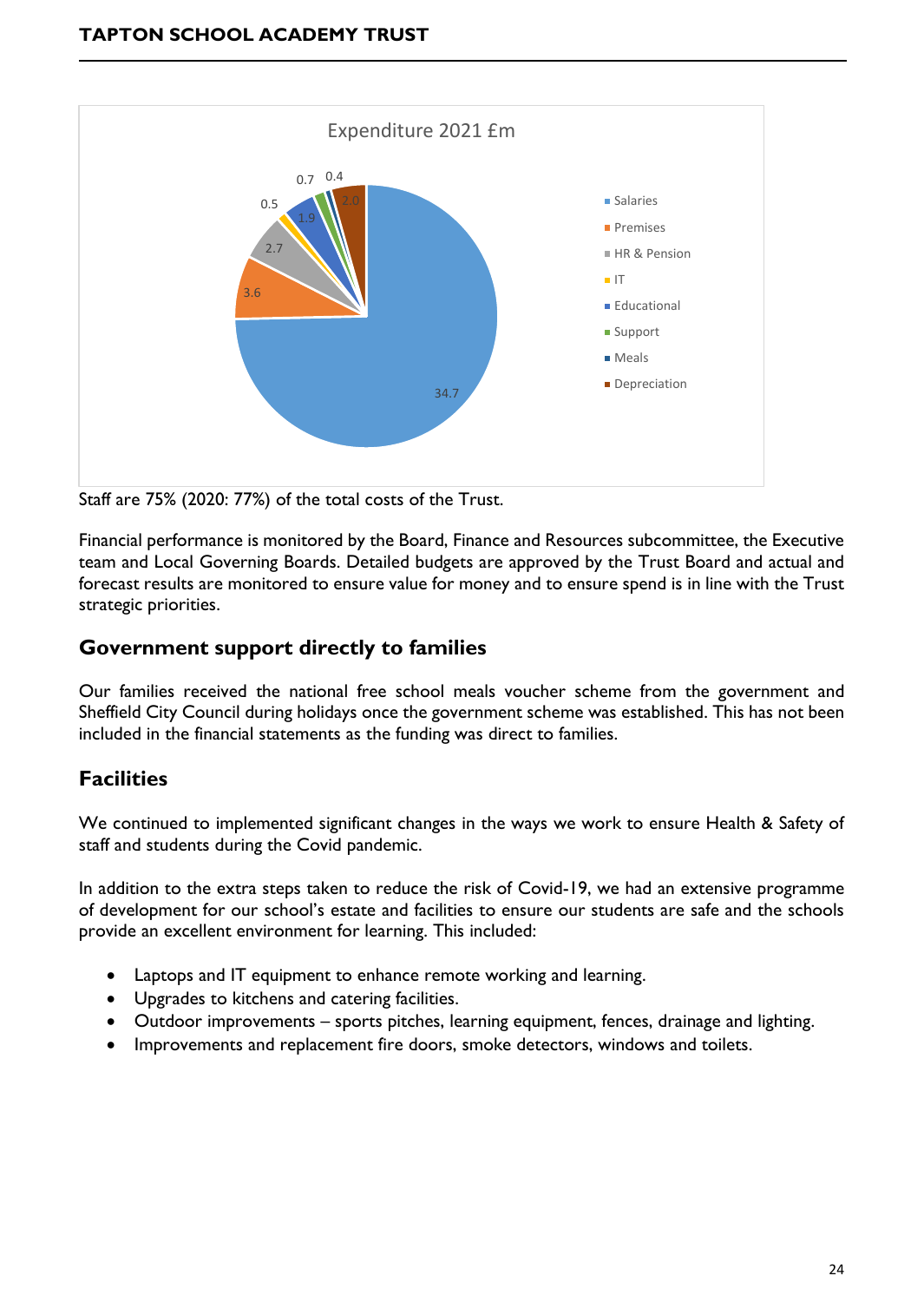# **Energy and Carbon reporting**

CO2e (or carbon dioxide equivalent) is a standard unit for measuring carbon footprint. It expresses the impact of each different greenhouse gas in terms of the amount of CO2 that would create the same warming.

|                                                       | <b>2021</b>    |                  | 2020                  |                  |  |
|-------------------------------------------------------|----------------|------------------|-----------------------|------------------|--|
|                                                       | <b>Energy</b>  | <b>Emissions</b> | <b>Energy</b>         | <b>Emissions</b> |  |
|                                                       | consumption    | calculation      | consumption -         | calculation in   |  |
|                                                       | - Kilowatt     | in metric        | <b>Kilowatt hours</b> | metric           |  |
|                                                       | hours          | tonnesCO2e       |                       | tonnesCO2e       |  |
| Gas                                                   | 5,313,396      | 973.20           | 4,556,468             | 837.8            |  |
| Electric                                              | 2,699,075      | 573.09           | 4,550,775             | 1,060.97         |  |
| <b>Biomass</b>                                        | 20,871         | 3.84             | 6262                  | 1.15             |  |
|                                                       | <b>Mileage</b> |                  | <b>Mileage</b>        |                  |  |
| Owned transport -                                     | 1111           | 0.2              | 16,379                | 3.1              |  |
| minibuses                                             |                |                  |                       |                  |  |
| Total emissions - Scope 1                             |                | 1550.33          |                       | 4.97             |  |
| <b>Purchased Electricity</b>                          |                |                  |                       |                  |  |
|                                                       | <b>Mileage</b> |                  | <b>Mileage</b>        |                  |  |
| Business travel in<br>employee owned vehicles         | 21140          | 5.93             | 13,093                | 3.67             |  |
| Total gross emissions in<br>metric tonnes CO2e        | 8,055,593      | 1556.26          | 9,142,976.41          | 1,906.69         |  |
| Intensity ratio Tonnes<br>CO <sub>2</sub> e per pupil |                | 0.21             |                       | 0.25             |  |

#### **Quantification and reporting methodology**

We have followed the 2019 HM Government Environmental Reporting Guidelines. We have also used the GHG Reporting Protocol – Corporate Standard and have used the 2021 UK Government's Conversion Factors for Company Reporting. The chosen intensity measurement ratio is total gross emissions in metric tonnes CO2e per pupil, the recommended ratio for the sector.

#### **Measures taken to improve energy efficiency**

We are committed to more sustainable practices which are reducing our carbon impacts and making the best use of resources. We have:

- Increased video conferencing technology for staff meetings, to reduce the need for travel between sites.
- Building management system controls in multiple schools accessible by the internet resulting in improved management and reduced travel need.
- Biomass boiler at Forge Valley and Bradfield.
- Considered the environmental impacts of key purchases or programmes of work including energy efficient lighting and ensuring buildings are watertight.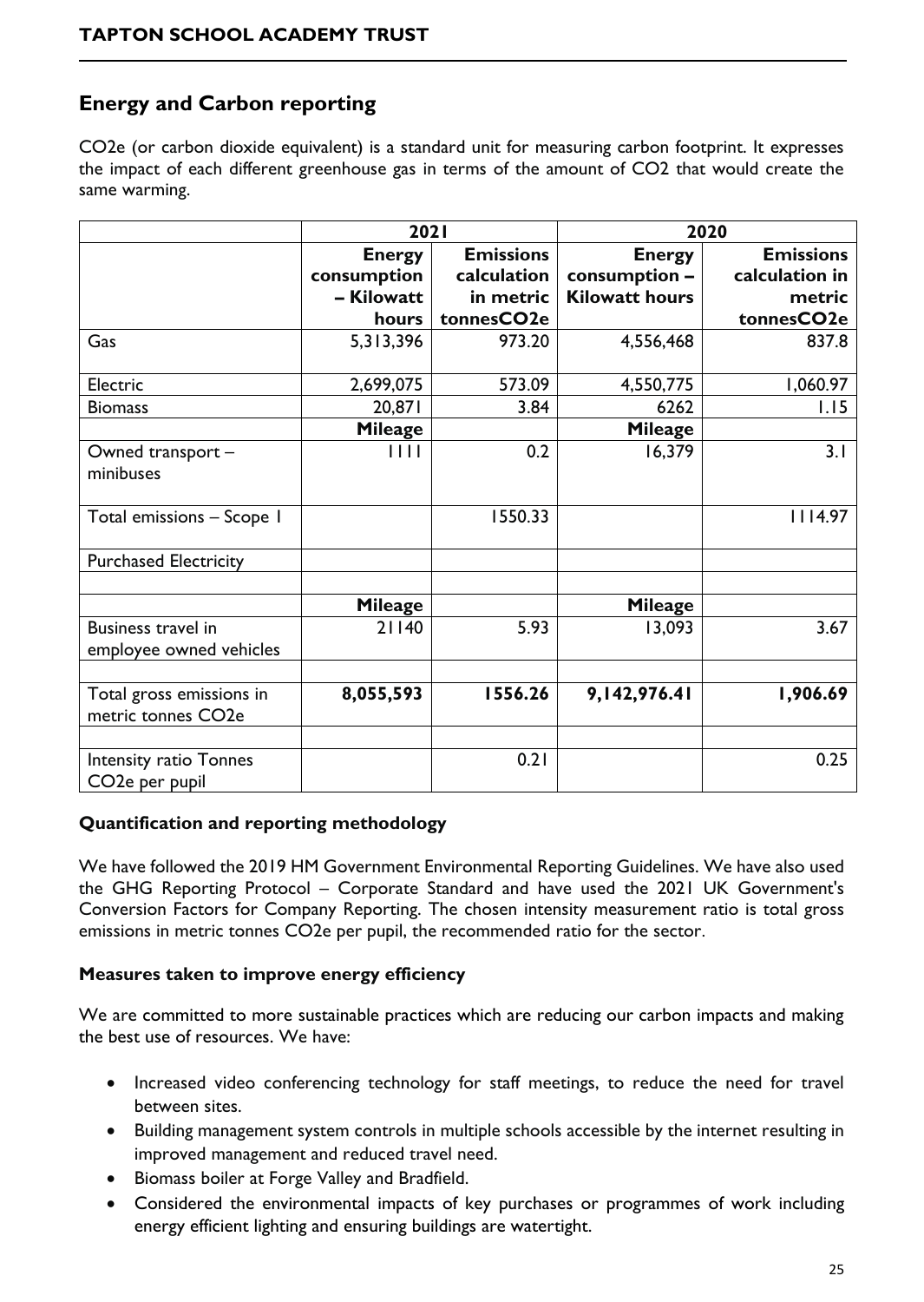• Listened to feedback from staff and students on ways to improve our credentials and impact on the environment.

Our carbon footprint has been impacted by Covid with less travel and more online working. During the winters of Covid we will have some increase in our heating usage whilst we have had to open windows to maintain airflow for Covid-19 risk reduction but still ensure that staff and learners are at a safe temperature.

We are reviewing the government announcements from the 2021 UN Climate Change Conference (COP26) to align our plans to the need to be carbon neutral in the longer term.

# **Going concern**

The financial position, projections and reserve policy ensure we are in a strong cash and reserve position and remain a going concern.

After making appropriate enquiries, the Board of Trustees has a reasonable expectation that the Trust has adequate resources to continue in operational existence for the foreseeable future. For this reason, it continues to adopt the going concern basis in preparing the financial statements.

There is however more uncertainty in the longer term as to future government spending reviews following the Covid-19 pandemic, and the detail of future pay rises, teachers' pay scale restructure (as planned by government) and pension contribution and National Insurance increase funding. We have some high level information from the government's long term spending review in October 2021 which announced:

- 1. An average annual real term rise of 2.5% increase in funding from 2019 to 2024 for UK schools. This increase will have to cover:
	- pay rises (as the public sector pay freeze during Covid will end)
	- the change to teachers scales and the introduction of a  $£30,000$  starting salary
	- the increase to employer national insurance.
- 2. An extra  $E1$ bn for education recovery on top of the  $E3$ . Ibn already in place. Primary school recovery funding would remain at £145 per eligible pupil but secondary pupil funding would nearly double from the £145 original funding.
- 3. An extra £0.8bn to fund extra hours for 16-19 year olds
- 4. £2.6bn for SEND places.

The Executive team and Board review budgets and management accounts throughout the year and in line with any announcements from government.

# **Investment Policy**

Investment decisions are approved by the Finance and Resources subcommittee and the Risk appetite by the Risk and Governance Committee. We invest funds in bank deposit accounts and have continued to use higher rate deposit accounts to provide investment income.

# **Reserves policy**

The Trustees have set out the minimum level of unrestricted reserves required for prudent financial management. The Trustees take into consideration the future plans of each Academy, the uncertainty over future income streams and other key risks identified during the risk review.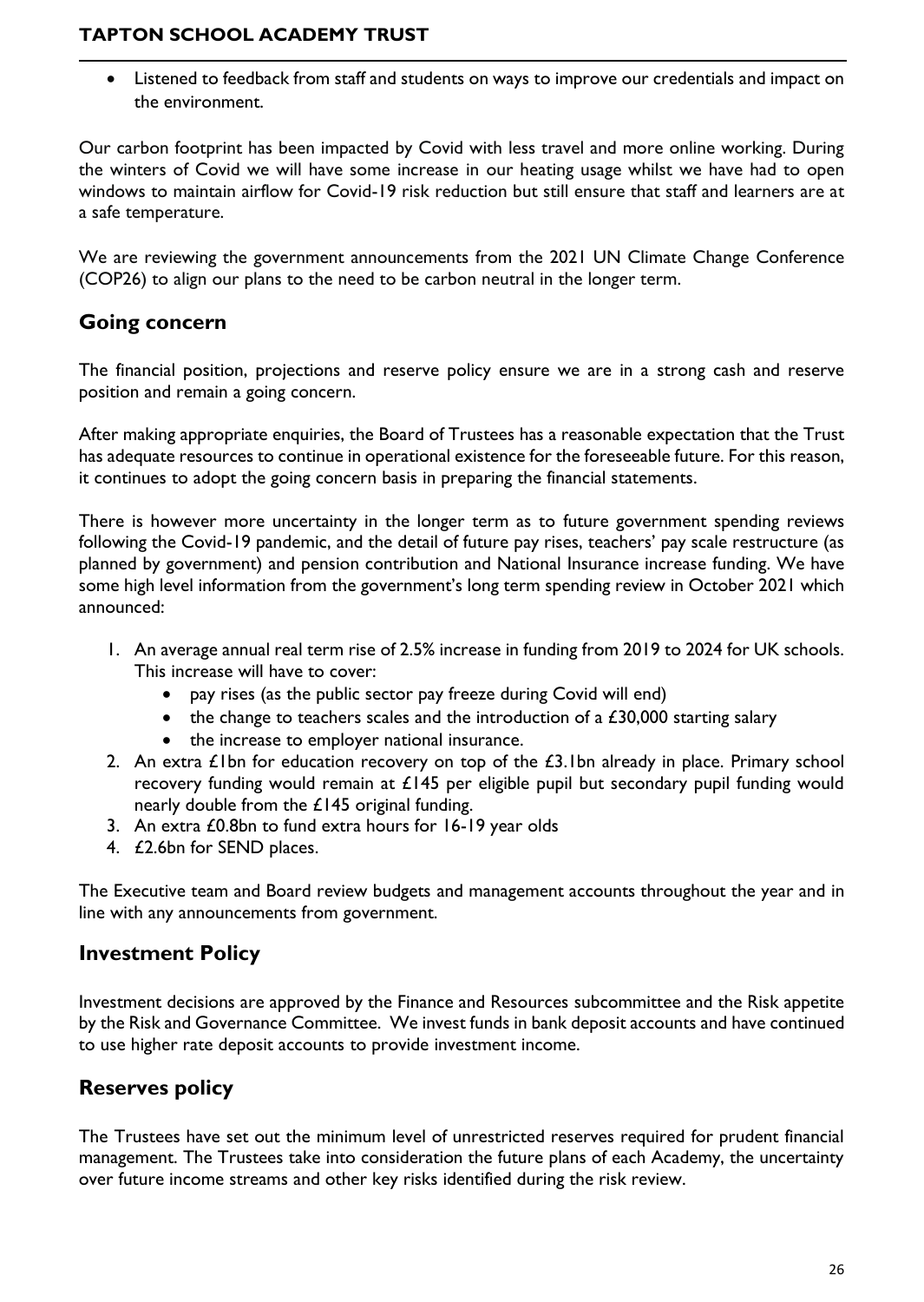Unrestricted reserves support fluctuations in income, such as reduced student numbers or unexpected expenditure, such as urgent maintenance. Restricted reserves are in place to ensure grant and other restricted income spend is in accordance with the fund requirements.

Our Unrestricted funds have increased by  $£0.3m$  to  $£3.2m$  and our Restricted funds (excluding assets and pensions) have increased by  $\mathcal{L}1.4m$  to  $\mathcal{L}4.2m$ . Total reserves excluding assets and pension are £7.4m

The Board has a designated school improvement fund of  $\pounds 1.1$ m and a sustainability / capital fund of £1m (2020: £1.1m).

We currently have  $£1.1m$  (2020:  $£1.8m$ ) of free reserves (unrestricted less designated reserves) which when added to the other restricted reserves provides us with £4.3m (2020: £4.4m) or 1.1 (2020: 1.4) months of cover for our running costs. This is in line with the reserves policy of  $0.5 - 1.5$  months.



# **Risk management**

The management of risk is part of all our strategic planning. We have a risk register to enable the identification, monitoring and establishment of controls to mitigate risks. We assess the likelihood and potential impacts of risks and ensure controls are in place to mitigate against those risks. The Trust sub committees consider risks on a quarterly basis.

During the 2020 and 2021 Covid-19 pandemic we have had weekly risk meetings as an Executive team to assess the latest government, local authority and Public Health guidance, and our responses to the risks and controls / steps required. This has been shared with staff and unions along with other guidance, and a frequently asked questions document has been developed to help staff get information easily for their specific questions.

The most significant risks are:

1**.** Covid Risk, Health and Safety and Safeguarding

This is a priority for the Trust to ensure all our learners and staff are safe and have a healthy environment. This year this has been brought into focus with our work to ensure the risk of Covid-19 is reduced within the schools and also that the requirements of Keeping Children Safe in Education 2021 are in place. We have held at least weekly reviews of the latest Covid-19 guidance, our detailed risk assessment and our procedures in schools. We have appropriate health and safety and safeguarding policies, procedures and training in place to ensure this risk is mitigated.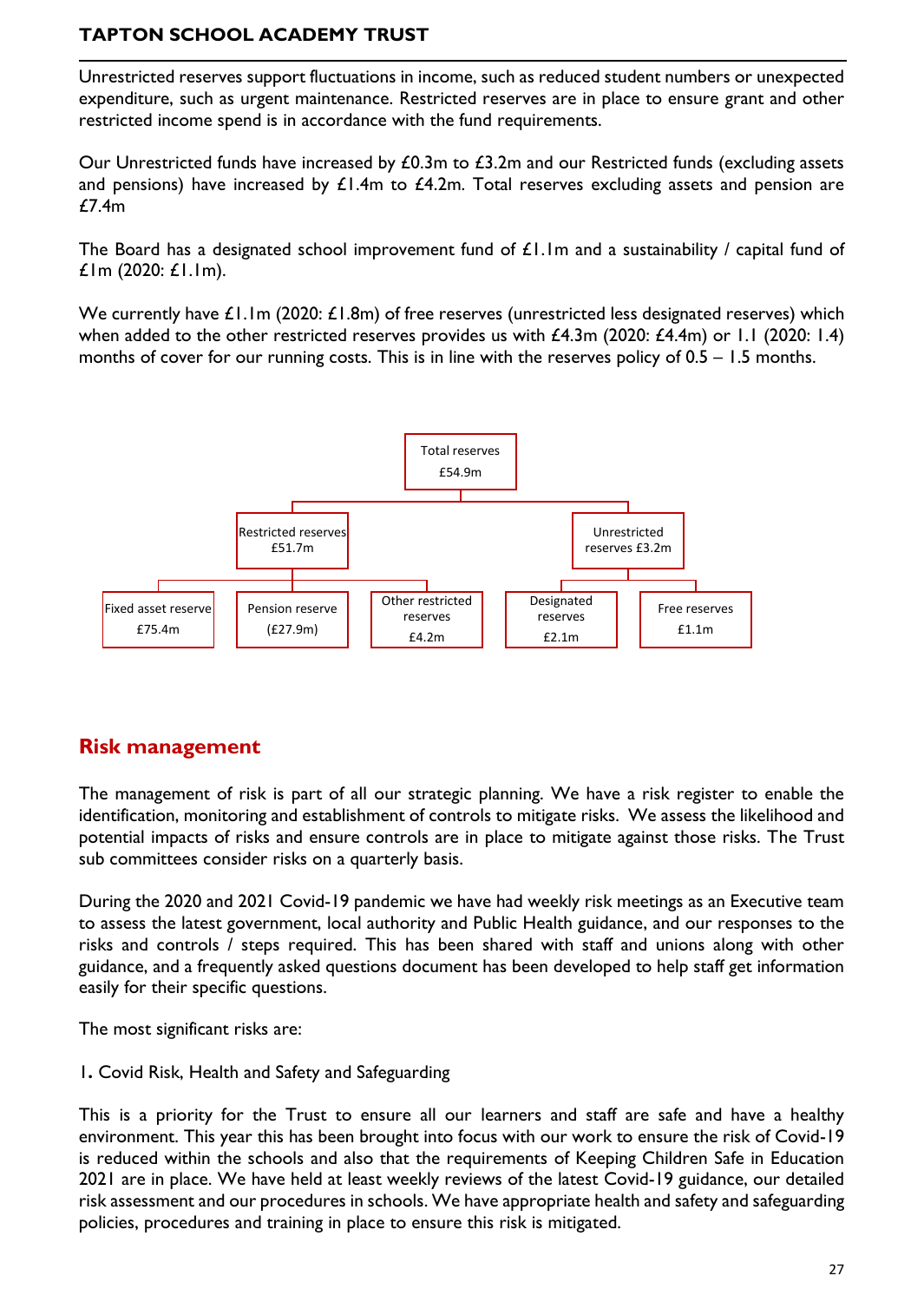#### 2. Inadequate funding

We rely on continued government funding which is dependent upon national and local government policy. The income is largely based upon pupil numbers and therefore dependent upon population trends as well as the demand for places. This risk is mitigated by our business plan, budgetary controls and compliance with our funding agreements. The risk of fluctuating numbers is mitigated by ensuring our schools and learners have positive outcomes.

#### 3. Cost pressures

The biggest cost pressures currently are the changes to government agreed pay rises for staff and changes to the starting salary for teachers. Whilst we greatly value our staff and aim to be a great place to work, this is a significant impact on the cost of the Trust. Other costs are also increasing, as inflation starts to rise, and we need to be able to ensure our facilities, buildings and IT are fit for purpose. Our funding has not kept pace with the cost increases so we strive to mitigate this risk by continually improving how we deliver education and ensure value for money in all aspects of our work.

#### 4. Student outcomes and Ofsted

High standards in these areas is a prerequisite to maintaining pupil numbers and therefore funding, hence actions are in place to mitigate these risks. The impact of Covid on some of our students, particularly in the more deprived areas of the city, has been significant. We continue to focus on removing barriers and creating opportunities for groups of students who are not achieving their life chances and dreams.

The Covid pandemic has been a challenge for outcomes due to the impact on learners' attendance and ability to come to schools. Changes to exams and assessments have also impacted on students. Covid-19 currently has a reduced impact now students are back in school but it has not yet gone away and the impact of the pandemic is still being felt in schools. We are working hard to minimise the impact of Covid-19 on learner outcomes through initiatives and actions in the schools and the use of the additional school Covid-19 recovery funding provided by government.

#### 5. Data Risk

We have procedures in place to ensure that all our data is secure and we have reviewed and updated our procedures to ensure we keep up to date with changes in data compliance legislation, in particular GDPR. During the year we have increased our controls around data security.

#### 6. Governance

It is essential for the Trust to have clear independent oversight from Trustees and Members and strong governance at a local level in schools. We have mitigated this risk through our annual reviews of governance.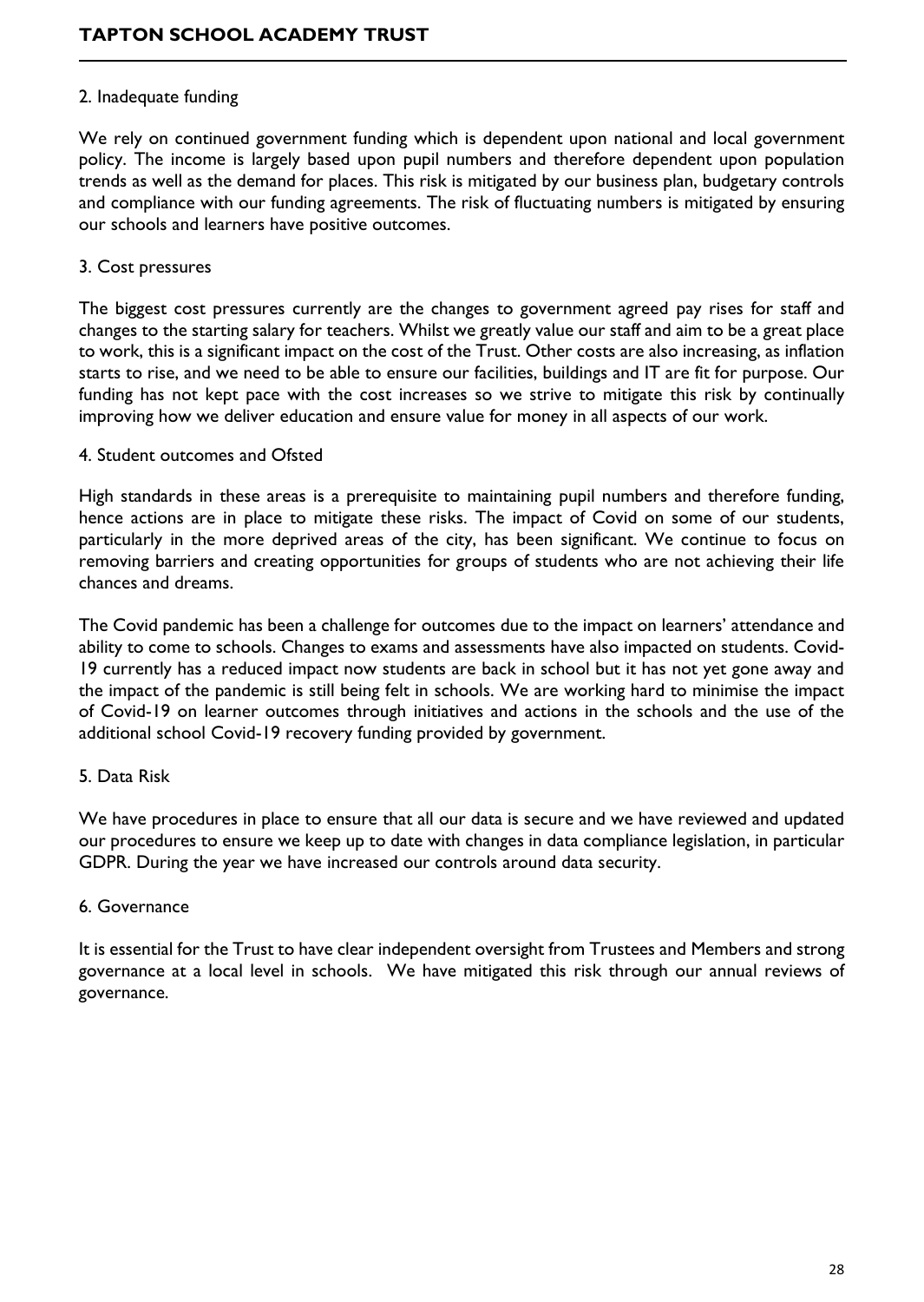# **Governance**

# **Our governance**

Tapton School Academy Trust is a charitable company limited by guarantee and an exempt charity.

The memorandum and articles of association are the primary governing documents. Our key layers of governance are detailed below. During the year we have split the Learner Experience Committee into two separate committees to reflect the main areas of work.



#### **Members**

Members oversee the Trust by holding Trustees to account for effective governance and ensuring that the Trust is fulfilling its purpose and charitable objectives. Each member undertakes to contribute up to £10 in the event of the Trust being wound up while they are a member, or within one year after they cease to be a member, for any liabilities of the Trust.

### **Trustees**

The Trustees are also the directors of the charitable company for the purpose of company law. They are responsible for the strategic direction, governance, financial and educational performance of the Trust, and directing how it is managed and run. They determine the mission, vision and MAT improvement strategy.

Trustees ensure that the Trust complies with all legal and statutory requirements, and hold the Executive Team to account.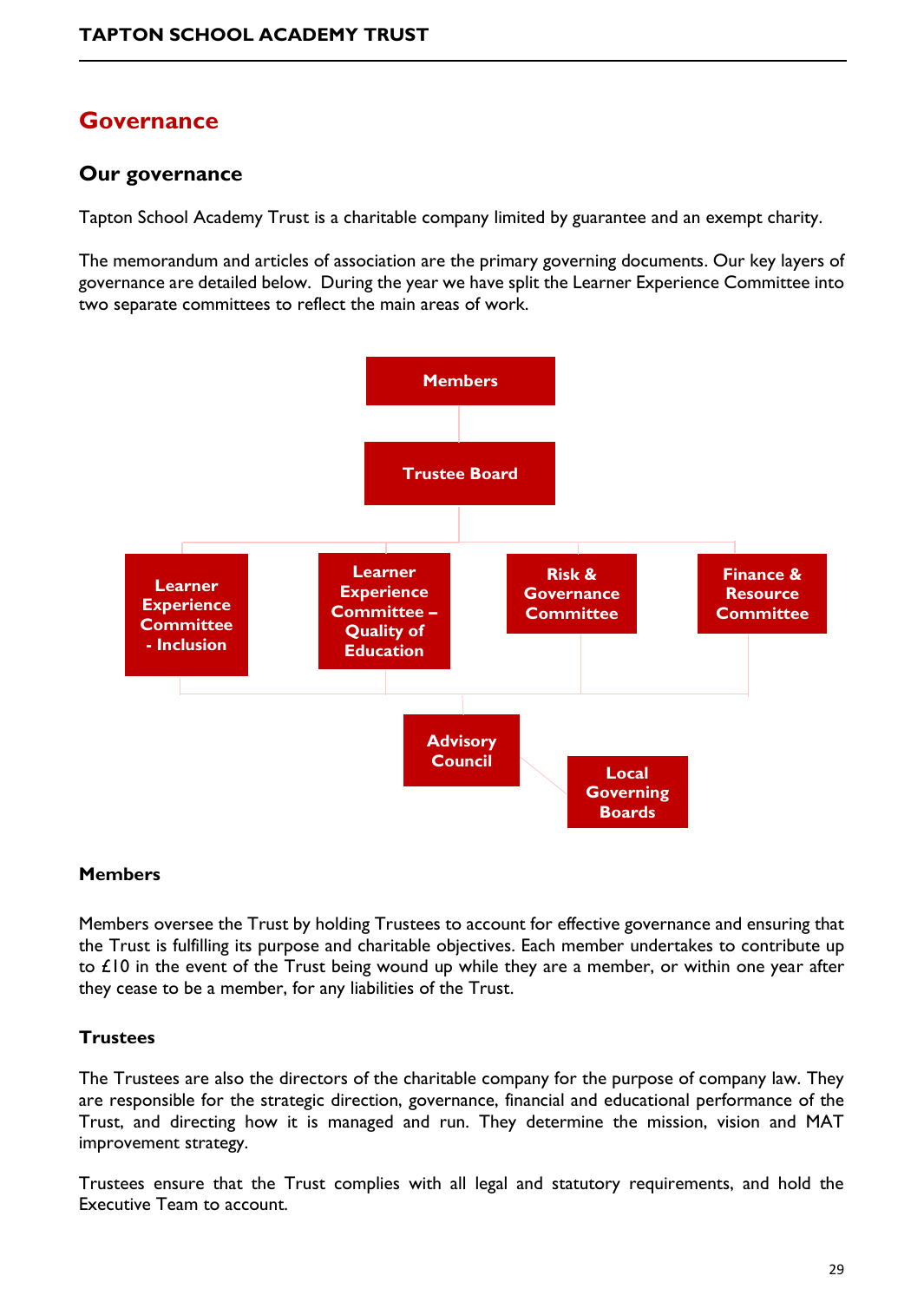The number of directors shall not be less than 3 but is not subject to any maximum. Trustees are appointed by the members of the Trust or co-opted by the Trustees. Up to 5 Trustees may be appointed by an ordinary resolution and up to 2 parent Trustees if there are no parent representatives on the Local Governing Boards (LGBs). Trustees may also be co-opted. The number of Trustees who are employees shall not exceed one third of the total Trustees, however the Trust does not have any employees on the Trust Board.

Training and induction is provided, for new Members and Trustees, which is tailored to their previous experience. This includes an induction meeting and ongoing training as required.

The responsibilities and accountabilities are set out in our Scheme of Delegation and reflected in the terms of reference of the committees, advisory council and LGBs.

### **Committees**

- The role of the Risk & Governance Committee is to maintain an oversight of the governance, risk management and internal control.
- The Finance & Resources Committee is responsible for the efficient use of financial, physical and human resources, the solvency of the Trust and the safeguarding of its assets.
- The role of the Learner Experience Committee Quality of Education is to maintain excellent standards in each of the schools, including any due diligence of new schools wishing to join the Trust. It scrutinises Quality Assurance documents, data reports and school reviews.
- The Learner Experience Committee Inclusion focuses on inclusion, disadvantaged, safeguarding and SEND.

#### **Local Governance**

- The Advisory Council advises the Board of the Trust on key issues and strategic priorities. This ensures our schools and Chairs of the LGBs play a key role in the strategy and that governance at individual school level is aligned effectively with the overall governance of the Trust. The advisory membership is the Chairs of the LGBs.
- LGBs monitor, support and challenge school senior leadership teams in the delivery of the Trust strategy and on the overall quality and effectiveness of learner experience in each local school. They have a delegated responsibility to ensure each school engages effectively with its local community and that the voice of local stakeholders, particularly parents and learners, is heard and taken into account. They are accountable to the Trust Board for the delivery of their responsibilities. The LGB will consist of at least two parents, one staff, one community and one coopted member. The Headteacher is an ex-officio member of each committee. LGB members are ratified by the Trust Board. The term of office will be a maximum of 4 years. The Chair will be appointed in September for a one year term. The Chair will be appointed by the members of the LGB.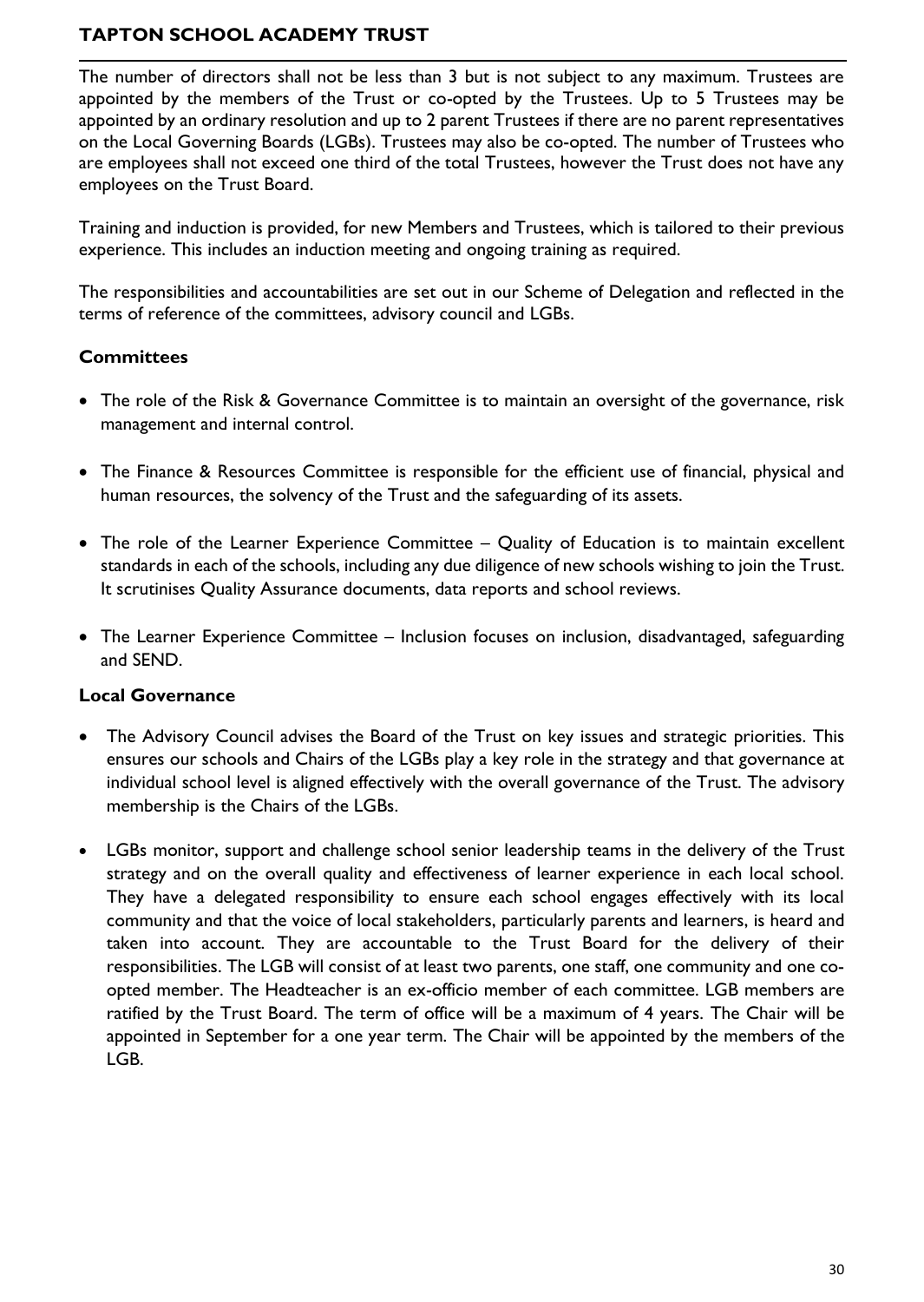

The Trust is led by the Core Executive team consisting of the Chief Executive, Deputy Chief Executive and the Director of Primary Education.

The wider executive team includes the Core Executive team plus the Director of Premises and Operations, Director of Inclusion, IT Director and HR and Compliance Manager. The Director of Inclusion was appointed on 1 April 2021.

The Trustees delegate the operational and strategic management of the Trust to the executive team. The key management personnel are defined on page 37. In addition to the Core Executive team we have a wider Executive team encompassing HR, Facilities, and IT. There is also a Headteacher Board and subject collaboration groups.

Details of the Members, Trustees and Executive team are included on page 37.

# **Remuneration policy**

Pay and benefits are set at a level to recognise the value of the role and the level of responsibility. Teachers' remuneration is in line with national teachers' pay and conditions. Support staff remuneration is benchmarked to similar roles in the education and local government sector and the level set based on the experience and skills required for the roles. In normal circumstances, where affordable, annual cost of living rises are awarded.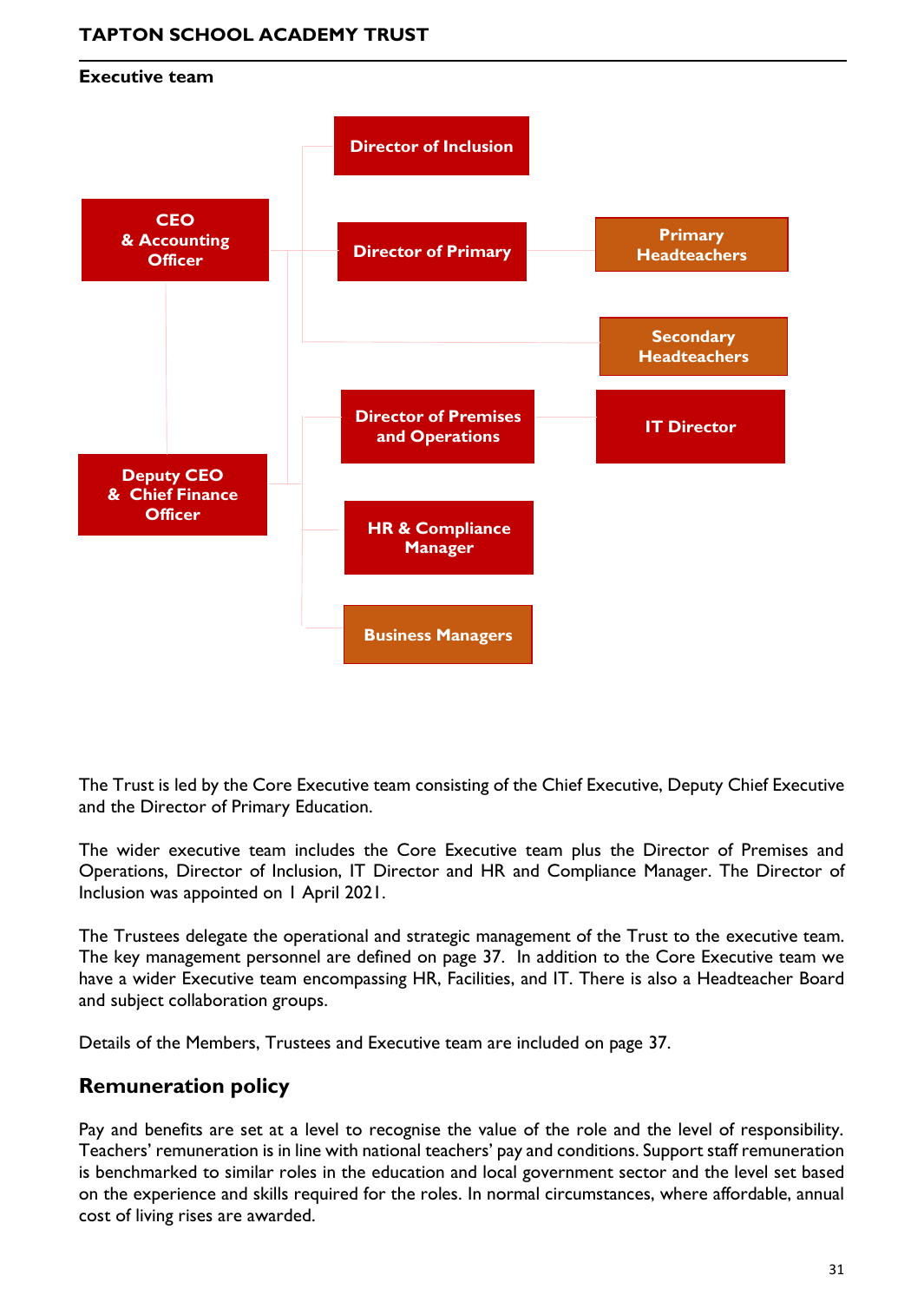The remuneration policy applies to the executive team, who are the key management personnel.

Our performance framework for teacher's links pay to performance against objectives which are aligned to strategy. Our HR policies set out where employees are consulted on matters affecting them and also the employment of disabled persons.

Under the provisions of the Trade Union (Facility Time Publication Requirements) Regulations 2017 Number 328 we have calculated that at 31 March 2021 11 (2020: 8) employees were relevant union officials on an FTE basis this is 9 (2020: 7.6). Of these 2 (2020: 1) spent 0% of union facility time and 9 (2020: 7) spent 1-50% on union facility time. The total cost of facility time is  $\text{\textsterling}7,560$  (2020:  $\text{\textsterling}3,939$ ) which is 0% of the total pay.

# **Public benefit**

The main public benefit delivered by the Trust is the provision of a high-quality education to its learners which is evidenced through the results achieved and feedback from external assessments. This public benefit is directly related to our charitable objectives. We confirm that we follow the Charity Commission's public benefit guidance.

## **Related party relationships**

The Trust does not operate any formal federation relationships with other education establishments but its staff, across the curriculum, work collaboratively with many other schools and organisations. Related parties are disclosed in Note 14 of the financial statements.

# **Fundraising**

Where we fundraise for the Trust we comply with fundraising and data protection legislation. We work closely with the PTA's (Parent Teacher Associations) for the schools and thank both the associations and the families who support them in fundraising for projects for the schools.

During the prior year we fundraised for materials for the Trust to make visors for the NHS during the Covid-19 lockdown, and also for free school meal hampers for students in school holidays. With the support of our staff and communities in 2020 we raised £11,000 and delivered 12,356 visors for the NHS.

We do not use professional fundraisers and have not received any complaints about fundraising.

# **Promoting the success of the Trust**

The Trustees confirm that as directors they have acted in a way most likely to promote the success of the Trust, and in doing so have had regard to:

- Promoting the success of the charity to achieve its charitable purposes.
- The likely consequences of any decision in the long term.
- The interests of the company's employees.
- The need to foster the company's business relationships with suppliers, customers and others.
- The impact of the company's operations on the community and the environment.
- The desirability of the company maintaining a reputation for high standards of business conduct.
- The need to act fairly as between members of the company.

Details of how this has been achieved is included within the body of this strategic report.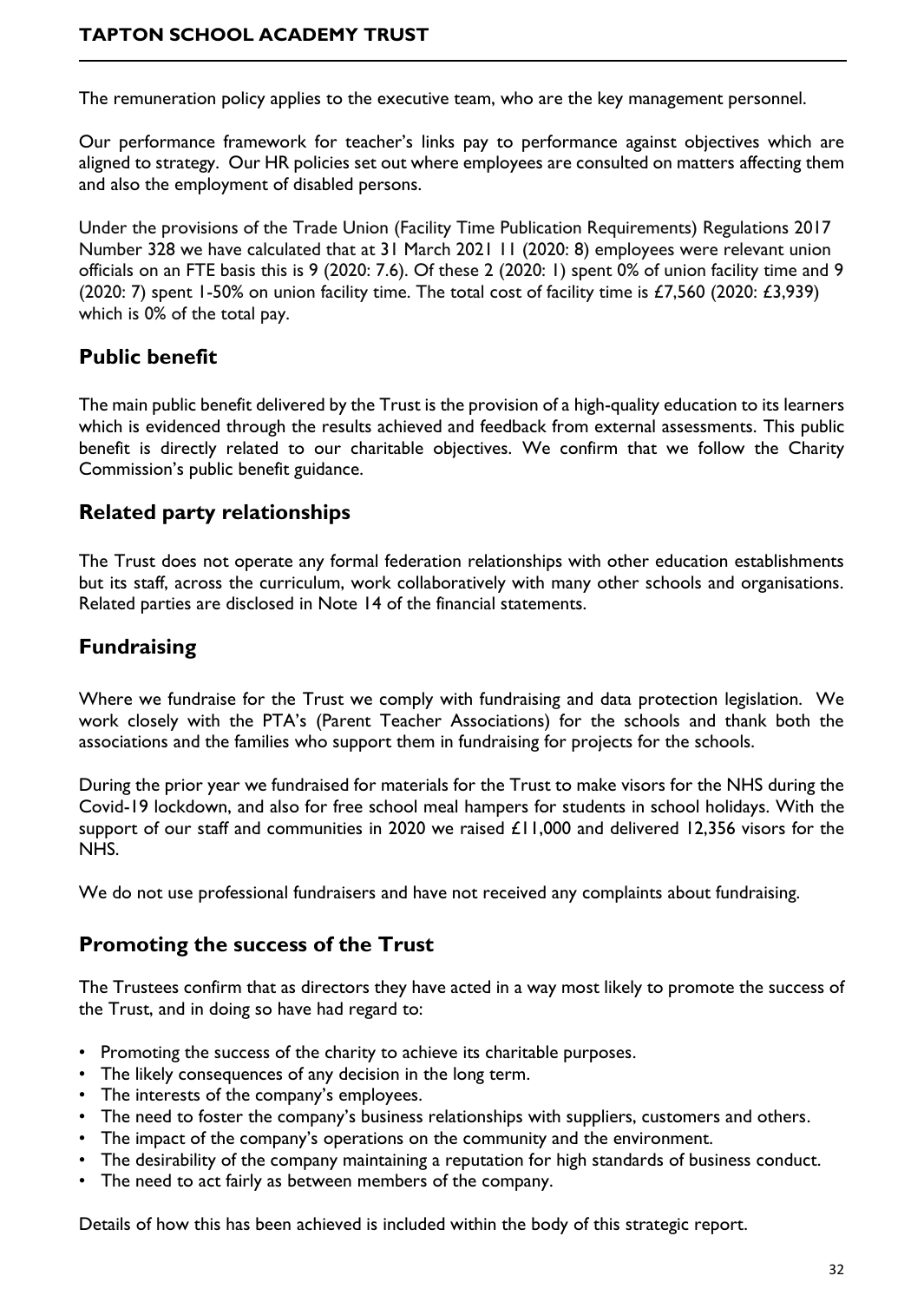## **Engagement with our learners, families, suppliers, local communities and stakeholders**

Engagement with our learners, families, suppliers, local communities and stakeholders is vital to how we work but no more so than this year given the changing nature of the Covid-19 pandemic and the schools role and responsibilities during this time.

#### **Learners and families**

We communicate regularly through a variety of ways with learners and families including in school briefings, letters and telephone communications, and social media and websites. We welcome and listen to all feedback from learners and families and this is achieved through parent/carer meetings, school councils, and parent governors.

#### **Suppliers**

We communicate regularly with our key suppliers and have had great support during the Covid-19 pandemic helping us to ensure we can remain open in a safe way for our learners. Suppliers have gone above and beyond in helping us operate our schools as normally as possible during Covid. This included support with free school meal hampers, contractors working safely, supplies of materials for masks and visors and contractors ensuring we can still complete our capital works programmes.

#### **Trustees, Members, LGBs**

A key strategic area is to ensure we hear the voice of and engage with our local communities, and the LGBs are leading on this. We have further clarified the roles of the LGB and improved the ways of reporting to Board during the year. The LGBs have parent/carer representatives and members of the local community on the Board.

#### **Stakeholders**

Communication with the local authority, government departments, Public Health and other schools has been a significant area during the year as we have developed our response to the guidance on the Covid-19 pandemic. This has been to ensure we are following all the latest guidance, responding to issues and actions required in our risk assessments and taking advice from Public Health where we have had Covid-19 cases in our community.

### **Engagement with employees**

We take engagement with our staff very seriously. We provide frequent opportunities for staff across the Trust to ask questions and share ideas, particularly with senior colleagues. This includes group meetings, leadership meetings, cross Trust groups, school meetings and ensuring managers have regular one to one meetings with all staff.

Communication has been a key strength of the Trust during Covid to ensure our staff are aware of the actions we are taking to keep everyone as safe as possible but also for staff to raise concerns, questions and ask for further guidance and support.

This is important in helping us to live our 'great place to work' strategic objective and has been particularly important during the Covid-19 pandemic. This has involved sharing our risk assessments, detailed guidance, frequently asked questions document, help sheets and links to support. All of our performance development meetings have had a focus on mental health and wellbeing. In particular staff who are higher risk during the pandemic have had individual risk assessments so we can make any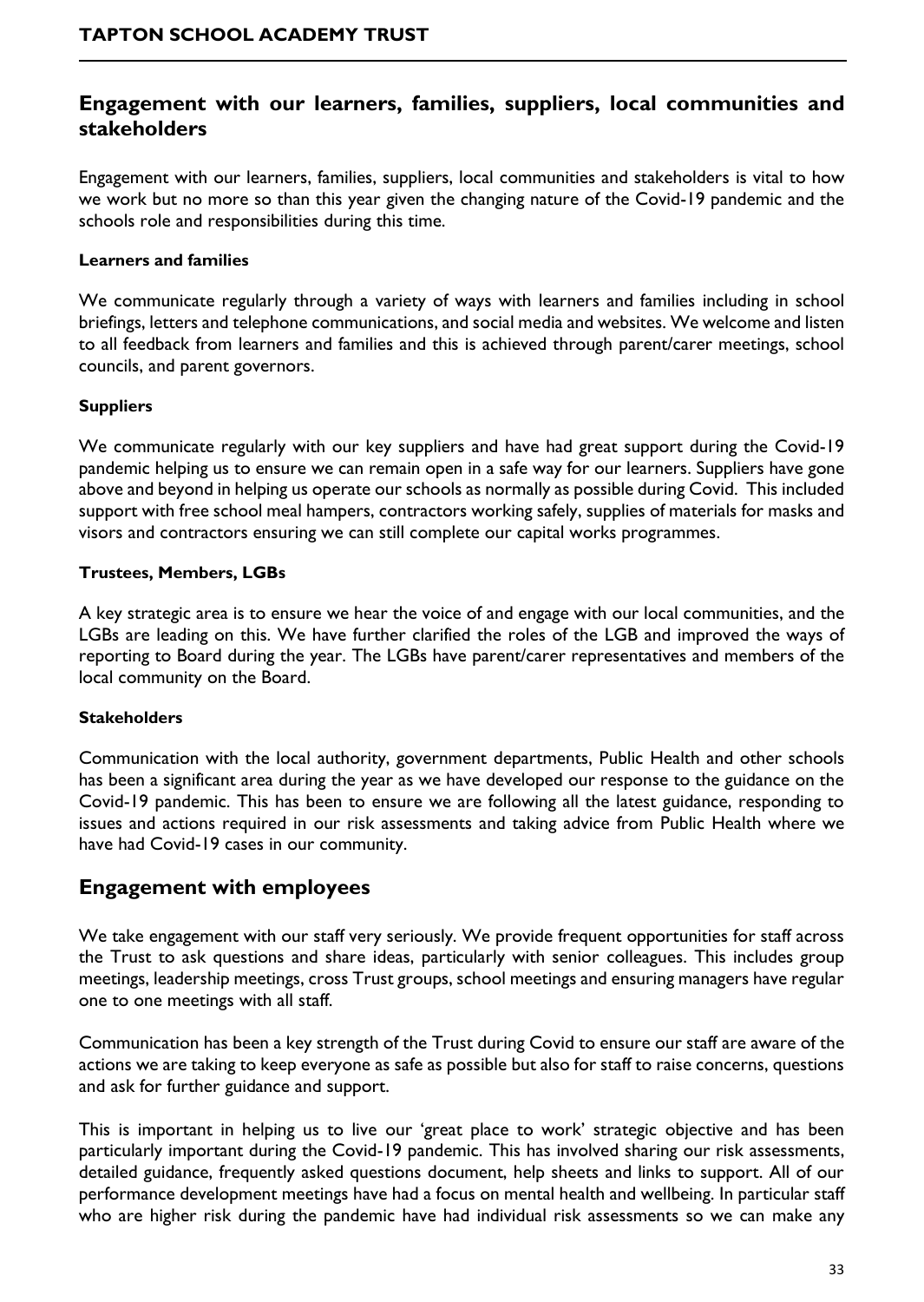adjustments to their working environment or ways of working.

We also engage through the union representatives both at a local level by school leadership and at Trust level through the Joint Consultation Committee which is made up of representatives of all the unions involved in the Trust. Where changes to employment, work, organisation and policies and procedures are proposed, there is communication, consultation and negotiation with staff and trade unions.

We have increased the number of small staff surveys during the pandemic to ensure we are aware of how staff are feeling and any concerns or feedback that they have. This has provided the opportunity for staff to provide anonymous questions to which we respond to every point raised. The results of the surveys and actions taken are shared with staff, leaders and Trustees.

We are continuously looking to improve our engagement and all employers can always do more. **It is pleasing to see** that 89% of staff feel positive or neutral about the Covid safety measures in place during the year.



We continue to support health and wellbeing initiatives for our employees and in particular to monitor workload.

# **Modern Slavery statement**

Tapton School Academy Trust supports the government's objectives to eradicate modern slavery and human trafficking, and recognises the role the education sector has to play in both combatting it and supporting victims.

In particular, we are committed to ensuring our activities are free from ethical and labour standards abuses.

### **People**

We undertake pre-employment checks on all directly employed staff, and agencies used provide assurance that pre-employment clearance has been obtained for all agency staff.

All staff have an induction meeting where they are given a specific mentor / line manager who they can contact regarding any concerns.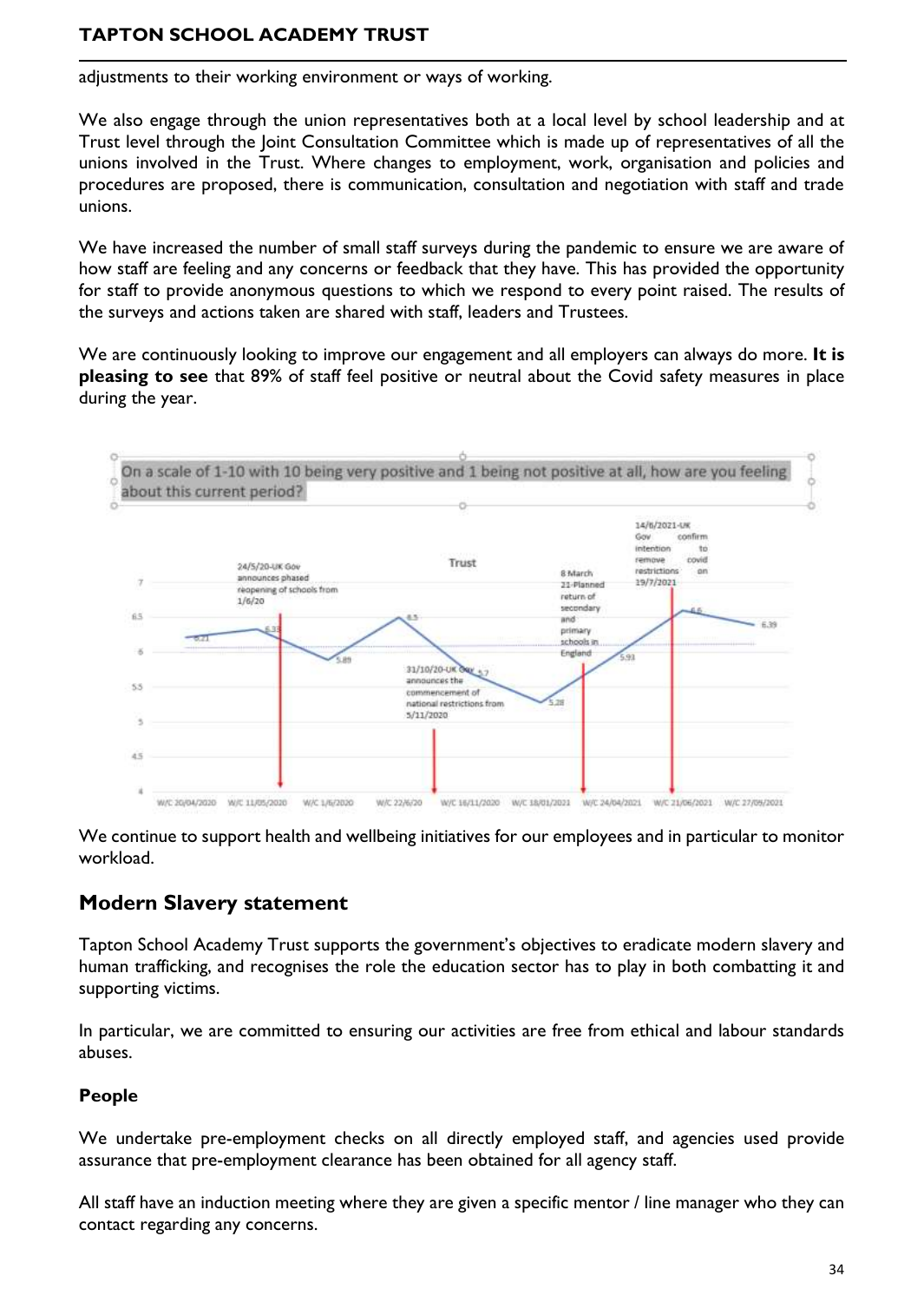Our policies and procedures are designed to protect staff from poor treatment and/or exploitation, and comply with all relevant employment law. These include the provision of fair pay rates based on nationally negotiated terms and conditions of employment. There is also a range of benefits, including health and wellbeing support, cycle to work schemes, car schemes (including electric cars) and access to training and development opportunities. Efforts to engage and involve staff in matters which affect them include regular staff briefings and consultation with a range of staff forums.

### **Procurement and our supply chain**

Most of our products are purchased from UK firms, who may also be required to comply with the requirements of the UK Modern Slavery Act (2015). Where possible, and consistent with our value for money requirements, we build relationships with suppliers.

### **Training**

Advice and training about modern slavery and human trafficking is available to staff through our safeguarding training, our safeguarding policies and procedures and our safeguarding team.

### **Responding**

Any concerns about modern slavery are taken seriously and managed sensitively, and support is provided. This includes referring to external agencies, where appropriate.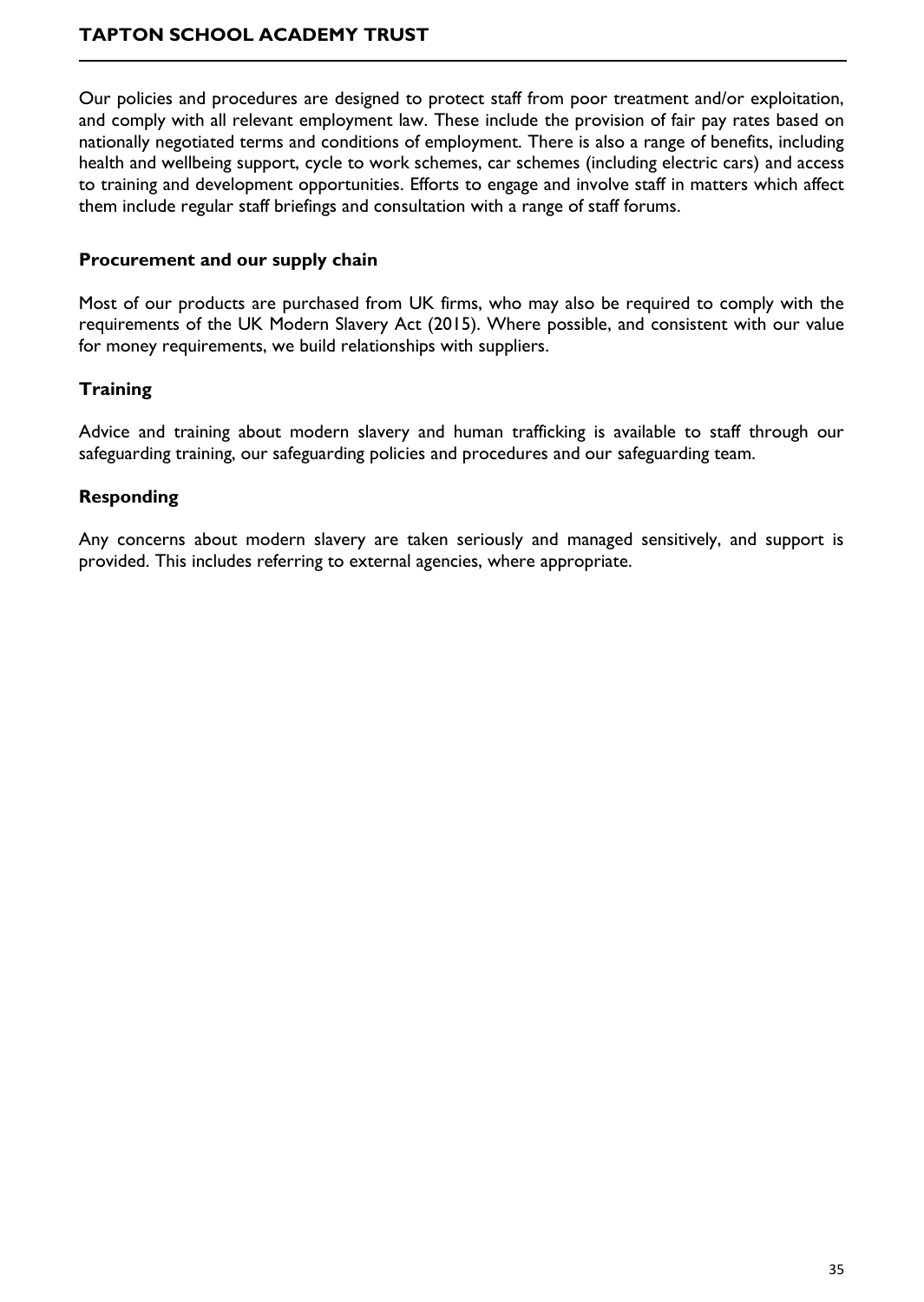# **Disclosure of information to auditor**

In so far as the Trustees are aware:

- There is no relevant audit information of which the company's auditor is unaware, and
- We have taken all the steps that ought to have been taken as a Trustee in order to be aware of any relevant audit information and to establish that the auditor is aware of that information.

Approved by the Board of Trustees on 14 December 2021

Earal & Spor.

**S Draper** Chair of Trustees 14 December 2021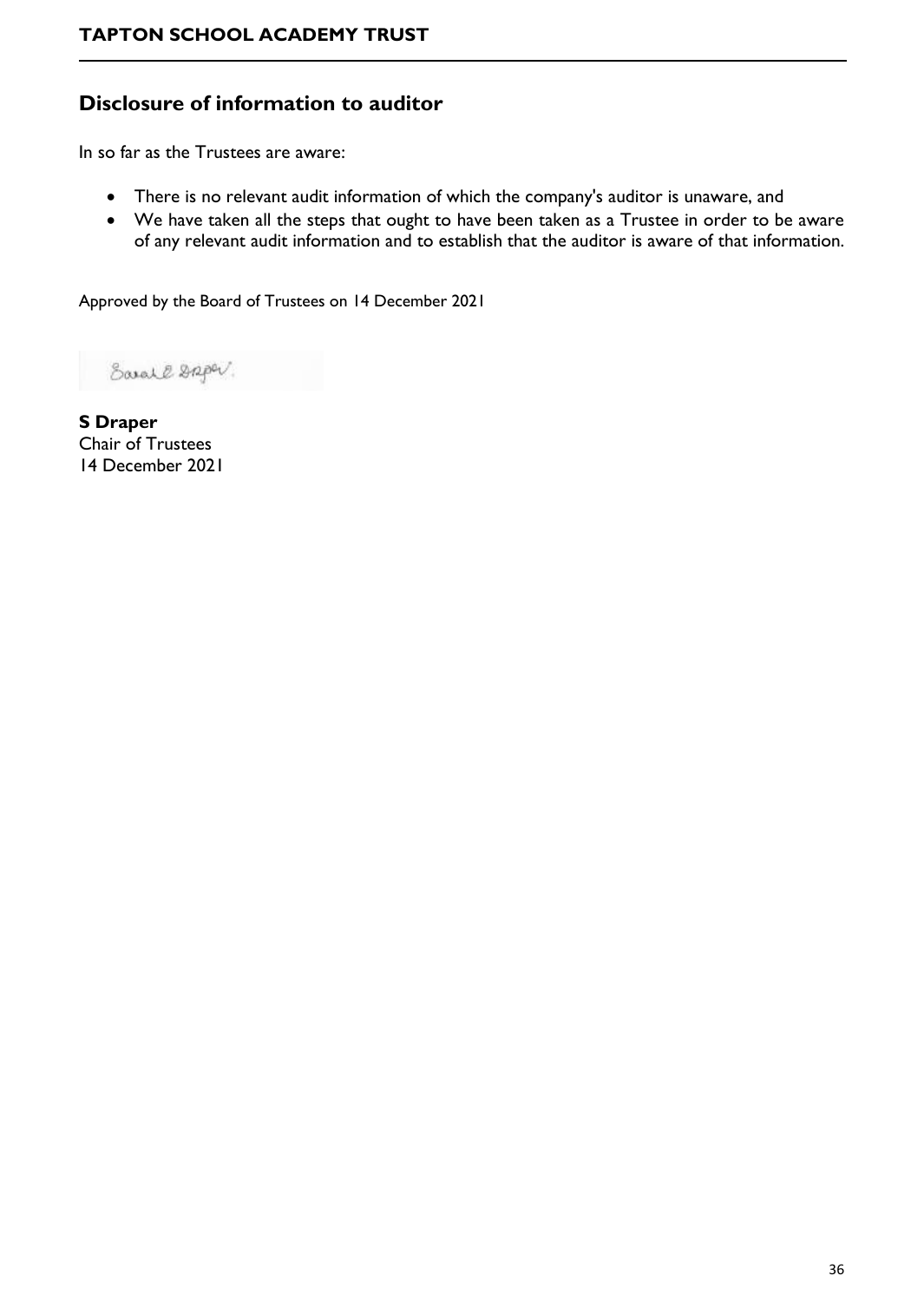# <span id="page-36-0"></span>**Administrative Details**

| <b>Members</b>             | E Smart<br>C Bagley<br>A Pettifer<br>$\int$ Scott<br>S Lumb<br>2 Vacancies                                                                                                       | <b>Chair of Members</b><br>to 17 June 2021<br>to 8 December 2021<br>from 14 December 2020                                                                                                                                                                                                                                                                                                                                                                                                                                                                                               |
|----------------------------|----------------------------------------------------------------------------------------------------------------------------------------------------------------------------------|-----------------------------------------------------------------------------------------------------------------------------------------------------------------------------------------------------------------------------------------------------------------------------------------------------------------------------------------------------------------------------------------------------------------------------------------------------------------------------------------------------------------------------------------------------------------------------------------|
| <b>Trustees</b>            | S Draper<br>C Bagley<br><b>K</b> Platts<br>T Ashford<br>D Beaumont<br>C Beardmore<br>P Kearney<br>N Singh Kalkat<br>D Marrison<br>D Sanders<br>L Winders<br>J Acklam<br>  Cullen | Chair of Trustees from 15 September 2021<br>Chair of Learner Experience to 15 September 2021<br>Chair of Trustees to 15 September 2021<br>Vice Chair & Chair of Finance & Resources<br>to 31 August 2021<br>Vice Chair of Trustees from 15 September 2021<br>Chair of Risk & Governance<br>Safeguarding and SEND Trustee & Chair of Learner<br>Experience - Inclusion from 15 September 2021<br>Chair of Finance & Resources from 15 Sept 2021<br>to 15 October 2020<br>From 15 October 2020<br>From 15 October 2020<br>From 8 July 2021<br>From 24 February 2021<br>From 26 April 2021 |
| <b>Executive Team</b>      | D Dennis<br>  Delaney<br>M Finch<br>A Lant<br>  Dean<br>L Askin<br><b>B</b> Purvis<br>S Burnside                                                                                 | <b>Chief Executive Officer, Accounting Officer</b><br>Deputy CEO and Chief Finance Officer<br>Director of Primary from 1 September 2021<br>Director of Primary to 31 August 2021<br>Director of Premises and Operations<br>Director of IT<br>HR and Compliance Manager<br>Director of Inclusion from 1 April 2021                                                                                                                                                                                                                                                                       |
| <b>Registered Office</b>   |                                                                                                                                                                                  | Tapton School, Darwin Lane, Sheffield, S10 5RG                                                                                                                                                                                                                                                                                                                                                                                                                                                                                                                                          |
| <b>Company Secretary</b>   | Delaney                                                                                                                                                                          |                                                                                                                                                                                                                                                                                                                                                                                                                                                                                                                                                                                         |
| <b>Independent Auditor</b> |                                                                                                                                                                                  | BHP LLP, Chartered Accountants, 2 Rutland Park, Sheffield, S10 2PD                                                                                                                                                                                                                                                                                                                                                                                                                                                                                                                      |
| <b>Internal Auditor</b>    |                                                                                                                                                                                  | Hart Shaw, Europa Link, Sheffield, S9 IXU                                                                                                                                                                                                                                                                                                                                                                                                                                                                                                                                               |
| <b>Bankers</b>             |                                                                                                                                                                                  | Royal Bank of Scotland, 747 Attercliffe Branch, Sheffield, S9 3RF<br>Close Brothers, 10 Crown Place, London                                                                                                                                                                                                                                                                                                                                                                                                                                                                             |
| <b>Solicitors</b>          | NG <sub>2</sub> IBJ                                                                                                                                                              | Browne Jacobson, Mowbray House, Castle Meadow Road, Nottingham,                                                                                                                                                                                                                                                                                                                                                                                                                                                                                                                         |
|                            |                                                                                                                                                                                  |                                                                                                                                                                                                                                                                                                                                                                                                                                                                                                                                                                                         |

**Data Protection Officer** Bruce & Butler, 92 Burton Road, Sheffield, S3 8BX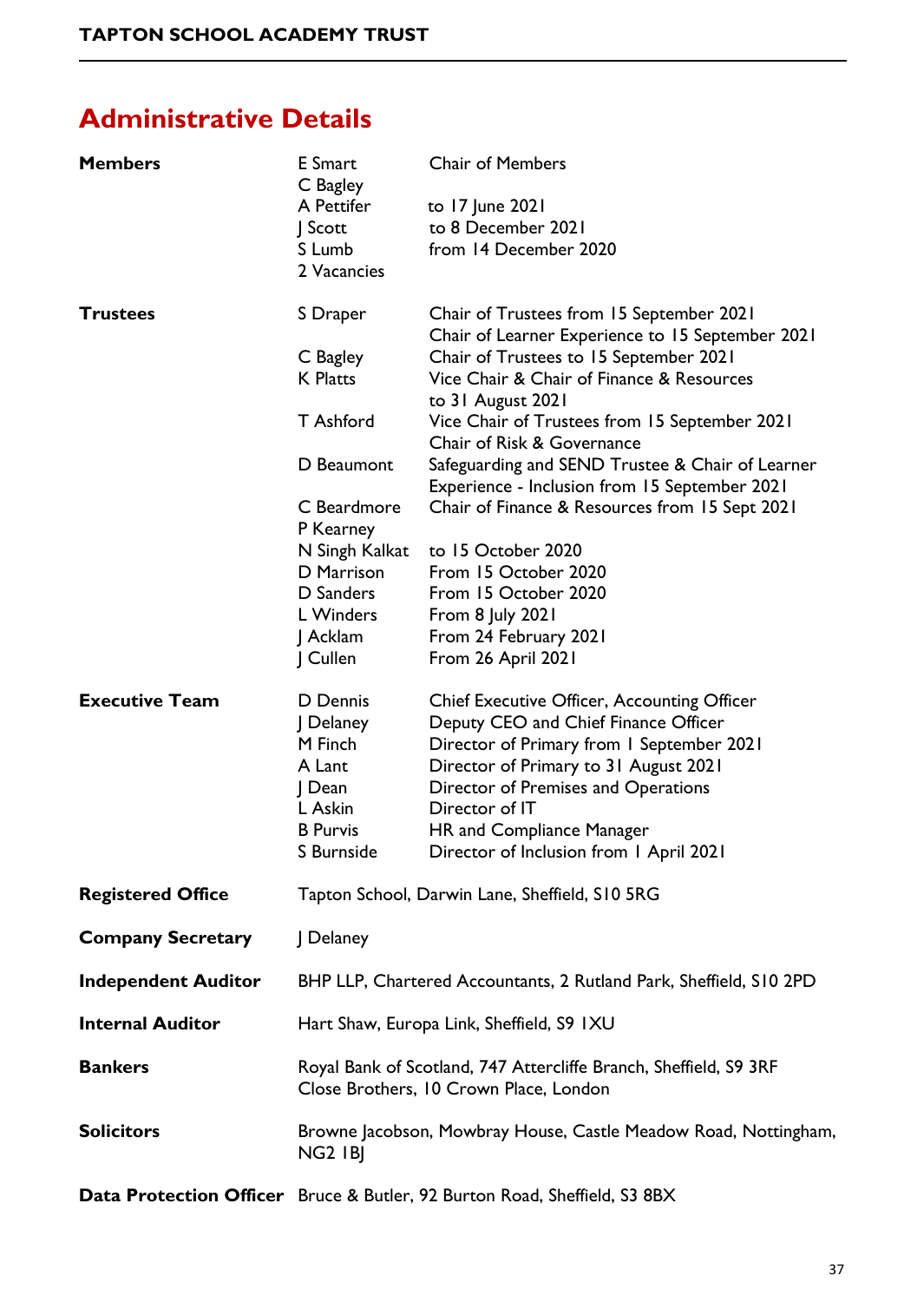# **Governance Statement**

# **Scope of Responsibility**

As Trustees, we have overall responsibility for ensuring the Trust has effective and appropriate systems of control. This is designed to manage the risk of failure to achieve business objectives, and can provide only reasonable and not absolute assurance against material misstatement or loss. The Trustees have delegated the day-to-day responsibility to the Chief Executive, as Accounting Officer, for ensuring financial controls conform to the requirements of propriety and good financial management and in accordance with the requirements of the funding agreement with the Secretary of State for Education. The Chief Executive is responsible for reporting to the Board any material weaknesses or breakdowns in internal control.

## **Governance**

The information on governance included here supplements that described in the Trustees' Strategic report and in the Statement of Trustees' responsibilities. The Trustee Board has formally met 9 times during the year (4 main meetings and 5 Covid /Risk meetings). The Risk and Governance subcommittee assists the Board in fulfilling its oversight responsibilities for internal control and for addressing issues identified through the internal audit process.

<span id="page-37-0"></span>The Board met to discuss all issues of relevance to the operation of the Trust, to include agreeing policies in relation to finance/staffing, agreeing individual schools' budgets and reviewing risks in each of the schools. The strategic report details the changes to the Board of Trustees and changes to the sub committees.

During 2021 the Board reviewed its effectiveness and that of the LGBs and training and knowledge plans are in place to further enhance governance. During 2020/21 there have been some new Trustees appointed and this has been based upon a review of the skills required on the Board.

The Covid pandemic and the changing guidance throughout the year has meant the Executive team and the Board have had to continually ensure we are addressing the risks to our students, staff and communities. This has been achieved through an increased number of Board meetings to look at Covid risks and decision making around key policy changes:

- A Covid Risk Assessment updated regularly and reviewed by Board to ensure Covid control measures are in place.
- Individual risk assessments for vulnerable staff and students.
- Clear communication to staff, parents and students.
- Listening and responding to feedback and any concerns, including staff surveys.
- Providing remote education and remote free school meals.
- Continuing our pastoral and safeguarding support to families.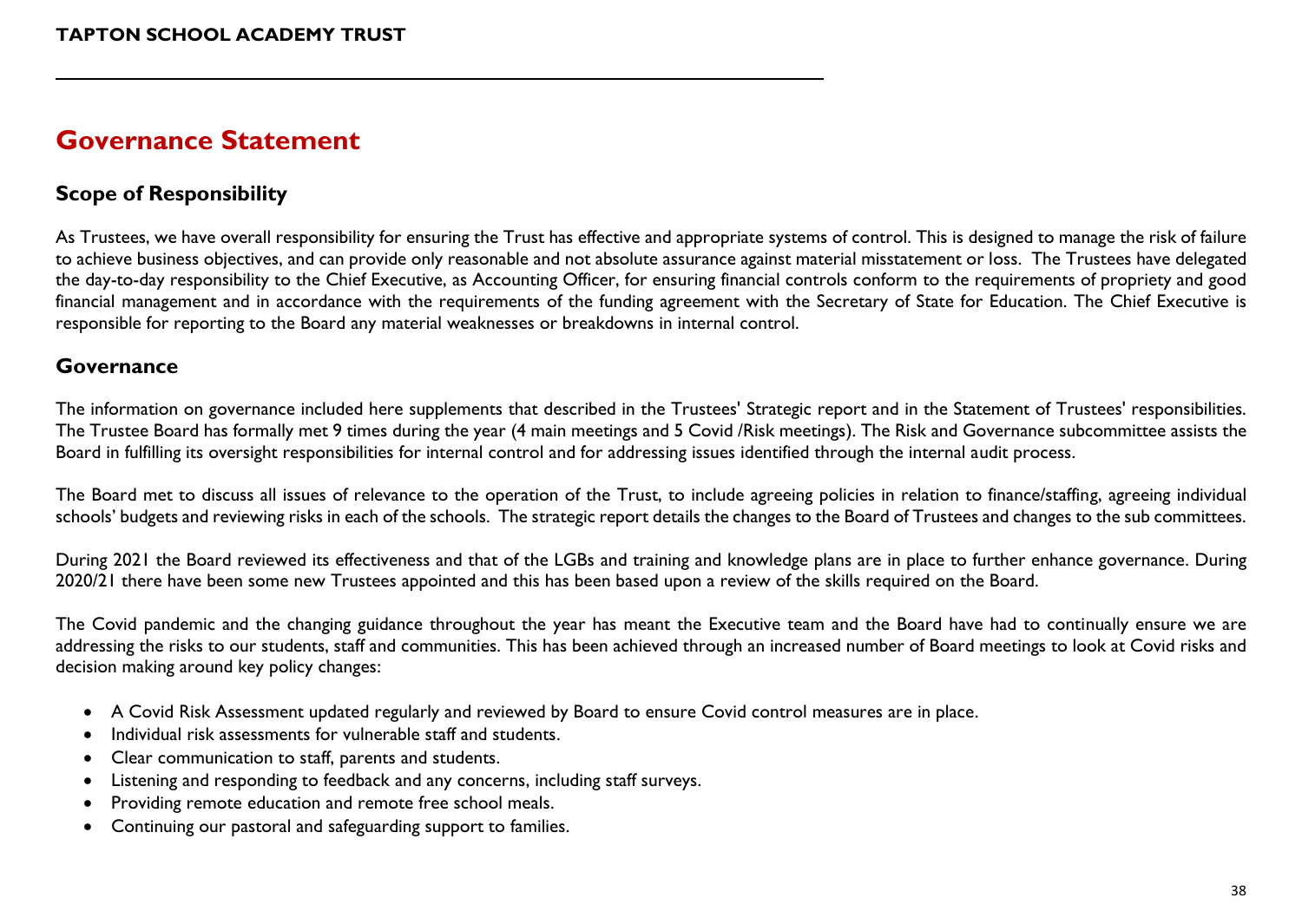• Ensuring normal financial policies and procedures are in operation.

Attendance during the 2020/21 academic year was as follows:

| <b>Trustee</b>          | <b>Board</b><br><b>Attended</b> | Out of a<br><b>Possible</b> | <b>Additional</b><br><b>Board</b><br><b>Meetings</b> | Out<br>Of    | Learner<br><b>Experience</b><br><b>Attended</b> | Out of a<br><b>Possible</b> | Finance &<br><b>Resources</b><br><b>Attended</b> | Out of a<br><b>Possible</b> | Risk &<br>Governance<br><b>Attended</b> | Out of a<br><b>Possible</b> |
|-------------------------|---------------------------------|-----------------------------|------------------------------------------------------|--------------|-------------------------------------------------|-----------------------------|--------------------------------------------------|-----------------------------|-----------------------------------------|-----------------------------|
| C Bagley (Chair)        | 4                               |                             | 5                                                    | 5.           |                                                 | 4                           | 4                                                | 4                           | 4                                       | 4                           |
| C Beardmore             | 4                               |                             | 4                                                    | 5            | n/a                                             | n/a                         | 4                                                | 4                           | n/a                                     | n/a                         |
| D Sanders               | 4                               | 4                           |                                                      | 5.           | n/a                                             | n/a                         | n/a                                              | n/a                         | 4                                       | $\overline{\mathbf{4}}$     |
| D Marrison              | 3                               |                             |                                                      | 5            | n/a                                             | n/a                         |                                                  |                             | n/a                                     | n/a                         |
| D Beaumont              | 4                               | 4                           | 4                                                    | 5            | 4                                               | 4                           | n/a                                              | n/a                         | n/a                                     | n/a                         |
| Acklam                  |                                 | ┑                           |                                                      | $\mathbf{2}$ |                                                 | ◠                           | n/a                                              | n/a                         | n/a                                     | n/a                         |
| Cullen                  |                                 |                             | 0                                                    | 0            | n/a                                             | n/a                         |                                                  |                             | n/a                                     | n/a                         |
| K Platts                |                                 |                             | 4                                                    | 5            | n/a                                             | n/a                         |                                                  |                             | n/a                                     | n/a                         |
| L Winders               |                                 |                             | $\mathbf{0}$                                         | 0            | n/a                                             | n/a                         | n/a                                              | n/a                         | $\mathbf 0$                             | $\mathbf 0$                 |
| P Kearney               | ำ                               |                             | 3                                                    | 5            | n/a                                             | n/a                         | n/a                                              | n/a                         | 3                                       | 4                           |
| S Draper                | ર                               |                             | 4                                                    | 5.           | 4                                               | 4                           | n/a                                              | n/a                         | n/a                                     | n/a                         |
| T Ashford               | 3                               | 4                           | 5                                                    | 5            | n/a                                             | n/a                         | n/a                                              | n/a                         | 4                                       | $\overline{4}$              |
| <b>Percent Attended</b> |                                 | 83.5%                       |                                                      | 68%          |                                                 | 93%                         |                                                  | 94%                         |                                         | 94%                         |

In addition, we held 5 additional Board meetings during the year to discuss the Covid risk assessments and guidance for schools. All of these meetings were quorate but it was not expected that all Trustees attended every meeting. The Chair attended every meeting.

Our Local Governing Boards are an essential part of our governance and we are currently recruiting for a number of vacancies - see Tapton School Academy Trust - [Volunteering Opportunities \(taptontrust.org.uk\)](https://www.taptontrust.org.uk/page/?title=Volunteering+Opportunities&pid=37)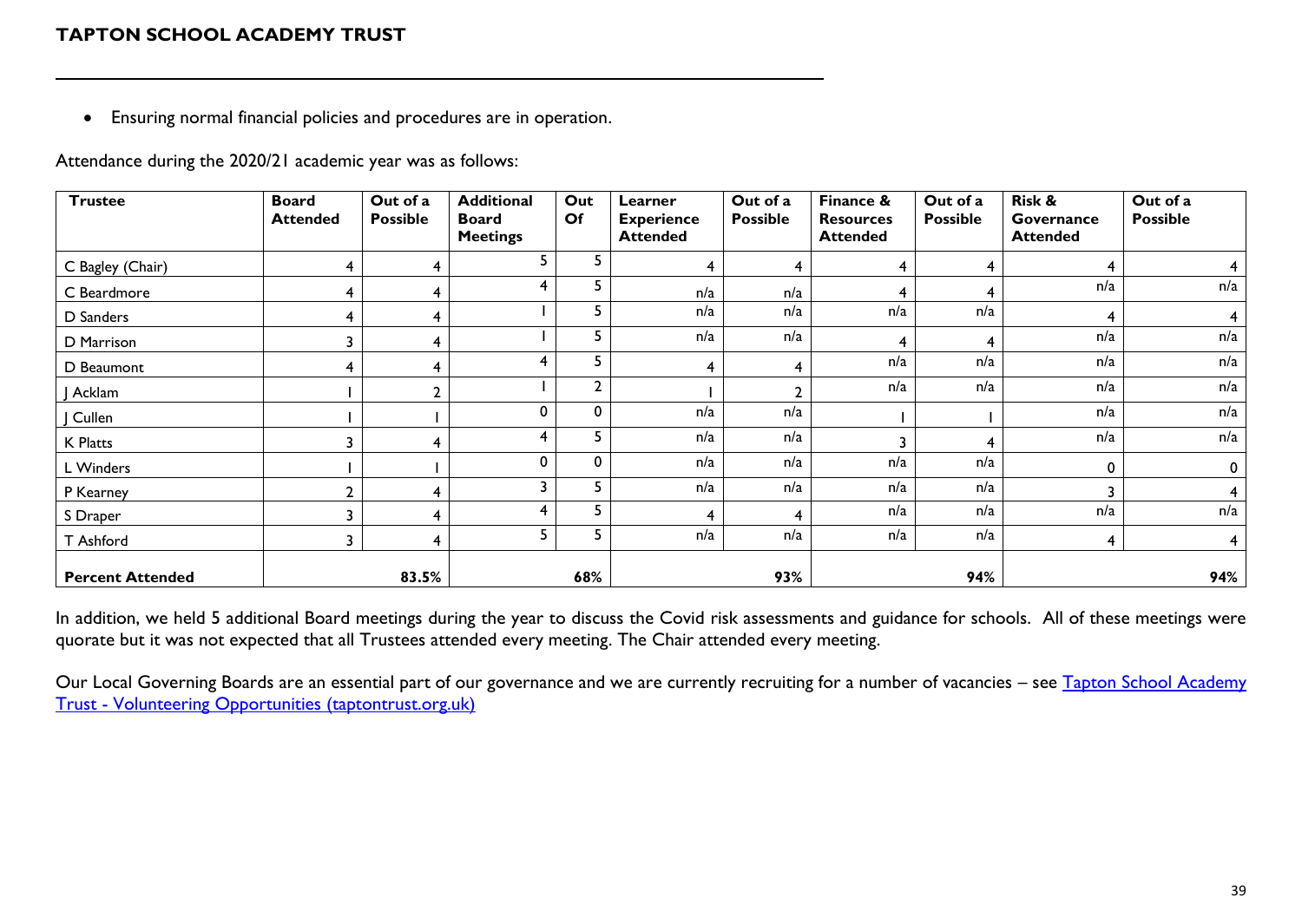#### **Advisory Council Meetings Academic Year 20/21**

|                         | <b>Meetings Attended</b> | Out of a Possible |
|-------------------------|--------------------------|-------------------|
| Fred Woodruff (Chair)   |                          |                   |
| Edward Highfield*       |                          |                   |
| Jayne Crawshaw          |                          |                   |
| Julie Burkinshaw        |                          |                   |
| Rebecca Bustani*        |                          |                   |
| <b>Percent Attended</b> |                          | 80%               |

The Chair of Trustees, and Chair of Learner Experience Committee, attended the Advisory Council meetings.

The CEO and Deputy CEO attend every Board, subcommittee and advisory council meeting. Other members of the executive team, and headteachers, attend relevant meetings to present areas of their responsibility.

#### **Secondary School Local Governing Board Attendance at meetings during 2020/21 academic year:**

|                            | <b>Forge Valley</b> |                                 |                             | <b>Bradfield Interim Executive Board</b> |                                 |                             | Chaucer         |                                 |                             | <b>Tapton</b>   |                                 |                             |
|----------------------------|---------------------|---------------------------------|-----------------------------|------------------------------------------|---------------------------------|-----------------------------|-----------------|---------------------------------|-----------------------------|-----------------|---------------------------------|-----------------------------|
|                            |                     | <b>Board</b><br><b>Attended</b> | Out of a<br><b>Possible</b> |                                          | <b>Board</b><br><b>Attended</b> | Out of a<br><b>Possible</b> |                 | <b>Board</b><br><b>Attended</b> | Out of a<br><b>Possible</b> |                 | <b>Board</b><br><b>Attended</b> | Out of a<br><b>Possible</b> |
| Chair of LGB:              | Crawshaw            | $\overline{10}$                 |                             | Sarah Draper                             | 6                               | 6                           | E Highfield     | $\overline{2}$                  | 3                           | F Woodruff      |                                 | 15                          |
|                            | C Eaton             |                                 |                             | David Dennis                             | 6                               | <sub>o</sub>                | L Bawden        | $\overline{14}$                 | 4                           | D Banister      |                                 | 9                           |
|                            | D Smith             | $\overline{10}$                 |                             | Julia Delaney                            | $\overline{4}$                  | 4                           | Ken Matthews    |                                 | $\overline{13}$             | Rushton         | ۹                               | 9                           |
|                            | E Perry             | 6                               |                             | Steve Rippin                             | 3                               |                             | M Wilde         | כ                               |                             | N James         | 8                               | 8                           |
|                            | R Ward              |                                 |                             | Scott Burnside                           |                                 |                             | J Clephan       |                                 |                             | H Bower         |                                 | $\overline{10}$             |
|                            |                     |                                 |                             | David<br>Beaumont                        | 6                               | <sub>o</sub>                | <b>B</b> Winter | כ                               |                             | H Marsh         | 6                               | $\overline{7}$              |
|                            |                     |                                 |                             |                                          |                                 |                             |                 |                                 |                             | C Axtell        | 8                               | 8                           |
|                            |                     |                                 |                             |                                          |                                 |                             |                 |                                 |                             | C Fowler        | ٥                               | $\overline{10}$             |
|                            |                     |                                 |                             |                                          |                                 |                             |                 |                                 |                             | R Leadbetter    | ٥                               | 9                           |
| Members of                 |                     |                                 |                             |                                          |                                 |                             |                 |                                 |                             | <b>B</b> Stroud | 8                               | 8                           |
| LGB:                       |                     |                                 |                             |                                          |                                 |                             |                 |                                 |                             | L Garbet        | ь                               | $\overline{10}$             |
| Percent<br><b>Attended</b> |                     |                                 | 75%                         |                                          |                                 | 100%                        |                 |                                 | 89%                         |                 |                                 | 87%                         |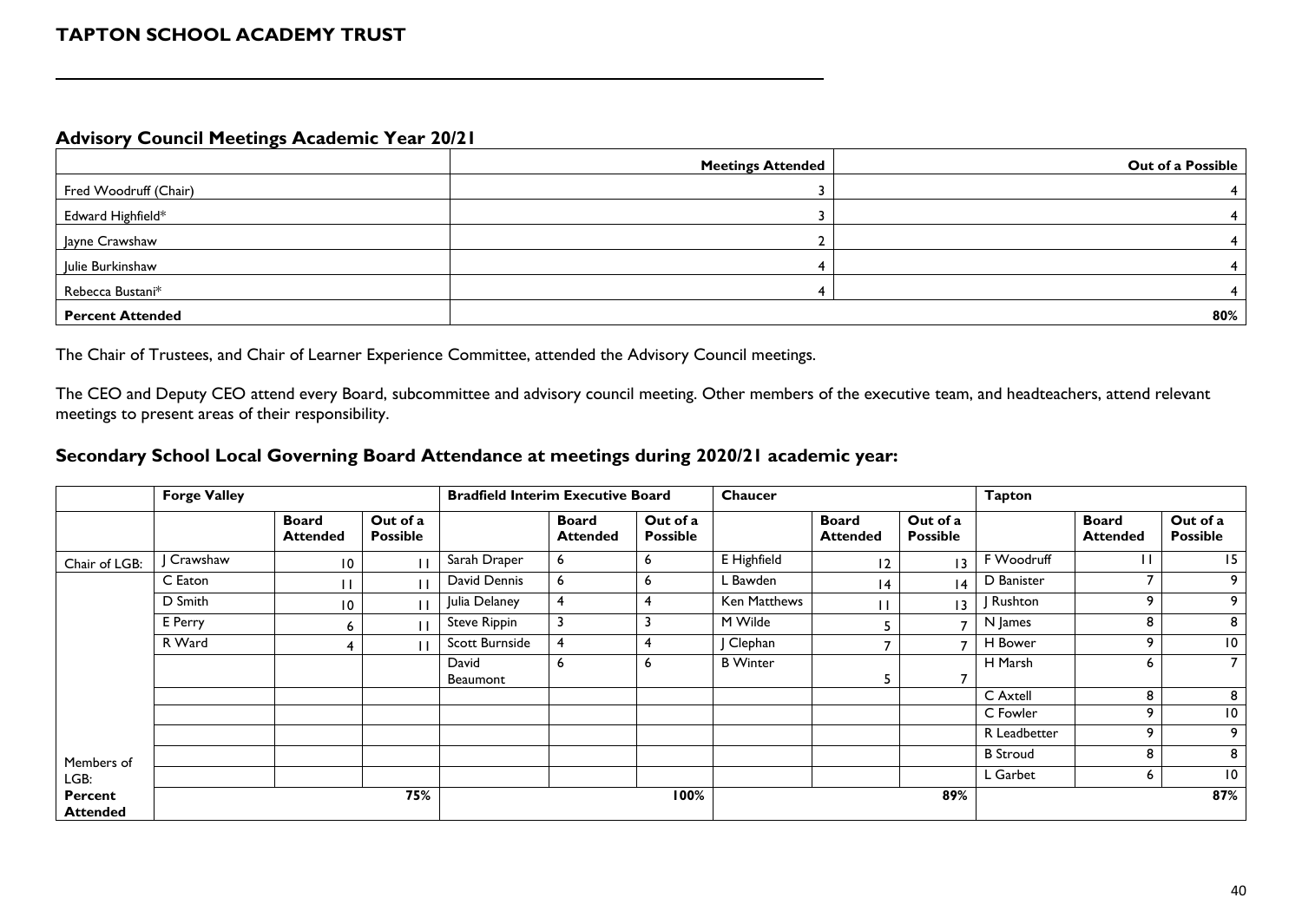Bradfield School had an interim executive Board from the date of joining the Trust in February 2020. We are in the process of reforming a LGB in 2021/22.

#### **Primary School Local Governing Body Attendance at meetings during academic year 2020/21**

|                            | Hallam            |                                 |                             |            | Hillsborough, Southey Green & Meynell | Wisewood Interim Executive Board (IEB)* |           |                 |                             |
|----------------------------|-------------------|---------------------------------|-----------------------------|------------|---------------------------------------|-----------------------------------------|-----------|-----------------|-----------------------------|
|                            |                   | <b>Board</b><br><b>Attended</b> | Out of a<br><b>Possible</b> |            | <b>Board Attended</b>                 | Out of a Possible                       |           | <b>Attended</b> | Out of a<br><b>Possible</b> |
| Chair of LGB:              | R Bustani         | 7                               |                             | Burkinshaw |                                       | 7                                       | D Dennis  | 5               | -5                          |
| LGB members:               | D Barrow          | 4                               | ь                           | H Shotton  |                                       |                                         | C Bagley  | 5               | 5                           |
|                            | <b>B</b> Turner   | 0                               | 0                           | A Hards    |                                       | 7                                       | A Lant    | 5               | د                           |
|                            | <b>B</b> Fielding | 4                               |                             | S Murphy   |                                       | $\mathbf{r}$                            | C Stewart | 5               | -5                          |
|                            | I Maskin          | 4                               |                             | P Buchy    |                                       | 7                                       |           |                 |                             |
|                            | C Whitchurch      |                                 |                             | C Sawkins  |                                       |                                         |           |                 |                             |
|                            | A Green           |                                 |                             | V Toulson  |                                       | 7                                       |           |                 |                             |
|                            | <b>B</b> Stanyard |                                 |                             |            |                                       |                                         |           |                 |                             |
|                            | A Bhandari        | 6                               | 6                           |            |                                       |                                         |           |                 |                             |
|                            | H Price           | 4                               |                             |            |                                       |                                         |           |                 |                             |
| Percent<br><b>Attended</b> |                   |                                 | 93%                         |            |                                       | 68%                                     |           |                 | 100%                        |

\*After the Trust conducted a Quality Assurance visit, and in agreement with the Headteacher and LGB Chair, the decision was made to suspend the LGB at Wisewood and implement an Interim Executive Board in June 2019. TSAT has appointed the Board, which will support the school to ensure that leadership have the capacity to make decisions and support the continuing improvement of the school. We are in the process of reforming the Local Governing Board in 21/22.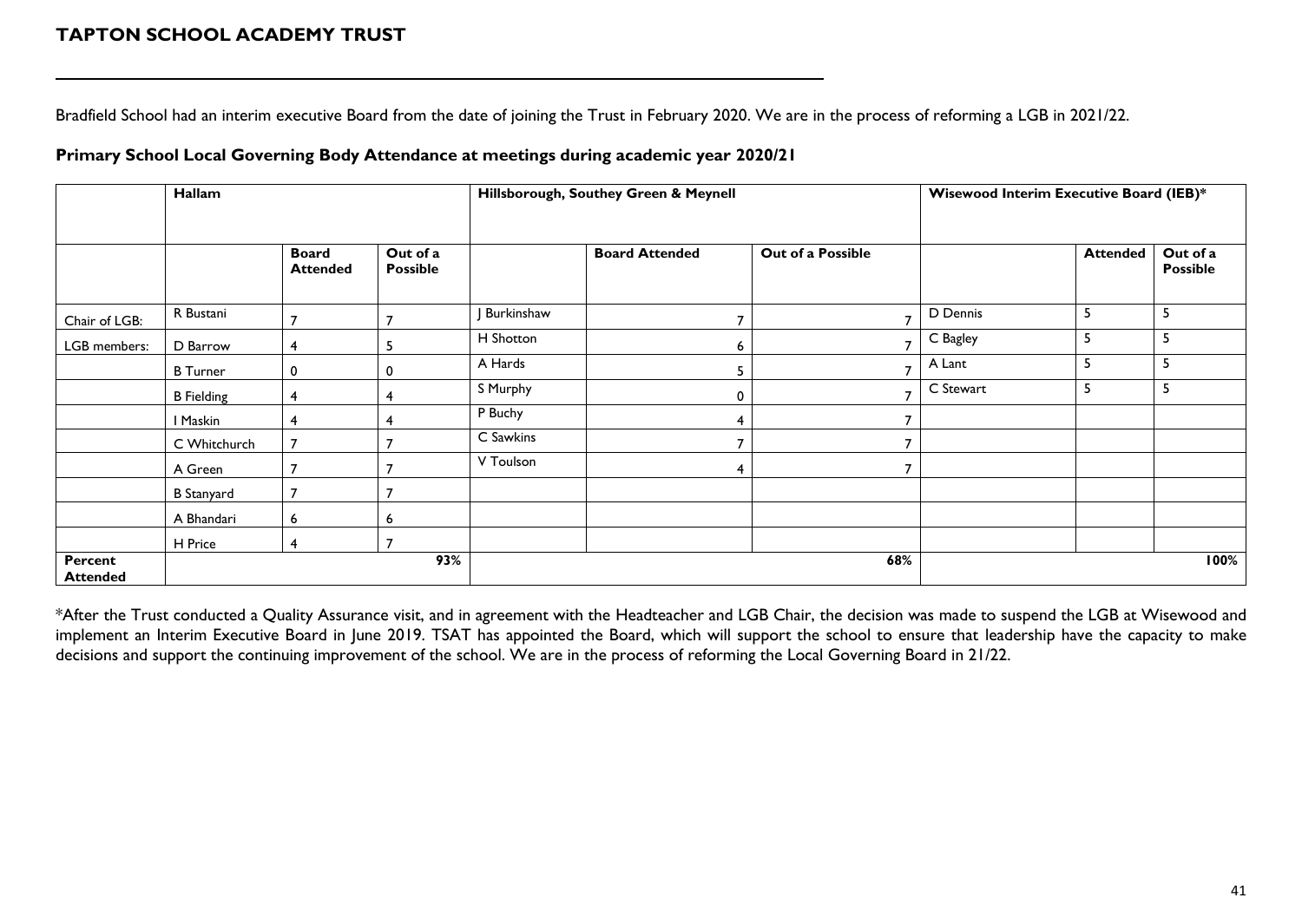### **Review of Value for money**

As Accounting Officer, the Chief Executive has responsibility for ensuring that the Trust delivers good value in the use of public resources. The Accounting Officer understands that value for money refers to the educational and wider societal outcomes achieved in return for the taxpayer resources received.

The Accounting Officer considers how the Trust's use of its resources has provided good value for money during each academic year, and reports to the Board where value for money can be improved, including the use of benchmarking data where appropriate.

The Accounting Officer for the Trust has delivered improved value for money during the year by:

- A review of the curriculum and it's delivery.
- Negotiation and contract reviews for services.
- Added efficiencies and savings through Bradfield joining the Trust and being part of the Trust wide services and contracts.
- Application of our finance policies to ensure best value.
- Effective cash management.
- Applying the requirement of the procurement policy notes on value for money during the Covid-pandemic.
- Cost savings, standardisation and centralisation.
- Achieving a saving of 6% on the pension default payments due to paying contributions in advance.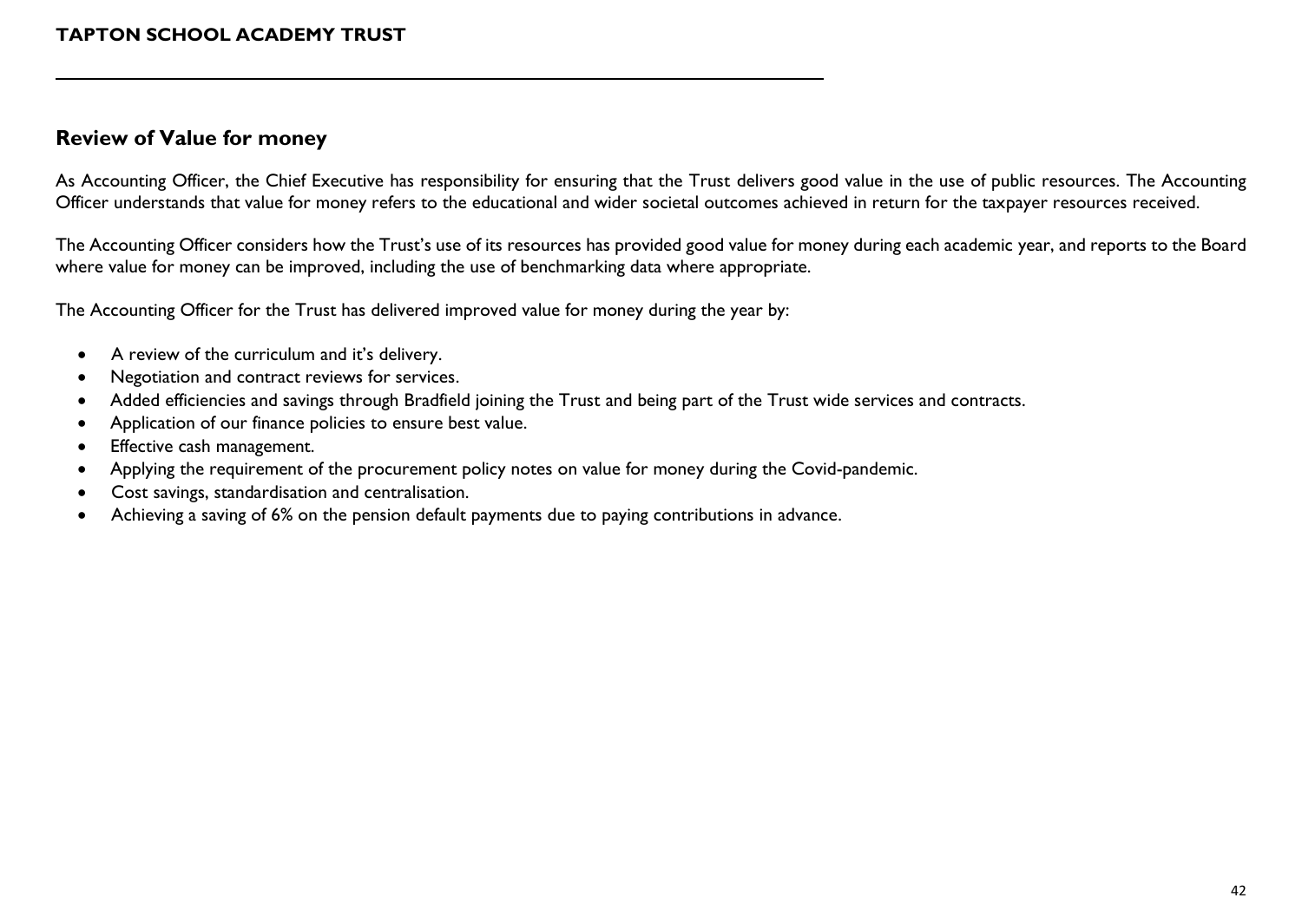## **Covid 19 Practice notes on payments to staff and suppliers**

We confirm that we have complied with the requirements of the Governments Covid Procurement Policy Notes (PPN 02 20 and [PPN 0420\)](https://www.gov.uk/government/publications/procurement-policy-note-0420-recovery-and-transition-from-covid-19) and related guidance in relation to payments during Covid-19. We have continued to pay suppliers on a timely basis and paid particular attention to maintaining and supporting our local / trusted suppliers whilst achieving our value for money objectives.

Certain suppliers have been more expensive during the pandemic due to the national demand for these products. There have also been some delays in our capital projects where supplies or services were not available. None of these delays has had a detrimental impact on our students or staff.

### **Government Furlough**

Around 5 staff were furloughed during parts of the year due to their salaries being from external lettings and sports income which could not take place due to Covid-19 lockdown rules.

### **Agency Staff**

We discussed the contracts with the agency and did not pay where the agency had furloughed staff. Many contracts were on a by day/week basis and so were not required during Covid-19. These staff are not our employees.

### **Suppliers at risk**

We always review contractors over the summer for capital works to ensure we do not cause issues with their business. We endeavoured to pay as normal but tightened our payment runs to decrease the number of runs – this was to reduce adhoc extra work for finance staff when they were on reduced rotas in school and also to reduce fraud risk.

#### **Other contracts**

We were required to pay the exam fee invoices as normal – though we delayed payment whilst awaiting government guidance in case we didn't have to pay and to avoid the risk of trying to claim back significant funds.

Certain contracts were reviewed to determine whether services could be provided in different ways if Covid-19 was stopping the services being delivered as normal. This enabled us to continue paying some services whilst retaining value for money.

### **The Purpose of Internal Controls**

Internal controls are designed to manage risk to a reasonable level rather than to eliminate all risk of failure to achieve policies, aims and objectives; it can therefore only provide reasonable and not absolute assurance of effectiveness.

The system of internal control is based on an ongoing process designed to identify and prioritise the risks to the achievement of Trust policies, aims and objectives, to evaluate the likelihood of those risks being realised and the impact should they be realised, and to manage them efficiently, effectively and economically. The system of internal control has been in place in Tapton School Academy Trust for the year ended 31 August 2021 and up to the date of approval of the annual report and financial statements.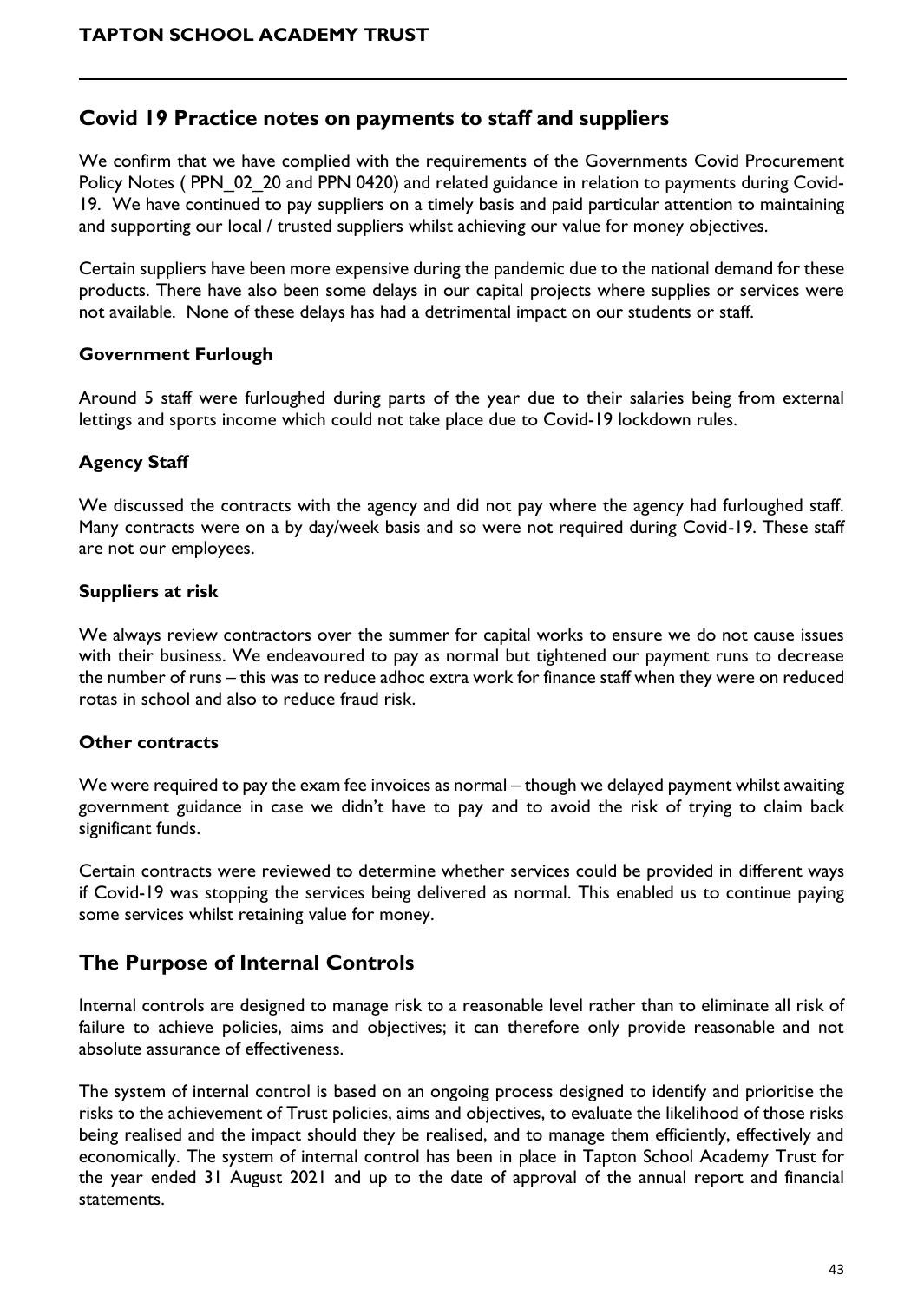# **Capacity to Handle Risk**

The Board has reviewed the key risks together with the operating, financial and compliance controls that have been implemented to mitigate those risks.

There is a formal ongoing process for identifying, evaluating and managing the Trust's significant risks that has been in place for the year ended 31 August 2021 and up to the date of approval of the annual report and financial statements. This process is regularly reviewed by the Risk & Governance subcommittee of the Board. The Board has a risk appetite statement which sets out the levels of acceptable risk in key strategic areas.

The areas of risk also form part of the assessment for the internal control framework and internal scrutiny report.

# **The Risk and Control Framework**

The Trust's system of internal control is based on a framework of regular management information and administrative procedures including the segregation of duties and a system of delegation and accountability. In particular, it includes:

- A Risk and Governance subcommittee with responsibility for monitoring risks and controls.
- A Scheme of Delegation.
- An internal scrutiny programme with an annual report.
- A programme of independent internal audit work with areas of focus being set by the Risk and Governance subcommittee and reporting of the findings by internal audit to the committee.
- Regular reviews by the Finance & Resources committee of financial performance and budgets.
- Clearly defined purchasing (asset purchase or capital investment) guidelines.
- Delegation of authority and segregation of duties.
- Terms of reference for Committees, Advisory Council and LGBs.
- Calendar of Board and LGB agenda items.
- Identification and management of risks including regular reviews of the risk register.

The internal audit included purchasing, payroll, staff holiday and expenses, staff starters and leavers, payroll and data system transfer for Bradfield, Bradfield controls, pension submissions, accounting controls, controls during Covid, follow up of prior year recommendations from internal audit (2020: bank controls, month end controls, write offs, income and purchasing).

The internal audit report detailing the work performed, results and recommendations is reviewed by the Risk & Governance committee and shared with the Trust schools. No material control issues have been raised by internal audit during the period being reported.

An internal scrutiny report is prepared and reviewed by the Risk and Governance Committee.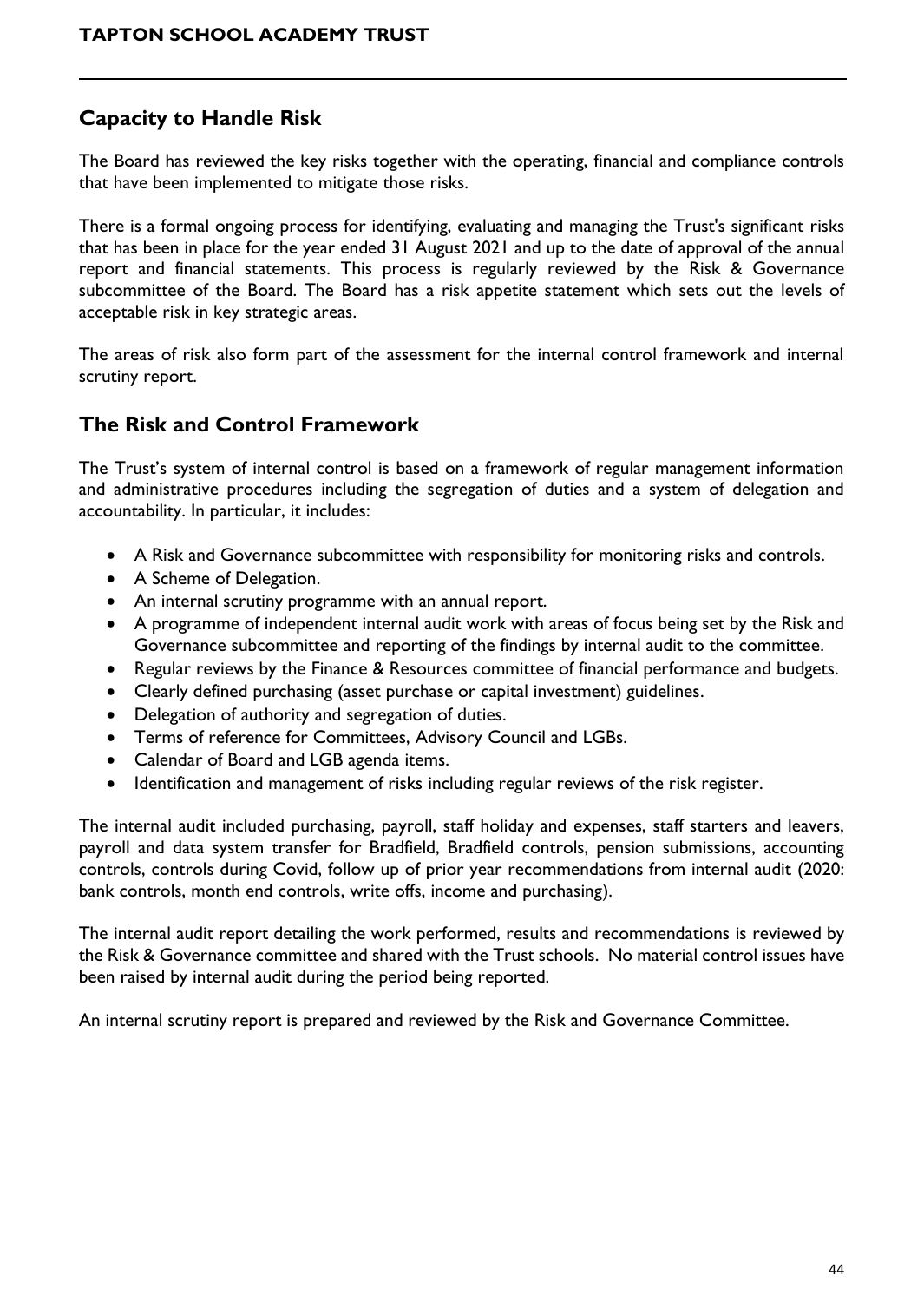## **Review of Effectiveness**

As Accounting Officer, the Chief Executive has responsibility for reviewing the effectiveness of the system of internal control. During the year in question the review has been informed by:

- The work of the internal and external auditor;
- The financial management and governance process;
- The work of the Trust managers who have responsibility for the internal control framework.

The Accounting Officer has been advised of the implications of the result of the Boards review of the internal controls and plans to ensure continuous improvement of the system is in place.

Approved by the Board on 14 December 2021 and signed on their behalf, by:

Earal & Spor.

Denis

**S Draper Chair of Trustees**

**D Dennis Accounting Officer**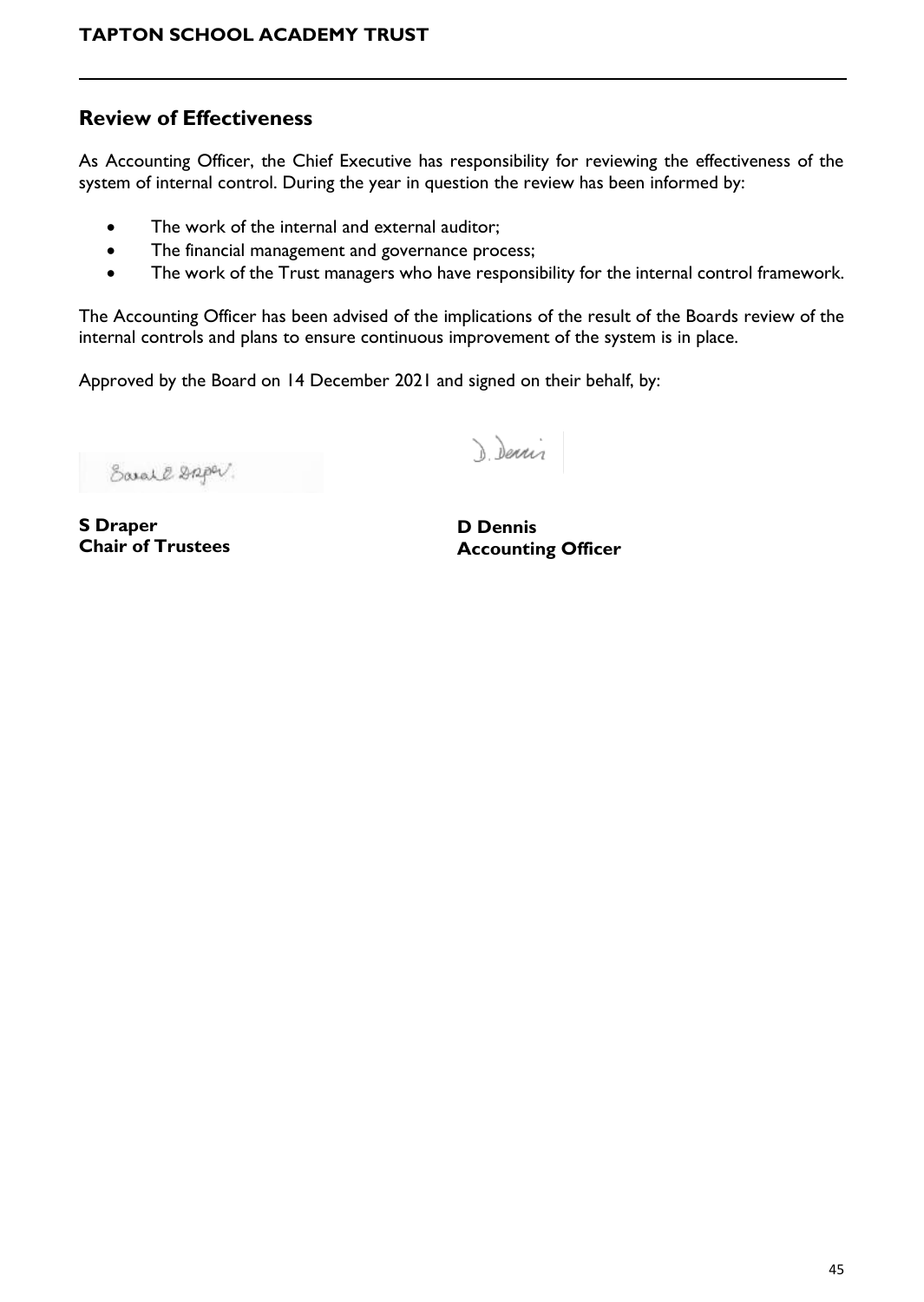# <span id="page-45-0"></span>**Statement on Regularity, Propriety and Compliance**

As Accounting Officer of Tapton School Academy Trust, I have considered my responsibility to notify the academy Trust Board of Trustees and the Education and Skills Funding Agency (ESFA) of material irregularity, impropriety and non-compliance with ESFA terms and conditions of funding, under the funding agreement in place between the Trust and the Secretary of State for Education. As part of my consideration I have had due regard to the requirements of the Academies Handbook.

I confirm that I and the Trust Board of Trustees are able to identify any material irregular or improper use of funds by the Trust, or material non-compliance with the terms and conditions of funding under the Trust's funding agreement and the Academies Handbook.

I confirm that no instances of material irregularity, impropriety or funding non-compliance have been discovered to date. I notified the ESFA of a low level fraud as although this was under the £5000 limit to notify the ESFA, it had happened over a number of years. The loss was estimated at £961, it was investigated in full and procedures were immediately put in place to prevent recurrence. The ESFA did not require any further action and the case is closed.

If any instances are identified after the date of this statement, these will be notified to the Board of Trustees and ESFA.

Denis

**D Dennis Accounting Officer**

Date: 14 December 2021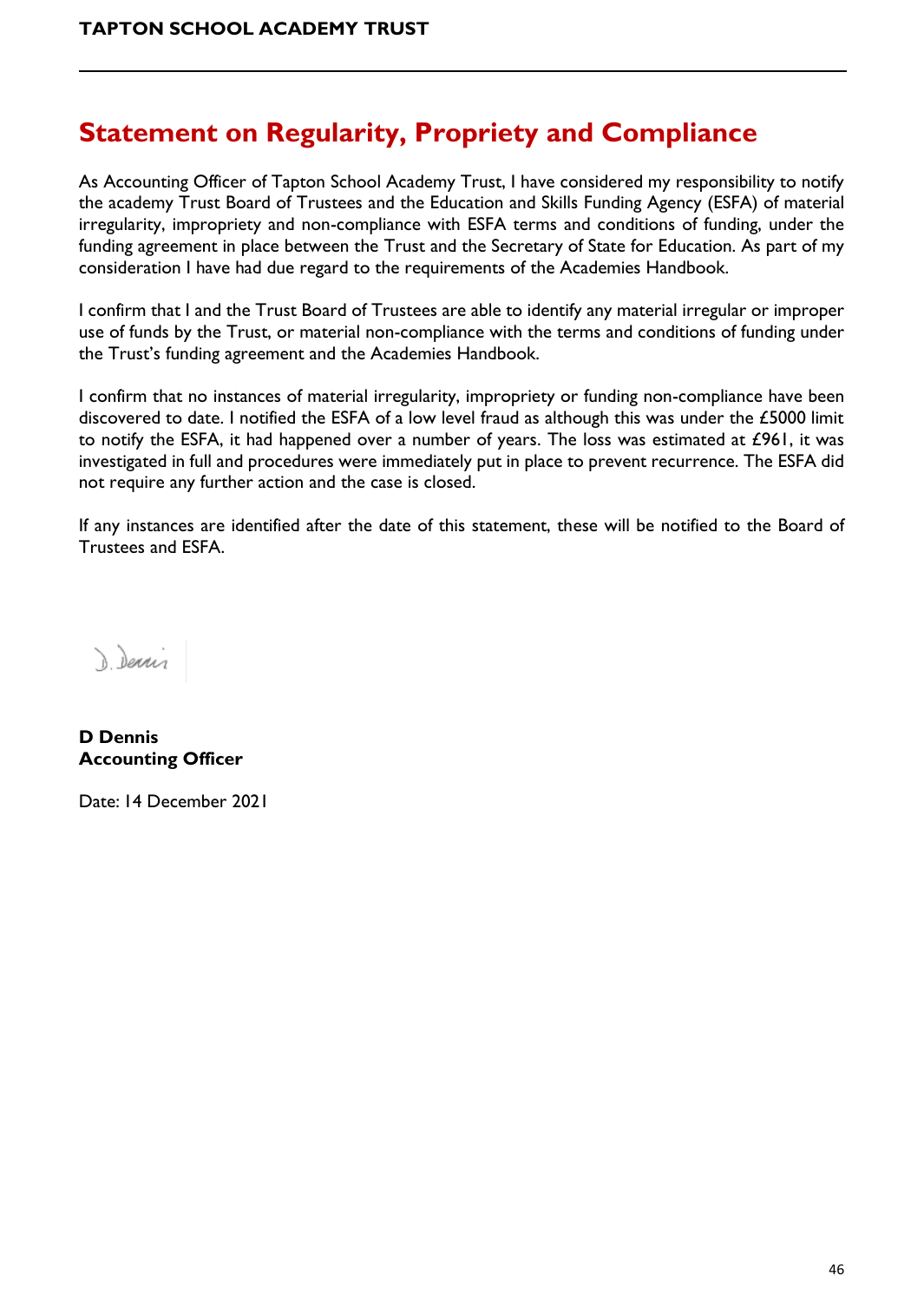# <span id="page-46-0"></span>**Statement of Trustees Responsibilities**

The Trustees (who are also the directors) are responsible for preparing the Trustees' Strategic report and the financial statements in accordance with the Annual Accounts Direction issued by the Education and Skills Funding Agency, United Kingdom Accounting Standards (United Kingdom Generally Accepted Accounting Practice) and applicable law and regulations.

Company law requires the Trustees to prepare financial statements for each financial year. Under company law the Trustees must not approve the financial statements unless they are satisfied that they give a true and fair view of the state of affairs of the charitable company and of its incoming resources and application of resources, including its income and expenditure. In preparing these financial statements, the Trustees are required to:

- Select suitable accounting policies and then apply them consistently;
- Observe the methods and principles of the Charities SORP 2019 and the Academies' Accounts Direction;
- Make judgments and accounting estimates that are reasonable and prudent;
- State whether applicable UK Accounting Standards (FRS 102) have been followed, subject to any material departures disclosed and explained in the financial statements;
- Prepare the financial statements on the going concern basis unless it is inappropriate to presume that the charitable company will continue in operation.

The Trustees are responsible for keeping adequate accounting records that are sufficient to show and explain the charitable company's transactions and disclose with reasonable accuracy at any time the financial position of the charitable company and enable them to ensure that the financial statements comply with the Companies Act 2006. They are also responsible for safeguarding the assets of the charitable company and hence for taking reasonable steps for the prevention and detection of fraud and other irregularities.

The Trustees are responsible for ensuring that in its conduct and operation the charitable company applies financial and other controls, which conform with the requirements both of propriety and of good financial management. They are also responsible for ensuring grants received from the ESFA/DfE have been applied for the purposes intended.

The Trustees are responsible for the maintenance and integrity of the corporate and financial information included on the charitable company's website. Legislation in the United Kingdom governing the preparation and dissemination of financial statements may differ from legislation in other jurisdictions.

Approved by the Board of Trustees on 14 December 2021 and signed on its behalf by:

Sarall Griper.

**S Draper Chair of Trustees**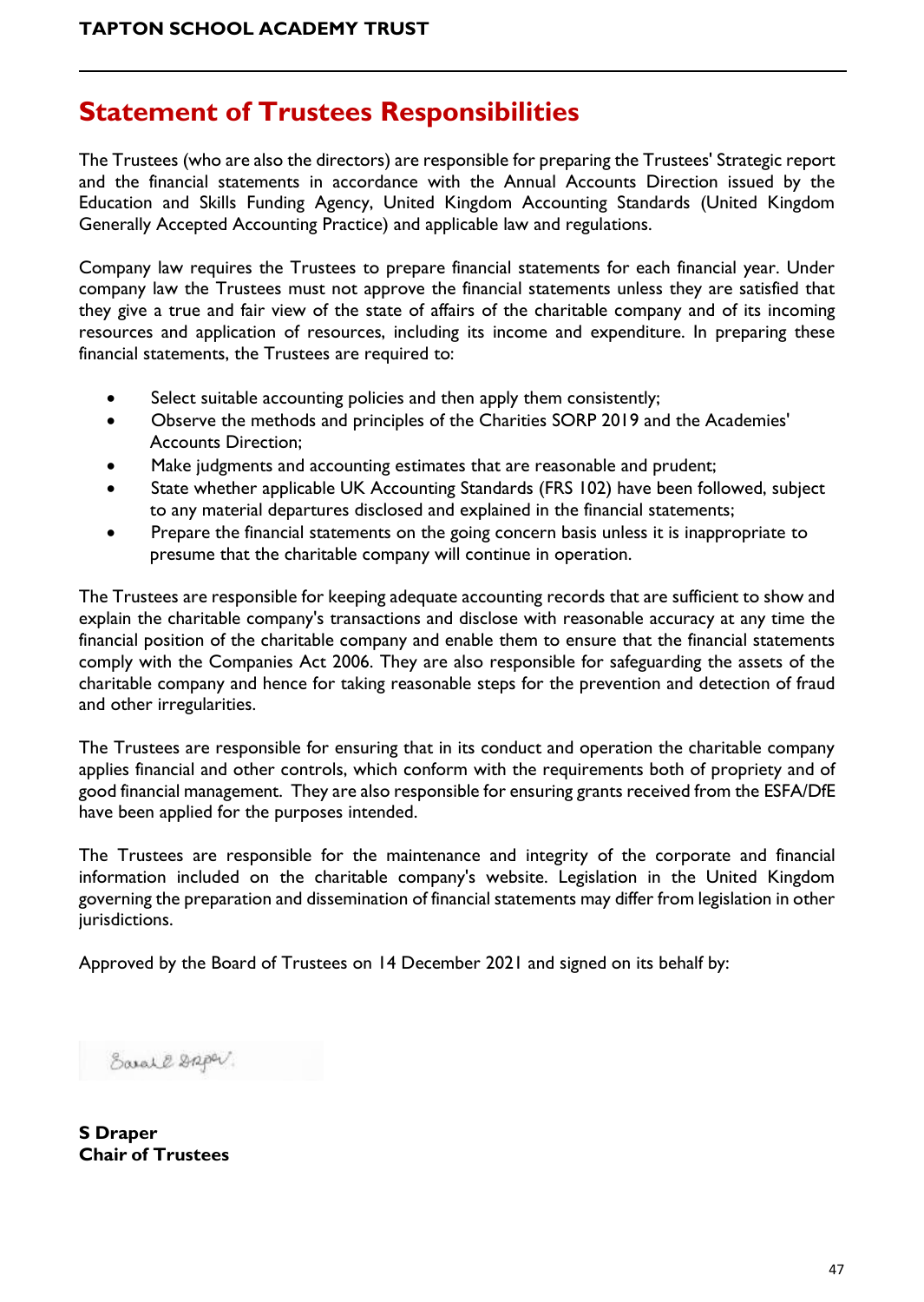# <span id="page-47-0"></span>**Independent Auditor's Report**

**to the Members of Tapton School Academy Trust**

### **Opinion**

We have audited the financial statements of Tapton School Academy Trust (the 'academy trust') for the year ended 31 August 2021 which comprise statement of financial activities, the balance sheet, the statement of cash flows and notes to the financial statements, including a summary of significant accounting policies. The financial reporting framework that has been applied in their preparation is applicable law and United Kingdom Accounting Standards (United Kingdom Generally Accepted Accounting Practice), including Financial Reporting Standard 102 The Financial Reporting Standard applicable in the UK and Republic of Ireland, the Charities SORP 2019 and the Academies Accounts Direction 2020 to 2021 issued by the Education & Skills Funding Agency.

In our opinion the financial statements:

- Give a true and fair view of the state of the academy trust's affairs as at 31 August 2021, and of its incoming resources and application of resources, including its income and expenditure, for the year then ended;
- Have been properly prepared in accordance with United Kingdom Generally Accepted Accounting Practice; and
- Have been prepared in accordance with the requirements of the Companies Act 2006, the Charities SORP 2019 and the Academies Accounts Direction 2020 to 2021 issued by the Education and Skills Funding Agency.

#### **Basis for opinion**

We conducted our audit in accordance with International Standards on Auditing (UK) (ISAs (UK)) and applicable law. Our responsibilities under those standards are further described in the Auditor's responsibilities for the audit of the financial statements section of our report. We are independent of the academy trust in accordance with the ethical requirements that are relevant to our audit of the financial statements in the UK, including the FRC's Ethical Standard, and we have fulfilled our other ethical responsibilities in accordance with these requirements. We believe that the audit evidence we have obtained is sufficient and appropriate to provide a basis for our opinion.

#### **Conclusions relating to going concern**

In auditing the financial statements, we have concluded that the trustees' use of the going concern basis of accounting in the preparation of the financial statements is appropriate.

Based on the work we have performed, we have not identified any material uncertainties relating to events or conditions that, individually or collectively, may cast significant doubt on the academy trust's ability to continue as a going concern for a period of at least twelve months from when the financial statements are authorised for issue.

Our responsibilities and the responsibilities of the trustees with respect to going concern are described in the relevant sections of this report.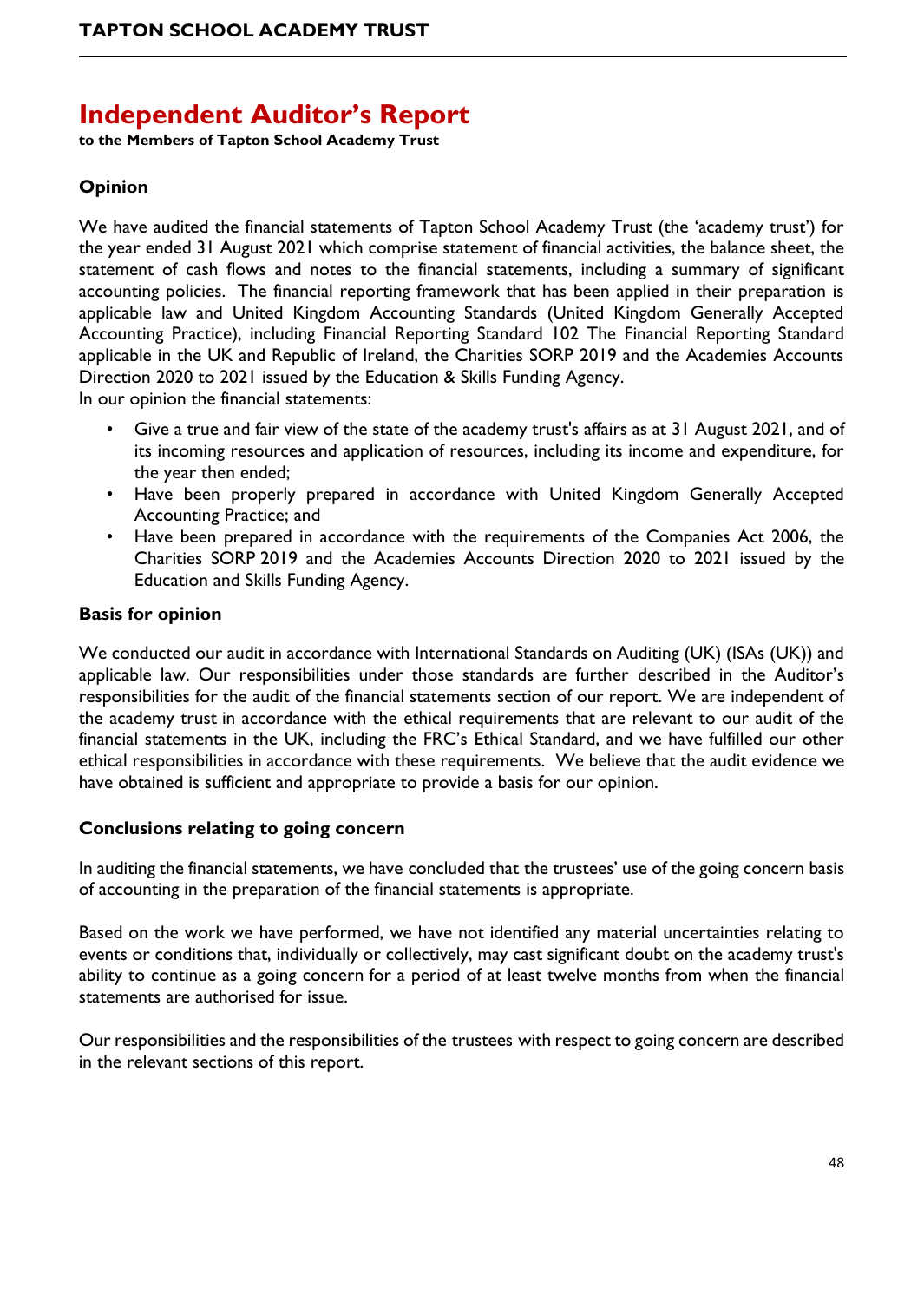#### **Other information**

The other information comprises the information included in the Trustees annual report, other than the financial statements and our auditor's report thereon. The trustees are responsible for the other information contained within the annual report. Our opinion on the financial statements does not cover the other information and, except to the extent otherwise explicitly stated in our report, we do not express any form of assurance conclusion thereon. Our responsibility is to read the other information and, in doing so, consider whether the other information is materially inconsistent with the financial statements or our knowledge obtained in the course of the audit or otherwise appears to be materially misstated. If we identify such material inconsistencies or apparent material misstatements, we are required to determine whether this gives rise to a material misstatement in the financial statements themselves. If, based on the work we have performed, we conclude that there is a material misstatement of this other information, we are required to report that fact.

We have nothing to report in this regard.

#### **Opinions on other matters prescribed by the Companies Act 2006**

In our opinion, based on the work undertaken in the course of the audit:

- The information given in the trustees' report (incorporating the strategic report and the directors' report) for the financial year for which the financial statements are prepared is consistent with the financial statements; and
- The strategic report and the directors' report have been prepared in accordance with applicable legal requirements.

#### **Matters on which we are required to report by exception**

In the light of the knowledge and understanding of the academy and its environment obtained in the course of the audit, we have not identified material misstatements in the strategic report and the directors' report.

We have nothing to report in respect of the following matters in relation to which the Companies Act 2006 requires us to report to you if, in our opinion:

- Adequate accounting records have not been kept, or returns adequate for our audit have not been received from branches not visited by us; or
- The financial statements are not in agreement with the accounting records and returns; or
- Certain disclosures of directors' remuneration specified by law are not made; or
- We have not received all the information and explanations we require for our audit**.**

#### **Responsibilities of trustees**

As explained more fully in the Trustees' responsibilities statement, the Trustees (who are also the directors of the charitable company for the purposes of company law) are responsible for the preparation of the financial statements and for being satisfied that they give a true and fair view, and for such internal control as the trustees determine is necessary to enable the preparation of financial statements that are free from material misstatement, whether due to fraud or error.

In preparing the financial statements, the trustees are responsible for assessing the charitable company's ability to continue as a going concern, disclosing, as applicable, matters related to going concern and using the going concern basis of accounting unless the trustees either intend to liquidate the charitable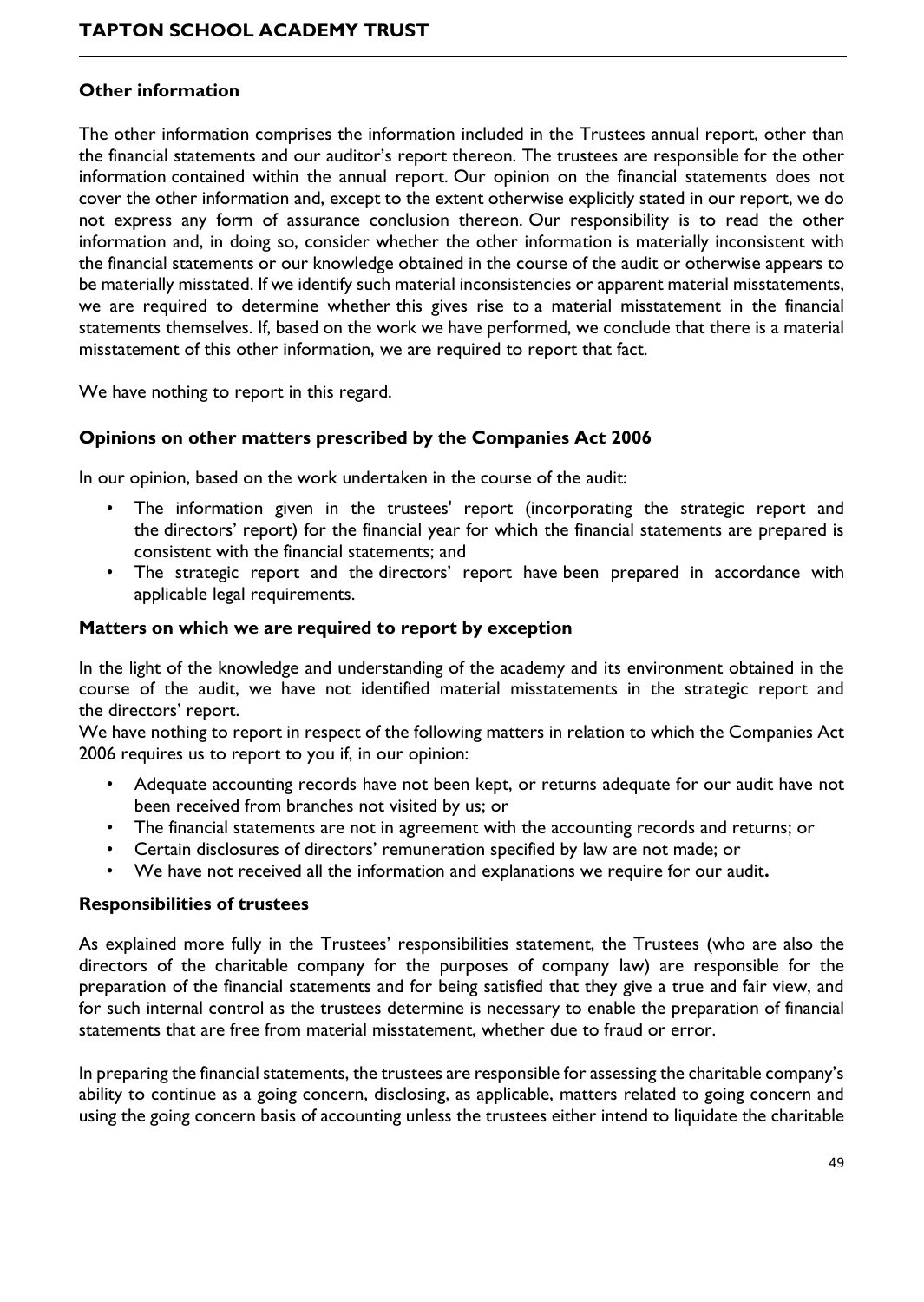company or to cease operations, or have no realistic alternative but to do so.

#### **Auditor's responsibilities for the audit of the financial statements**

Our objectives are to obtain reasonable assurance about whether the financial statements as a whole are free from material misstatement, whether due to fraud or error, and to issue an auditor's report that includes our opinion. Reasonable assurance is a high level of assurance, but is not a guarantee that an audit conducted in accordance with ISAs (UK) will always detect a material misstatement when it exists. Misstatements can arise from fraud or error and are considered material if, individually or in the aggregate, they could reasonably be expected to influence the economic decisions of users taken on the basis of these financial statements.

Irregularities, including fraud, are instances of non-compliance with laws and regulations. We design procedures in line with our responsibilities, outlined above, to detect material misstatements in respect of irregularities, including fraud. The extent to which our procedures are capable of detecting irregularities, including fraud is detailed below:

Irregularities, including fraud, are instances of non-compliance with laws and regulations. We design procedures in line with our responsibilities, outlined above, to detect material misstatements in respect of irregularities, including fraud. The extent to which our procedures are capable of detecting irregularities, including fraud is detailed below:

We gained an understanding of the legal and regulatory framework applicable to the trust and the sector in which it operates, and considered the risk of such regulations, including fraud. We designed audit procedures to respond to the risk, recognising that the risk of not detecting a material misstatement due to fraud is higher than the risk of not detecting one resulting from error.

We focussed on laws and regulations relevant to the trust which could give rise to a material misstatement in the financial statements. These laws and regulations include, but are not limited to, those issued by or relating to Ofsted, ESFA, GDPR, Safeguarding and Health and Safety. Our testing included discussions with management and directors with direct responsibility for the compliance of laws and regulations, agreeing financial statement disclosures to underlying supporting documentation, reviewing legal expenses and reviewing Ofsted reports. We also reviewed the trusts' website to ensure the required disclosures had been made in line with the Academies Trust Handbook. There are inherent limitations in the audit procedures described and, the further removed non-compliance with laws and regulations is from the events and transactions reflected in the financial statements, the less likely we would become aware of it.

As part of our audit, we addressed the risk of management override of internal controls, including testing of journals and review of the nominal ledger. We evaluated whether there was evidence of bias by the directors that represented a risk of material misstatement due to fraud.

A further description of our responsibilities is available on the Financial Reporting Council's website at: [https://www.frc.org.uk/Our-Work/Audit/Audit-and-assurance/Standards-and-guidance/Standards](https://www.frc.org.uk/Our-Work/Audit/Audit-and-assurance/Standards-and-guidance/Standards-and-guidance-for-auditors/Auditors-responsibilities-for-audit/Description-of-auditors-responsibilities-for-audit.aspx)[and-guidance-for-auditors/Auditors-responsibilities-for-audit/Description-of-auditors-responsibilities](https://www.frc.org.uk/Our-Work/Audit/Audit-and-assurance/Standards-and-guidance/Standards-and-guidance-for-auditors/Auditors-responsibilities-for-audit/Description-of-auditors-responsibilities-for-audit.aspx)[for-audit.aspx](https://www.frc.org.uk/Our-Work/Audit/Audit-and-assurance/Standards-and-guidance/Standards-and-guidance-for-auditors/Auditors-responsibilities-for-audit/Description-of-auditors-responsibilities-for-audit.aspx). This description forms part of our auditor's report.

#### **Use of our report**

This report is made solely to the academy trust's members, as a body, in accordance with Chapter 3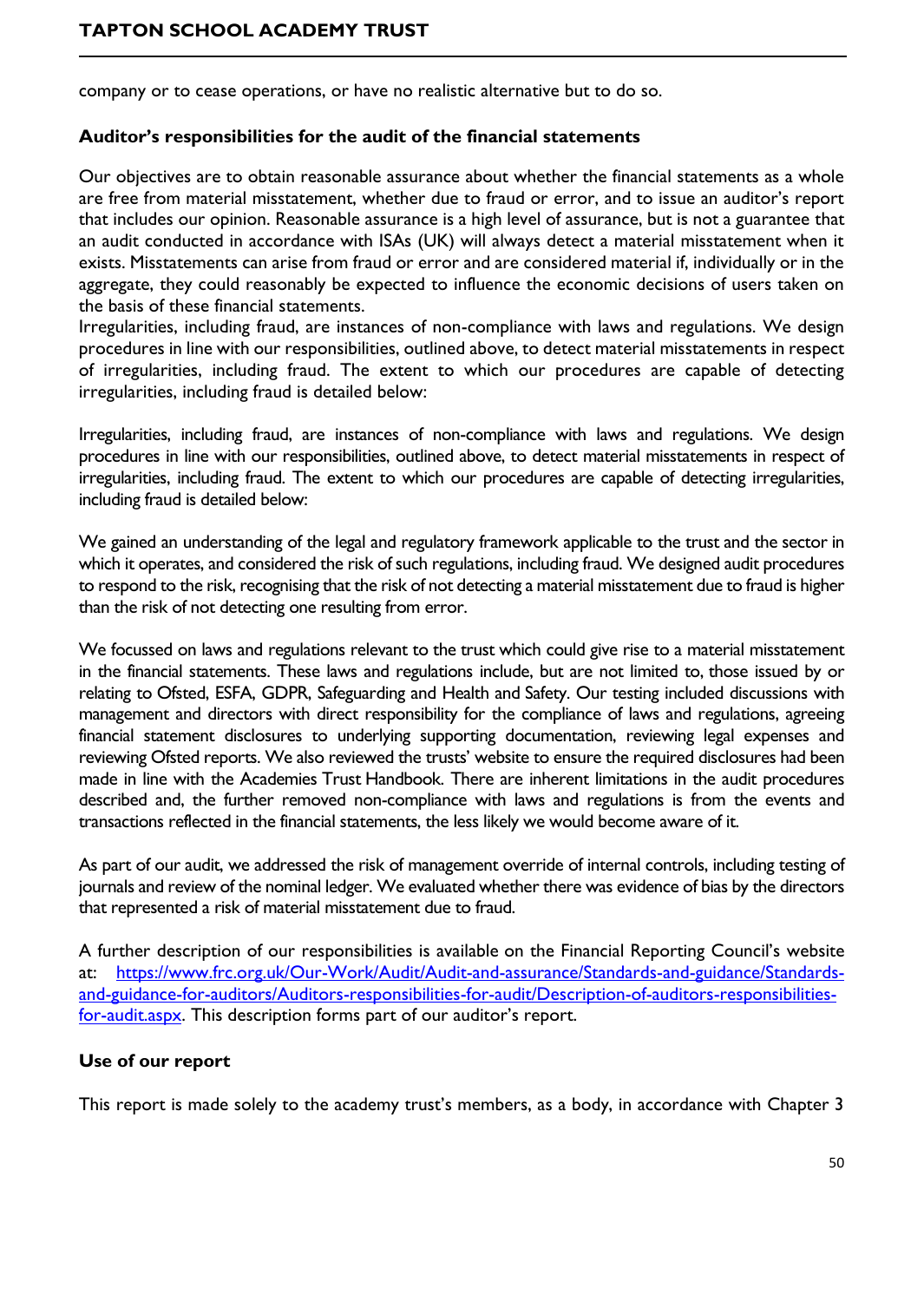of Part 16 of the Companies Act 2006. Our audit work has been undertaken so that we might state to the charitable company's members those matters we are required to state to them in an auditor's report and for no other purpose. To the fullest extent permitted by law, we do not accept or assume responsibility to anyone other than the academy trust and the academy trust's members as a body, for our audit work, for this report, or for the opinions we have formed.

Pettlesp

Philip Allsop (Senior statutory auditor) For and on behalf of BHP LLP, Statutory Auditor 2 Rutland Park, Sheffield, S10 2PD Date: 16 Deccember 2021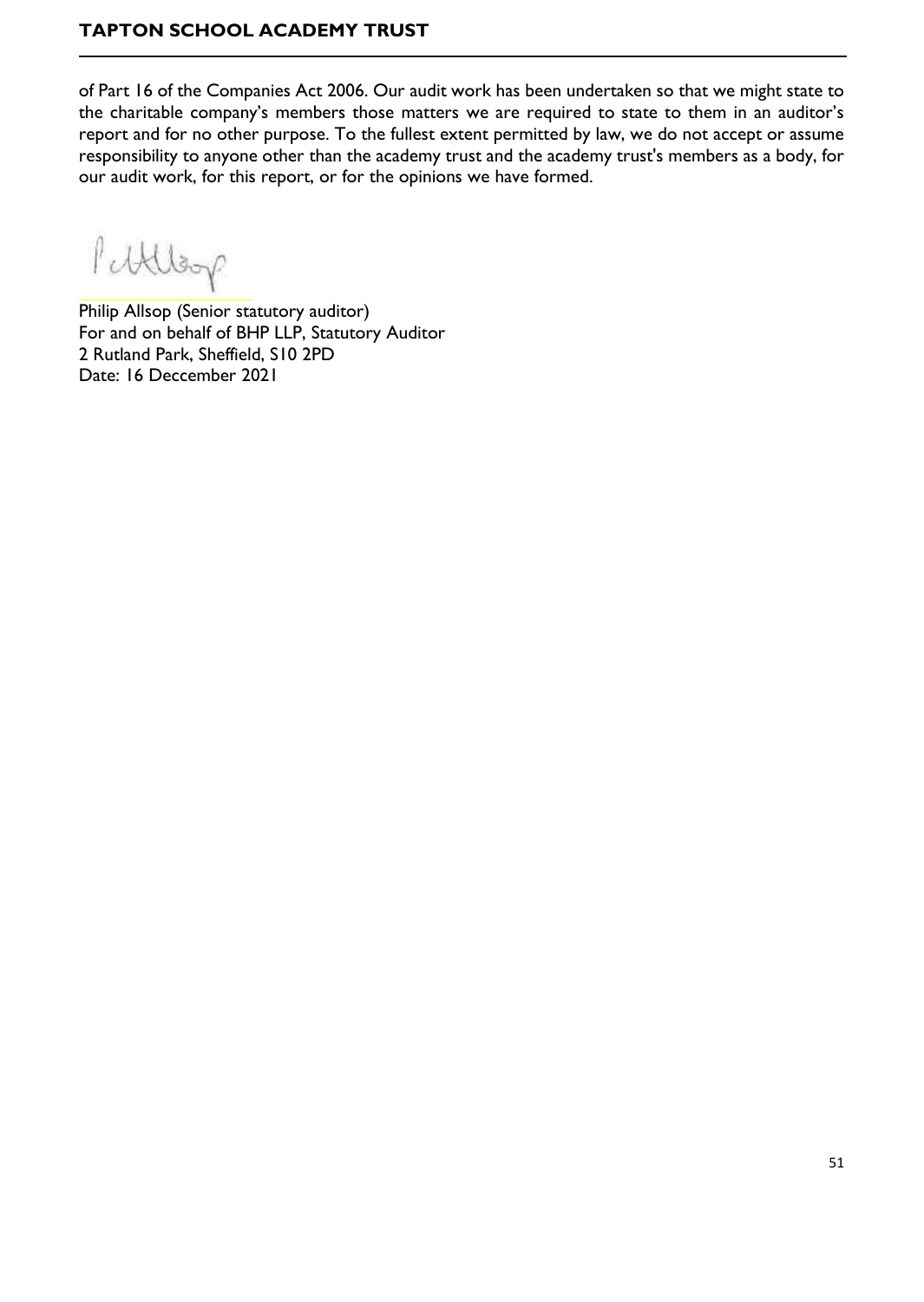# <span id="page-51-0"></span>**Independent Reporting Accountant's Assurance Report**

# on Regularity to Tapton School Academy Trust and the Education Funding and Skills Agency

In accordance with the terms of our engagement letter dated 9 October 2020 and further to the requirements of the Education & Skills Funding Agency (ESFA) as included in the Academies Accounts Direction 2020 to 2021, we have carried out an engagement to obtain limited assurance about whether the expenditure disbursed and income received by Tapton School Academy Trust during the period 1 September 2020 to 31 August 2021 have been applied to the purposes identified by Parliament and the financial transactions conform to the authorities which govern them.

This report is made solely to Tapton School Academy Trust and ESFA in accordance with the terms of our engagement letter. Our work has been undertaken so that we might state to Tapton School Academy Trust and ESFA those matters we are required to state in a report and for no other purpose. To the fullest extent permitted by law, we do not accept or assume responsibility to anyone other than Tapton School Academy Trust and ESFA, for our work, for this report, or for the conclusion we have formed.

#### **Respective responsibilities of Tapton School Academy Trust's accounting officer and the reporting accountant**

The accounting officer is responsible, under the requirements of Tapton School Academy Trust's funding agreement with the Secretary of State for Education dated 30 March 2012 and the Academies Financial Handbook, extant from 1 September 2020, for ensuring that expenditure disbursed and income received is applied for the purposes intended by Parliament and the financial transactions conform to the authorities which govern them.

Our responsibilities for this engagement are established in the United Kingdom by our profession's ethical guidance and are to obtain limited assurance and report in accordance with our engagement letter and the requirements of the Academies Accounts Direction 2020 to 2021. We report to you whether anything has come to our attention in carrying out our work which suggests that in all material respects, expenditure disbursed and income received during the period 1 September 2020 to 31 August 2021 have not been applied to purposes intended by Parliament or that the financial transactions do not conform to the authorities which govern them.

### **Approach**

We conducted our engagement in accordance with the Academies Accounts Direction 2020 to 2021 issued by ESFA. We performed a limited assurance engagement as defined in our engagement letter.

The objective of a limited assurance engagement is to perform such procedures as to obtain information and explanations in order to provide us with sufficient appropriate evidence to express a negative conclusion on regularity.

A limited assurance engagement is more limited in scope than a reasonable assurance engagement and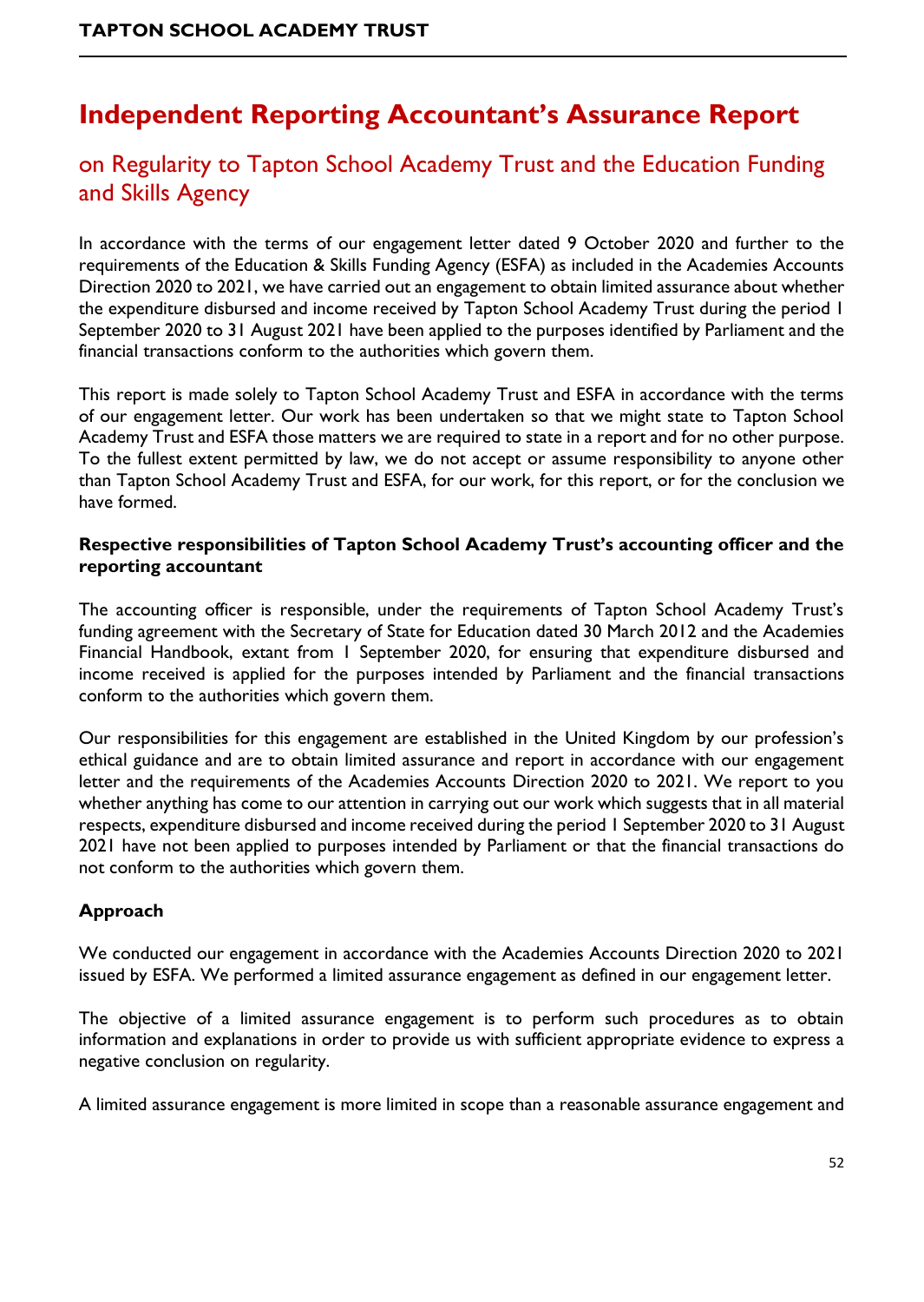consequently does not enable us to obtain assurance that we would become aware of all significant matters that might be identified in a reasonable assurance engagement. Accordingly, we do not express a positive opinion.

Our engagement includes examination, on a test basis, of evidence relevant to the regularity and propriety of the academy trust's income and expenditure.

The work undertaken to draw our conclusions includes:

- Detailed testing on a sample basis to assess the nature of expenditure and whether funds have been used appropriately;
- Review the academy trust's internal financial procedures to ensure that controls are in place to prevent or identify regularity issues;
- Ensure that ESFA approval has been obtained for relevant transactions;
- Discussions with trustees, senior leadership team and the accounting officer throughout the audit process to ensure that all regularity threats have been addressed.

#### Conclusion

In the course of our work, except for the matter listed below, nothing has come to our attention which suggests that in all material respects the expenditure disbursed and income received during the period 1 September 2020 to 31 August 2021 has not been applied to purposes intended by Parliament and the financial transactions do not conform to the authorities which govern them.

As mentioned in the Accounting Officer's Statement of Regularity, Propriety and Compliance, the Trust identified a fraud during the year, with the loss being estimated at £961.

Puttlege

Philip Allsop Reporting Accountant BHP LLP 2 Rutland Park, Sheffield, S10 2PD Date: 16 December 2021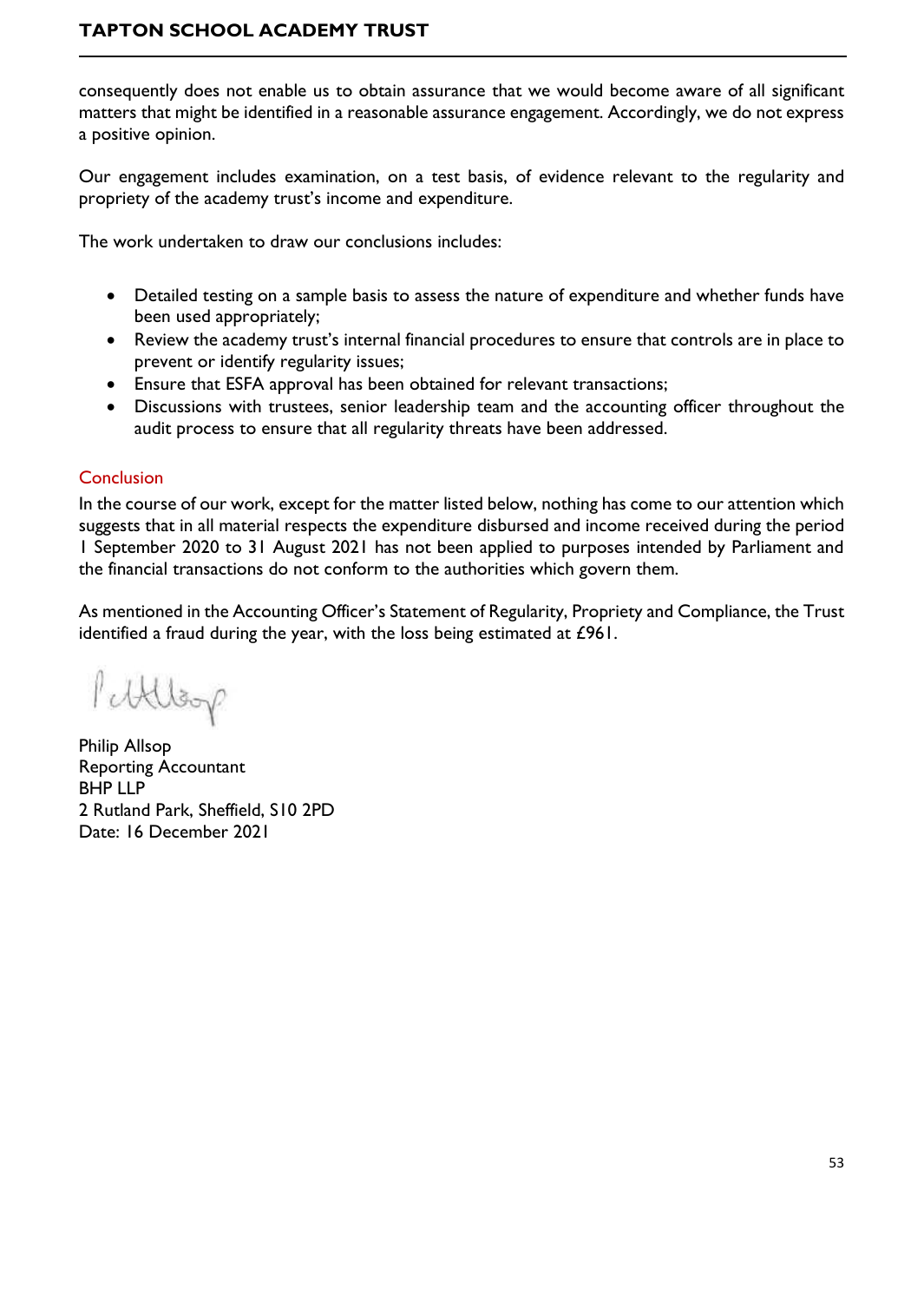# <span id="page-53-0"></span>**Statement of Financial Activities**

**for the year ended 31 August 2021**

|                                          |                | 2021<br><b>Restricted</b> |                   |                |                        |                  | 2020<br>Restricted              |                          |                |                                  |                |  |
|------------------------------------------|----------------|---------------------------|-------------------|----------------|------------------------|------------------|---------------------------------|--------------------------|----------------|----------------------------------|----------------|--|
|                                          |                | Un-<br>restricted         | <b>Restricted</b> | <b>Pension</b> | <b>Assets Total Un</b> |                  | funds restricted                | Restricted               | Pension Assets |                                  | Total<br>funds |  |
|                                          | <b>Note</b>    | $f_{\rm m}$               | $\mathbf{f}$ m    | £m             | $\pounds$ m            | $\mathbf{f}$ m   | $\mathbf{f}$ m                  | $\mathbf{f}$ m           | £m             | $\mathbf{f}$ m                   | $\mathbf{f}$ m |  |
| <b>Income</b>                            |                |                           |                   |                |                        |                  |                                 |                          |                |                                  |                |  |
| Donations & capital<br>grants            | $\overline{2}$ |                           |                   |                | 1.0                    | 1.0              |                                 |                          |                | 0.9                              | 0.9            |  |
| Academy transfer                         | 4              |                           |                   |                |                        |                  | $\overline{\phantom{a}}$        | (0.1)                    | (1.7)          | 18.2                             | 16.4           |  |
| Charitable activities<br>Teaching school | 3              | 0.5                       | 43.2<br>0.1       |                |                        | 43.7<br>0.1      | 0.6<br>$\overline{\phantom{a}}$ | 37.6<br>0.1              |                | $\blacksquare$<br>$\blacksquare$ | 38.2<br>0.1    |  |
| <b>Trading activities</b>                |                | 0.2                       |                   |                |                        | 0.2              | 0.1                             |                          |                | $\overline{a}$                   | 0.1            |  |
| Investments                              |                |                           | $\blacksquare$    |                |                        | $\blacksquare$   | 0.1                             | $\overline{\phantom{a}}$ |                |                                  | 0.1            |  |
|                                          |                | 0.7                       | 43.3              |                | $\overline{1.0}$       | 45.0             | 0.8                             | 37.6                     | (1.7)          | 19.1                             | 55.8           |  |
| <b>Expenditure</b>                       |                |                           |                   |                |                        |                  |                                 |                          |                |                                  |                |  |
| Charitable activities                    |                | (0.4)                     | (41.6)            | (2.4)          |                        | $(2.0)$ $(46.4)$ | (0.5)                           | (37.0)                   | ÷,             | (2.0)                            | (39.5)         |  |
| Teaching school                          |                |                           | (0.1)             |                | Ξ.                     | (0.1)            | $\blacksquare$                  | (0.1)                    |                | $\blacksquare$                   | (0.1)          |  |
|                                          | 5              | (0.4)                     | (41.7)            | (2.4)          |                        | $(2.0)$ $(46.5)$ | (0.5)                           | (37.1)                   |                | (2.0)                            | (39.6)         |  |
| Net income /<br>(expenditure)            | 5, 13          | 0.3                       | 1.6               | (2.4)          | (1.0)                  | (1.5)            | 0.3                             | 0.5                      | (1.7)          | 17.1                             | 16.2           |  |
| Transfers between<br>funds               | 12             |                           | (0.2)             |                | 0.2                    |                  |                                 | (0.3)                    |                | 0.3                              |                |  |
| Actuarial pension<br>(loss)/gain         | 17             |                           | $\blacksquare$    | (2.3)          | $\blacksquare$         | (2.3)            | $\overline{a}$                  | $\blacksquare$           | 0.1            | $\blacksquare$                   | 0.1            |  |
| <b>Net movement</b><br>in funds          |                | 0.3                       | 1.4               | (4.7)          | (0.8)                  | (3.8)            | 0.3                             | 0.2                      | (1.6)          | 17.4                             | 16.3           |  |
| <b>Reconciliation of</b><br>funds:       |                |                           |                   |                |                        |                  |                                 |                          |                |                                  |                |  |
| Funds brought<br>forward                 |                | 2.9                       | 2.8               | (23.2)         | 76.2                   | 58.7             | 2.6                             | 2.6                      | (21.6)         | 58.8                             | 42.4           |  |
| <b>Funds carried</b><br>forward          |                | 3.2                       | 4.2               | (27.9)         | 75.4                   | 54.9             | 2.9                             | 2.8                      | (23.2)         | 76.2                             | 58.7           |  |

All amounts relate to continuing activities.

All gains and losses recognised in the year are included in the statement of financial activities.

The notes on pages 57 to 70 form part of these financial statements.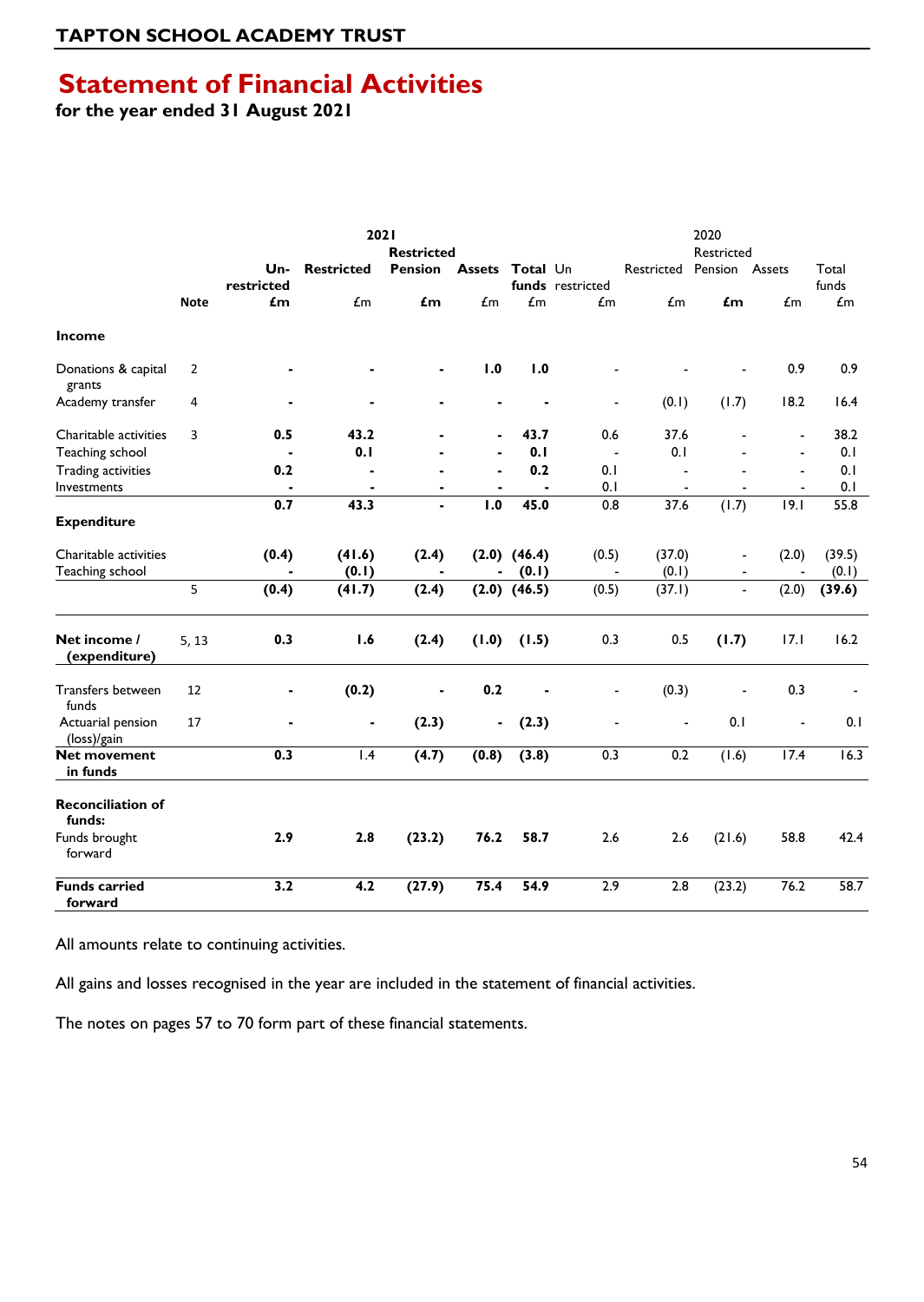# <span id="page-54-0"></span>**Net Asset Statement**

**As at 31 August 2021** 

**Registered company number: 07697171**

|                                                |                 |                   | <b>2021</b> |             | 2020        |
|------------------------------------------------|-----------------|-------------------|-------------|-------------|-------------|
|                                                | <b>Note</b>     | £m                | £m          | $\pounds$ m | $\pounds$ m |
| <b>Fixed assets</b>                            |                 |                   |             |             |             |
| Tangible assets                                | 7               |                   | 74.7        |             | 75.7        |
| <b>Current assets</b>                          |                 |                   |             |             |             |
| <b>Debtors</b>                                 | 8               | 2.4               |             | 3.3         |             |
| Cash at bank and in hand                       |                 | 9.4               |             | 6.6         |             |
|                                                |                 | $\overline{11.8}$ |             | 9.9         |             |
| Creditors: amounts falling due within one year | 9               | (3.4)             |             | (3.4)       |             |
| <b>Net current assets</b>                      |                 |                   | 8.4         |             | 6.5         |
| Total assets less current liabilities          |                 |                   | 83.I        |             | 82.2        |
|                                                |                 |                   |             |             |             |
| Creditors: amounts falling due after one year  | $\overline{10}$ |                   | (0.3)       |             | (0.3)       |
| Net assets excluding pension liability         |                 |                   | 82.8        |             | 81.9        |
| Defined benefit pension scheme liability       | 17              |                   | (27.9)      |             | (23.2)      |
| <b>Net assets</b>                              |                 |                   | 54.9        |             | 58.7        |
| <b>Funds</b>                                   | 11,12           |                   |             |             |             |
| <b>Restricted funds</b>                        |                 |                   |             |             |             |
| <b>Restricted reserve</b>                      |                 | 4.2               |             | 2.8         |             |
| Pension reserve                                |                 | (27.9)            |             | (23.2)      |             |
| Fixed asset reserve                            |                 | 75.4              |             | 76.2        |             |
|                                                |                 |                   | 51.7        |             | 55.8        |
| <b>Unrestricted funds</b>                      |                 |                   |             |             |             |
| Designated                                     |                 | 2.1               |             | 1.1         |             |
| Undesignated                                   |                 | 1.1               |             | 1.8         |             |
|                                                |                 |                   | 3.2         |             | 2.9         |
|                                                |                 |                   | 54.9        |             | 58.7        |

The financial statements were approved by the Trustees on 14 December 2021 and are signed on their behalf, by:

Sarall Daper.

TAJ

S Draper The T Ashford T Ashford T Ashford T Ashford T Ashford T Ashford T Ashford T Ashford T Ashford T Ashford T Ashford T Ashford T Ashford T Ashford T Ashford T Ashford T Ashford T Ashford T Ashford T Ashford T Ashford

Vice Chair of Trustees

The notes on pages 57 to 70 form part of these financial statements.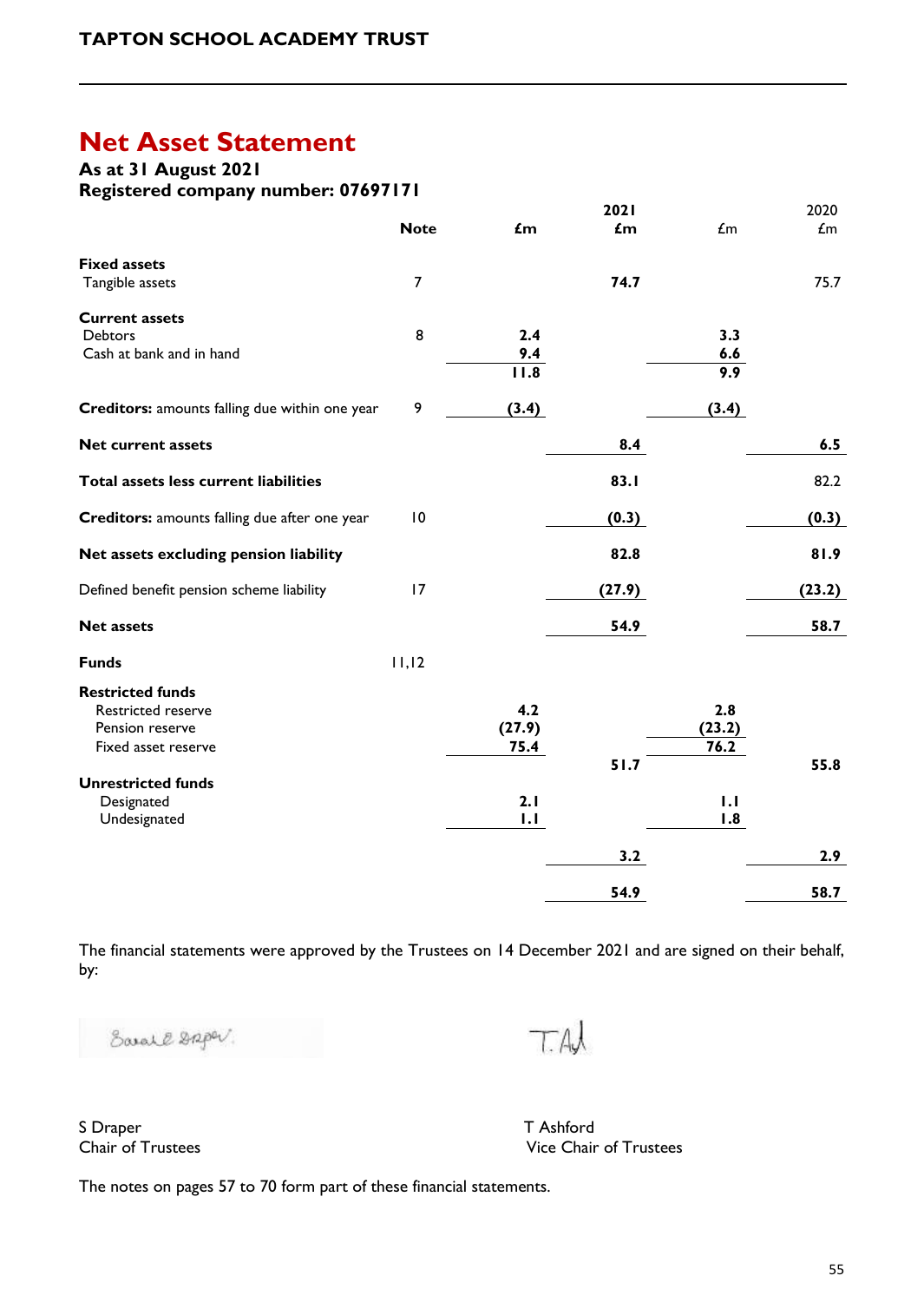# <span id="page-55-0"></span>**Cash Flow Statement**

**for the Period Ended 31 August 2021**

|                                                                                                                                                                       | <b>Note</b> | 2021<br>£m     | 2020<br>£m            |
|-----------------------------------------------------------------------------------------------------------------------------------------------------------------------|-------------|----------------|-----------------------|
| Cash flows from operating activities                                                                                                                                  |             |                |                       |
| Net cash provided by operating activities                                                                                                                             | 13          | 3.9            | 0.5                   |
| Cash flows from investing activities:<br>Dividends, interest and rents from investments<br>Purchase of tangible fixed assets<br>Net cash used in investing activities | 7           | (1.1)<br>(1.1) | 0.1<br>(1.1)<br>(1.0) |
| Change in cash in the year                                                                                                                                            |             | 2.8            | (0.5)                 |
| Cash at I September                                                                                                                                                   |             | 6.6            | 7. I                  |
| Cash at 31 August                                                                                                                                                     |             | 9.4            | 6.6                   |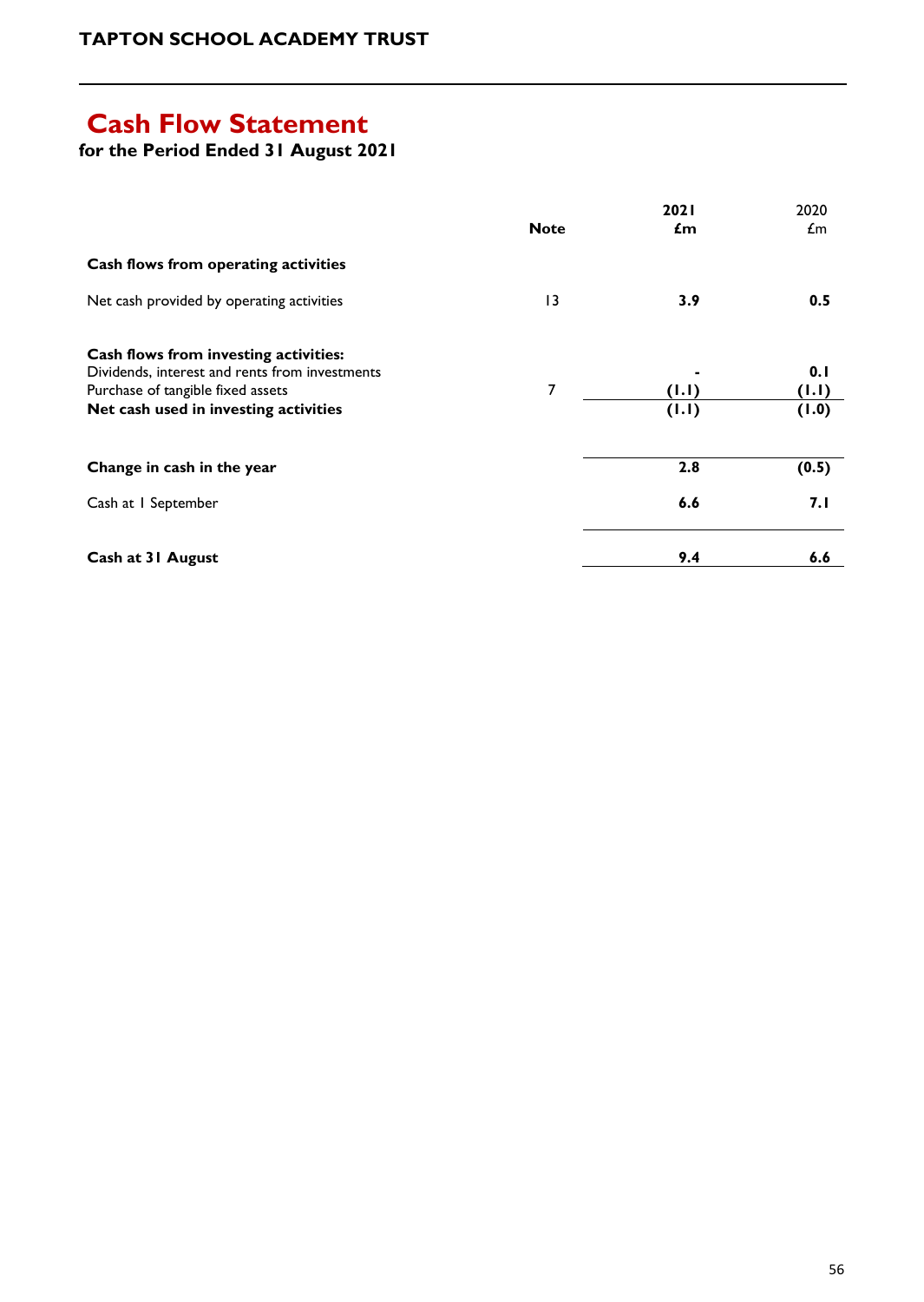# <span id="page-56-0"></span>**Notes to the Financial Statements**

**Year ended 31 August 2021**

#### **1. Accounting Policies**

The principal accounting policies (which have been applied consistently), judgements and key sources of estimation uncertainty, are set out below.

#### **1.1 Basis of preparation of financial statements**

The financial statements have been prepared under the historical cost convention in accordance with the Financial Reporting Standard (FRS 102), the Accounting and Reporting by Charities: Statement of Recommended Practice (Charities SORP (FRS 102)), the Academies Accounts Direction issued by ESFA, the Charities Act 2011 and the Companies Act 2006.

Tapton School Academy Trust constitutes a public benefit entity as defined by FRS 102.

#### **1.2 Fund accounting**

Unrestricted funds represent those resources which may be used towards meeting any of the charitable objects at the discretion of the Trustees.

Restricted fixed asset funds are resources which are to be applied to specific capital purposes. Restricted general funds comprise all other funds received with restrictions imposed by the funder and include grants from the Department for Education.

#### **1.3 Income**

All income is recognised once the Trust has entitlement to the income, it is probable that the income will be received and the amount of income receivable can be measured reliably.

Grants are accounted for on a receivable basis. The balance of income received for specific purposes but not expended during the period is shown in the relevant funds on the Balance sheet. Where income is received in advance of entitlement of receipt, its recognition is deferred and included in creditors as deferred income. Where entitlement occurs before income is received, the income is accrued.

Capital grants are recognised in full when there is an unconditional entitlement to the grant and are not deferred over the life of the asset on which they are expended. Unspent capital grants are reflected in the balance sheet in the restricted fixed asset fund.

General Annual Grant is recognised in full in the Statement of financial activities incorporating income and expenditure account in the year for which it is receivable and any abatement in respect of the period is deducted from income and recognised as a liability.

Under the funding agreement with the Secretary of State the academy trust was subject to limits on the amount of GAG that could be carried forward from one year to the next. An amount equal to 12% of GAG could be carried forward, of which up to 2% could be used for general recurrent purposes, with any balance being available for premises or capital purposes. Any additional grant may be carried forward without limitation. The academy trust has not exceeded these limits during the year.

#### **Transfer of an Academy Trust**

Assets received on the transfer in of an academy are measured at fair value and recognised on the date of the transfer agreement, being the date the risks and rewards of ownership pass to the Trust. An equal amount of income is recognised for the transfer within donations.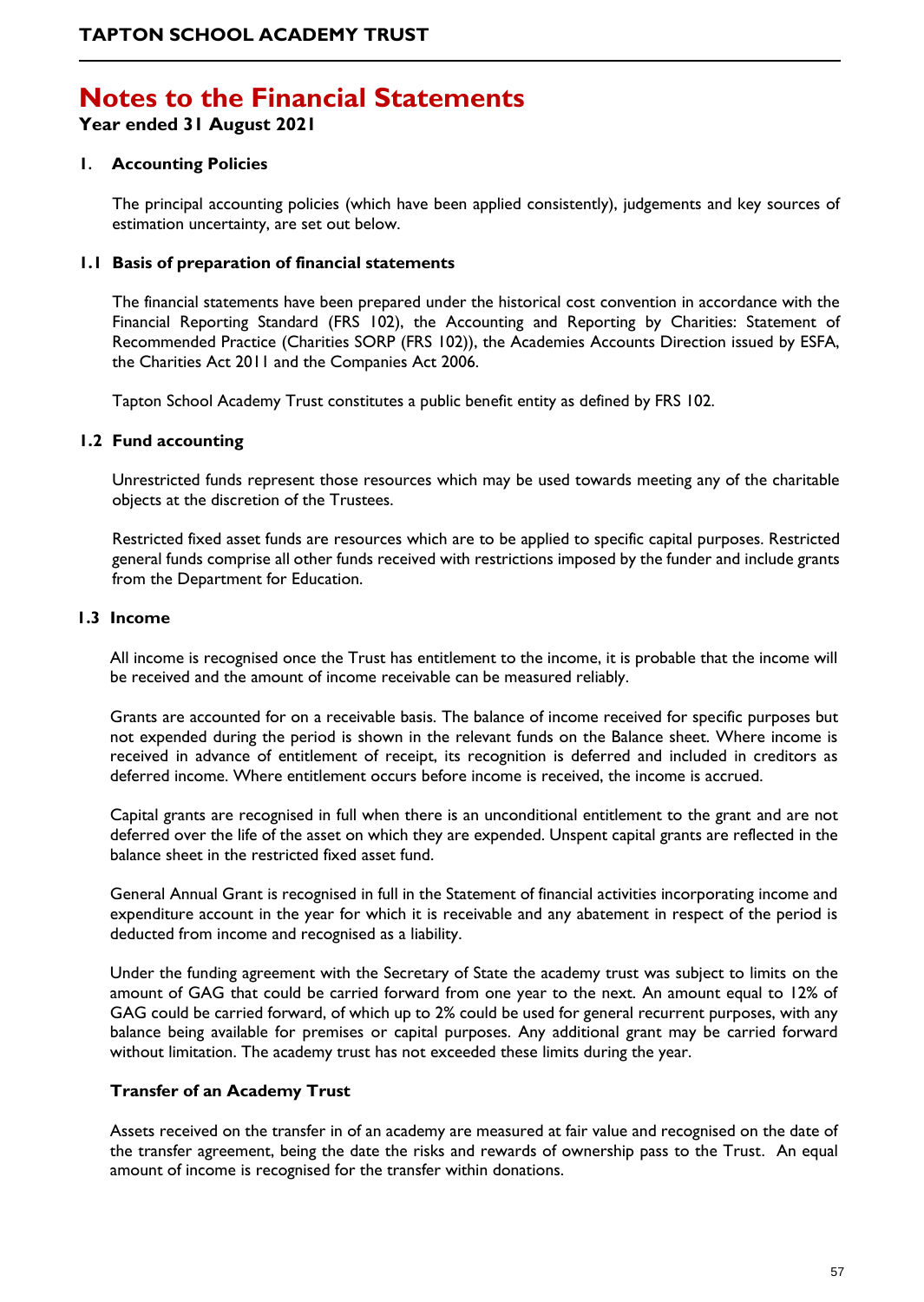#### **1.4 Expenditure**

Expenditure is recognised once there is a legal or constructive obligation to transfer economic benefit to a third party, it is probable that a transfer of economic benefits will be required in settlement and the amount of the obligation can be measured reliably.

Costs are classified by activity. Support costs which are not attributable to a single activity are apportioned between those activities on a basis consistent with the use of resources. Central staff costs are allocated on the basis of time spent, and depreciation charges allocated on the portion of the asset's use.

Operating lease costs are charged on a straight-line basis over the term of the lease.

All resources expended are inclusive of irrecoverable VAT.

#### **1.5 Going concern**

The financial statements are prepared on a going concern basis. We have assessed that this is appropriate in respect of a period of at least one year from the date of the approval of the financial statements and have concluded that the Trust has adequate resources to continue in operational existence for the foreseeable future and there are no material uncertainties about the ability to continue as a going concern.

#### **1.6 Tangible fixed assets and depreciation**

Fixed assets are accounted for at cost (or fair value) and depreciated over their expected useful economic life. Depreciation is charged directly to the restricted fixed asset fund in the Statement of financial activities.

Additions or improvements funded by the Local Authority are accounted for at fair value (when it can be measured reliably). The increase in value or value of the item donated is accounted for as a donation.

Depreciation is accounted for on a straight-line basis as follows:

| Freehold land                | 0%         |
|------------------------------|------------|
| Long-term Leasehold Property | $2 - 10%$  |
| Motor vehicles               | <b>20%</b> |
| Fixtures and fittings        | 10%        |
| Computer equipment           | 20%        |

#### **1.7 Taxation**

The Trust is considered to meet the definition of a charitable company for UK corporation tax purposes under Paragraph 1 Schedule 6 of the Finance Act 2010. Accordingly, the Trust is potentially exempt from taxation to the extent that such income or gains are applied exclusively to charitable purposes.

#### **1.8 Debtors**

Debtors are recognised at the settlement amount. Prepayments are valued at the amount prepaid.

#### **1.9 Liabilities and provisions**

Liabilities are recognised when there is an obligation (as a result of a past event) resulting in a transfer of funds and the amount can be measured reliably. Provisions are measured at the best estimate of the amounts required to settle the obligation.

#### **1.10Financial instruments**

The Trust only holds basic financial instruments (i.e. cash) which are initially recognised at transaction value and subsequently measured at their settlement value.

#### **1.11Pensions**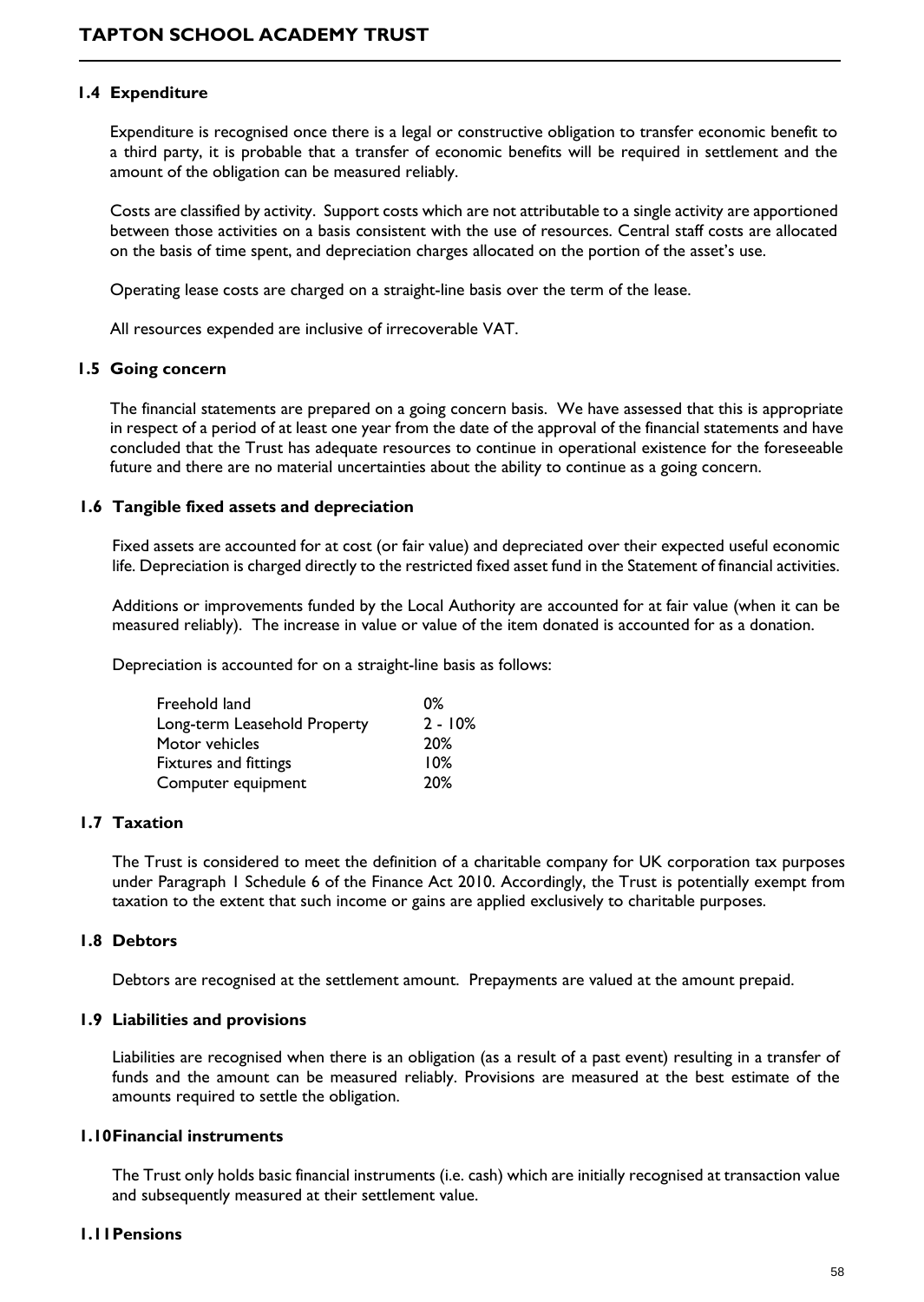Retirement benefits are provided by the Teachers' Pension Scheme ("TPS") and the Local Government Pension Scheme ("LGPS"). These are defined benefit schemes and the assets are held separately from those of the Trust.

#### **TPS**

The TPS is an unfunded scheme and contributions are calculated to spread the cost of pensions over employees' working lives so the cost is a level percentage of pensionable payroll. The contributions are determined by the Government Actuary on the basis of quadrennial valuations using a prospective unit credit method. The TPS is a multi-employer scheme and there is insufficient information available to use defined benefit accounting. It is therefore accounted for as a defined contribution scheme and the contributions recognised in the period to which they relate.

#### **LGPS**

The LGPS is a funded scheme and the assets are held separately from those of the Trust.

Pension scheme assets are measured at fair value and liabilities are measured on an actuarial basis using the projected unit credit method and discounted at a rate equivalent to the current rate of return on a high-quality corporate bond of equivalent term and currency to the liabilities. The actuarial valuations are obtained at least triennially and are updated each year at the balance sheet date.

The current service cost reflects the amount of money that would need to be paid at the start of the reporting period in order to meet the cost of benefit accrual during the period based on projected salaries at retirement or earlier leaving. This is charged to operating surplus along with the costs of scheme introductions, benefit changes, settlements and curtailments.

Net interest on the pension scheme liability is also recognised in the Statement of financial activities and comprises the interest cost on the defined benefit obligation and interest income on the scheme assets, calculated by multiplying the fair value of the scheme assets at the beginning of the period by the rate used to discount the benefit obligations.

The difference between the interest income and the actual return on the scheme assets is included in other recognised gains and losses. Actuarial gains and losses are recognised immediately in other recognised gains and losses.

#### **1.12Critical accounting estimates and areas of judgement**

Estimates and judgements are continually evaluated and are based on historical experience and other factors, including expectations of future events that are believed to be reasonable under the circumstances. The estimates and assumptions that have a significant risk of causing a material adjustment are as follows.

#### **Pension**

The value of the Local Government Pension Scheme defined benefit liability depends on a number of factors that are determined on an actuarial basis using a variety of assumptions. The assumptions used in determining the net cost (income) for pensions include the discount rate. Any changes in these assumptions, will impact the value of the pension liability. Furthermore, a roll forward approach which projects results from the latest full actuarial valuation performed at 31 March 2016 has been used by the actuary in valuing the pensions liability at 31 August 2020. Any differences between the figures derived from the roll forward approach and a full actuarial valuation would impact on the carrying amount of the pension liability.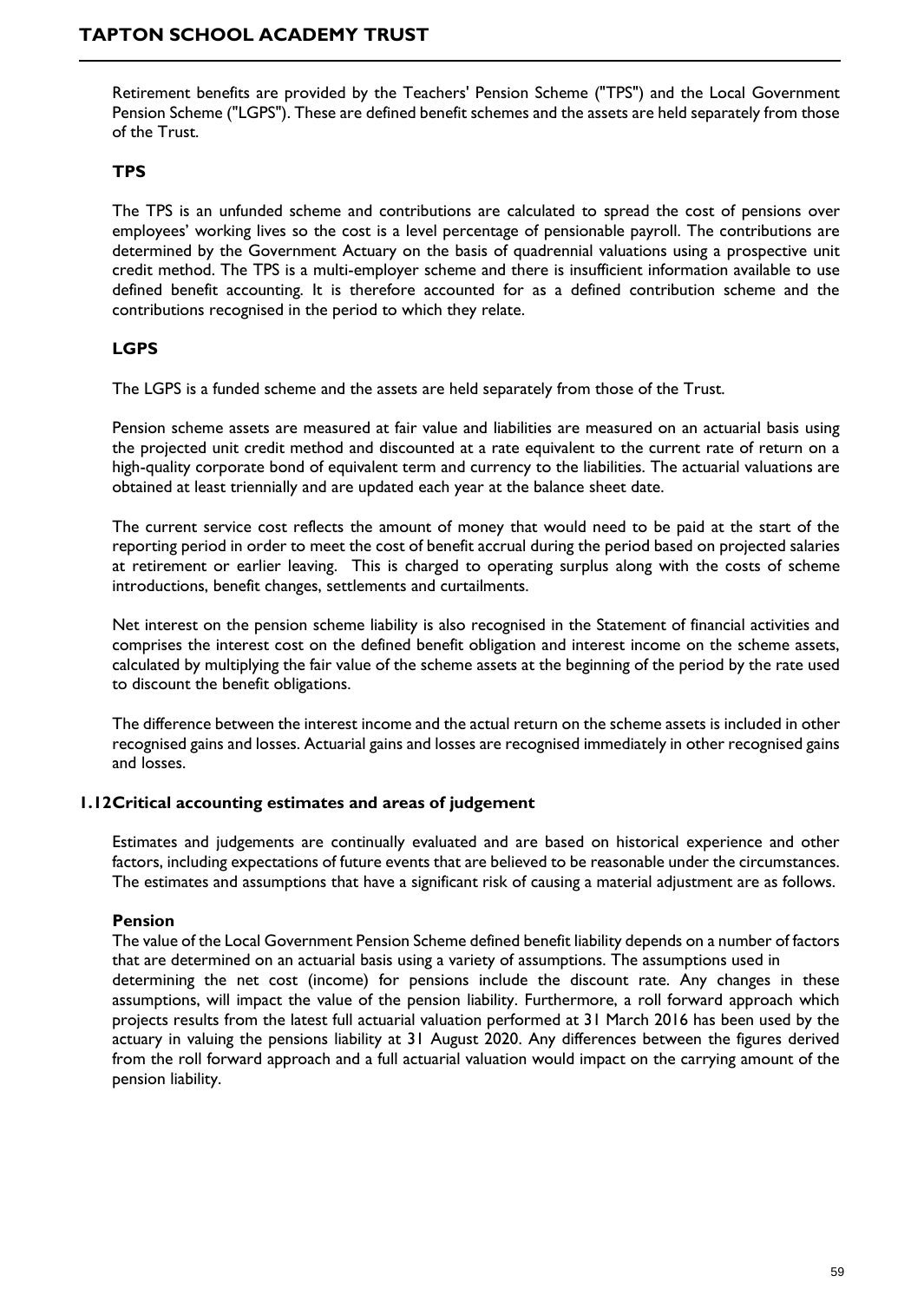#### **2. Donations and capital grants**

|                                            | Unrestricted<br><b>2021</b><br>£m | <b>Restricted</b><br><b>2021</b><br>£m | Total<br><b>2021</b><br>£m | Unrestricted<br>2020<br>£m | Restricted<br>2020<br>£m | Total<br>2020<br>$\mathcal{L}$ m |
|--------------------------------------------|-----------------------------------|----------------------------------------|----------------------------|----------------------------|--------------------------|----------------------------------|
| <b>School Condition Allocation Grant</b>   | ۰                                 | 0.7                                    | 0.7                        | $\overline{\phantom{0}}$   | 0.7                      | 0.7                              |
| Devolved Capital grants                    |                                   | 0.2                                    | 0.2                        |                            | 0.2                      | 0.2                              |
| <b>Total Capital Grants</b>                | ۰                                 | 0.9                                    | 0.9                        |                            | 0.9                      | 0.9                              |
| DfE Donated Laptops for remote<br>learning | ۰                                 | 0.1                                    | 0.1                        |                            |                          |                                  |
| Donations                                  | ۰                                 | $\blacksquare$                         | ۰                          |                            | $\blacksquare$           |                                  |
|                                            | ۰                                 | I.O                                    | I.O                        |                            | 0.9                      | 0.9                              |

#### **3. Charitable Activities**

|                                | <b>Unrestricted</b><br>2021<br>£m | <b>Restricted</b><br>2021<br>$\mathbf{f}$ m | Total<br><b>2021</b><br>$\mathbf{f}$ m | Unrestricted<br>2020<br>$\pounds$ m | Restricted<br>2020<br>$\pounds$ m | Total<br>2020<br>$\pounds$ m |
|--------------------------------|-----------------------------------|---------------------------------------------|----------------------------------------|-------------------------------------|-----------------------------------|------------------------------|
| General Annual Grant           |                                   | 35.6                                        | 35.6                                   |                                     | 30.7                              | 30.7                         |
| Other DfE Group Grants         |                                   |                                             |                                        |                                     | $\mathsf{I}$ .4                   | $\mathsf{I}$ .4              |
| <b>Pupil Premium</b>           |                                   | 2.4                                         | 2.4                                    |                                     | 2.3                               | 2.3                          |
| Universal Free School Meals    |                                   | 0.2                                         | 0.2                                    |                                     | 0.1                               | 0.1                          |
| Teachers Pay Grant             |                                   | 0.5                                         | 0.5                                    |                                     | 0.6                               | 0.6                          |
| <b>Teachers' Pension Grant</b> |                                   | 1.3                                         | 1.3                                    |                                     |                                   |                              |
| PE & Sports Grant              |                                   | 0.1                                         | 0.1                                    |                                     | 0.1                               | 0.1                          |
| Rates reclaim                  |                                   | 0.2                                         | 0.2                                    |                                     | 0.1                               | 0.1                          |
| Covid costs funding            |                                   |                                             |                                        |                                     | 0.3                               | 0.3                          |
| Covid recovery funding         |                                   | 0.5                                         | 0.5                                    |                                     |                                   |                              |
| Covid Free school meal funding |                                   | 0.1                                         | 0.1                                    |                                     |                                   |                              |
| Covid Mentor & Tutor funding   |                                   | 0.1                                         | 0.1                                    |                                     |                                   |                              |
| Covid Virus testing funding    |                                   | 0.1                                         | 0.1                                    |                                     |                                   |                              |
| Covid summer school funding    |                                   | 0.1                                         | 0.1                                    |                                     |                                   |                              |
|                                |                                   | 5.6                                         | 5.6                                    |                                     | 4.9                               | 4.9                          |
| <b>Local Authority Grants</b>  |                                   | 1.6                                         | 1.6                                    |                                     | 1.2                               | 1.2                          |
| Other Charitable Income        | 0.5                               | 0.4                                         | 0.9                                    | 0.6                                 | 0.8                               | $\mathsf{I}.\mathsf{4}$      |
|                                | 0.5                               | 43.2                                        | 43.7                                   | 0.6                                 | 37.6                              | 38.2                         |

The Trust has received additional funding, as detailed above, in relation to the government support schemes in response to the coronavirus outbreak. Note 12 details the amount spent and any balances carried forward where these funding streams are restricted funds.

The funding received has been to support the additional costs of health & safety, premises, free school meals and staffing during school holidays and Covid testing of secondary students. The summer school, mentoring & tutoring and recovery funding are all to support the recovery of student's education which has been impacted throughout the Covid pandemic.

The Trust furloughed a small number of its sports lettings staff under the government's Coronavirus Job Retention Scheme. The funding received relates to staff costs which are included within Note 6.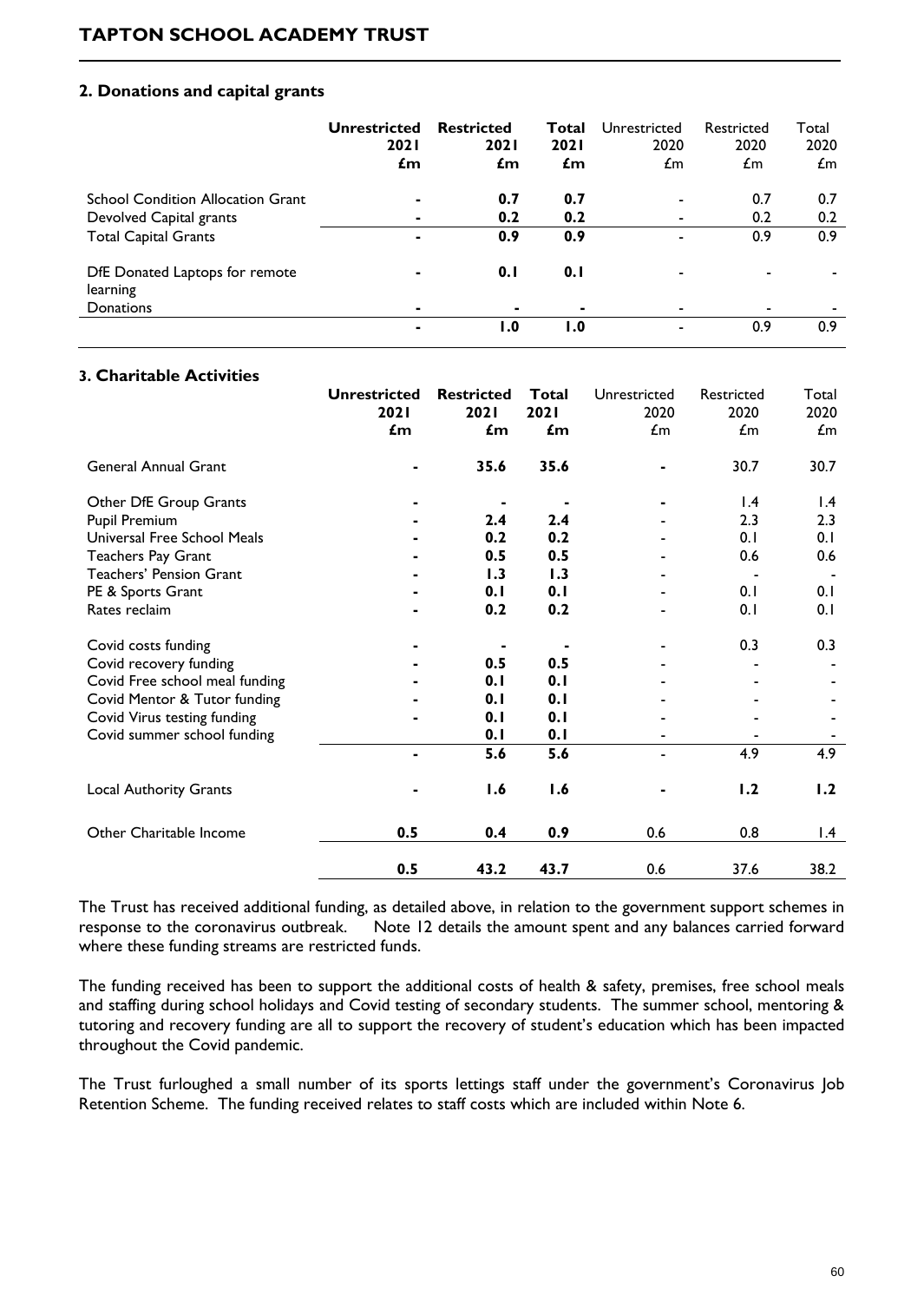#### **4. Academy joining the Trust**

|                                  | <b>Unrestricted</b><br><b>2021</b><br>£m | <b>Restricted</b><br><b>2021</b><br>£m | Total<br><b>2021</b><br>£m | Unrestricted<br>2020<br>£m | Restricted<br>2020<br>£m | Total<br>2020<br>£m |
|----------------------------------|------------------------------------------|----------------------------------------|----------------------------|----------------------------|--------------------------|---------------------|
| <b>Fixed Assets</b>              | ۰                                        |                                        | ٠                          | $\overline{\phantom{0}}$   | 18.2                     | 18.2                |
| Other net current assets         |                                          | $\blacksquare$                         | ۰                          | $\overline{\phantom{0}}$   | (0.2)                    | (0.2)               |
| Cash                             |                                          |                                        | ۰                          | $\overline{\phantom{0}}$   | 0.1                      | 0. I                |
| Pension scheme deficit (note 17) |                                          |                                        | ٠                          | $\overline{\phantom{0}}$   | (1.7)                    | (1.7)               |
|                                  |                                          |                                        | ۰                          |                            | 16.4                     | 16.4                |

On 1 February 2020 Bradfield School joined the Trust and the operations and agreed assets, liabilities and PFI commitment (note 15) were transferred to Tapton School Academy Trust from Bradfield School Academy Trust for £nil consideration. The transfer has been accounted for as a combination that is in substance a gift.

The assets and liabilities transferred were valued at their fair value and recognised in the balance sheet under the appropriate headings with a corresponding net amount recognised as a net gain in the Statement of Financial Activities.

| 5. Expenditure                                                                                         | <b>Staff</b><br>2021<br>£m                        | <b>Premises</b><br>2021<br>£m | Other<br>2021<br>$\mathbf{f}$ m | <b>Total</b><br>2021<br>£m | Staff<br>2020<br>$\pmb{\mathit{L}}$ m | Premises<br>2020<br>$\pounds$ m                   | Other<br>2020<br>$\mathcal{L}\text{m}$ | Total<br>2020<br>$\pounds$ m |
|--------------------------------------------------------------------------------------------------------|---------------------------------------------------|-------------------------------|---------------------------------|----------------------------|---------------------------------------|---------------------------------------------------|----------------------------------------|------------------------------|
| Direct<br>Support<br><b>Teaching School</b>                                                            | 27.9<br>6.7<br>0.1                                | 3.6<br>$\blacksquare$         | 4.4<br>3.8<br>$\blacksquare$    | 32.3<br> 4.1<br>0.1        | 24.0<br>6.7<br>0.1                    | $\overline{\phantom{a}}$<br>3.1<br>$\blacksquare$ | 4.4<br>1.3<br>$\blacksquare$           | 28.4<br>11.1<br>0.1          |
|                                                                                                        | 34.7                                              | 3.6                           | 8.2                             | 46.5                       | 30.8                                  | 3.1                                               | 5.7                                    | 39.6                         |
| Unrestricted<br><b>Restricted Fixed Assets</b><br><b>Restricted Pension</b><br><b>Restricted Other</b> |                                                   |                               |                                 | 0.4<br>2.0<br>2.4<br>41.7  |                                       |                                                   |                                        | 0.5<br>2.0<br>37.1           |
|                                                                                                        |                                                   |                               |                                 | 46.5                       |                                       |                                                   |                                        | 39.6                         |
|                                                                                                        |                                                   |                               | Other<br>2021<br>$\mathbf{f}$ m |                            |                                       |                                                   | Other<br>2020<br>$\mathcal{L}\text{m}$ |                              |
| Direct                                                                                                 | Depreciation<br>Educational<br>Catering<br>Other  |                               | 2.0<br>2.0<br>0.4<br>4.4        |                            |                                       |                                                   | 2.0<br>1.8<br>0.5<br>0.1<br>4.4        |                              |
| Support                                                                                                | Support<br>$\mathsf{I}\mathsf{T}$<br>HR & Pension |                               | 0.6<br>0.6<br>$2.6$<br>3.8      |                            |                                       |                                                   | 0.5<br>0.6<br>0.2<br>$\overline{1.3}$  |                              |
|                                                                                                        |                                                   |                               | 8.2                             |                            |                                       |                                                   | 5.7                                    |                              |

The audit fee for the year was £0.02m (2020: £0.02m) and other audit fees were £0.01m (2020 £0.01m)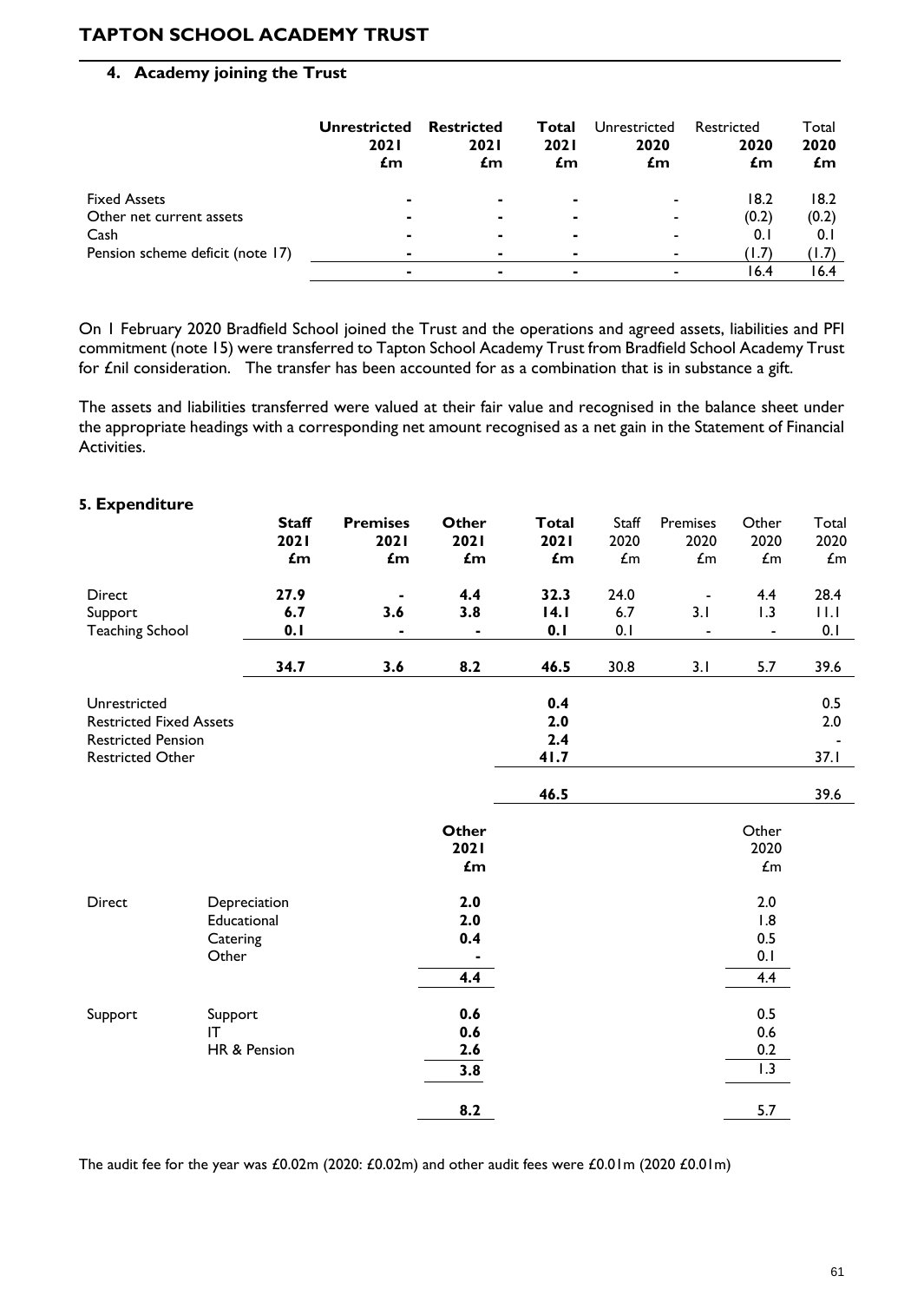| <b>Expenditure by school</b> | <b>Teaching</b><br>& Support | Other<br>staff | <b>Educational</b><br>costs | Other | <b>Total</b>   | Total                           |
|------------------------------|------------------------------|----------------|-----------------------------|-------|----------------|---------------------------------|
|                              | 2021                         | 2021           | 2021                        | 2021  | 2021           | 2020                            |
|                              | $\mathbf{f}$ m               | £m             | £m                          | £m    | £m             | $\pmb{\pmb{\pmb{\pmb{\ldots}}}$ |
| <b>Bradfield</b>             | 3.9                          | 0.5            | 0.2                         | 1.8   | 6.4            | 3.7                             |
| Chaucer                      | 3.6                          | 1.0            | 0.4                         | 1.2   | 6.2            | 5.9                             |
| Forge Valley                 | 4.9                          | 1.3            | 0.4                         | 1.4   | 8.0            | 7.6                             |
| Hallam                       | 1.8                          | 0.4            | 0.1                         | 0.6   | 2.9            | 2.7                             |
| Hillsborough                 | 1.4                          | 0.3            | 0.1                         | 0.4   | 2.2            | 2.1                             |
| Meynell                      | 1.7                          | 0.4            | 0.1                         | 0.6   | 2.8            | 2.7                             |
| Southey Green                | 2.6                          | 0.6            | 0.1                         | 0.9   | 4.2            | 3.9                             |
| Tapton                       | 6.7                          | 1.0            | 0.4                         | 2.2   | 10.3           | 9.8                             |
| <b>Trust</b>                 | 0.9                          | 0.9            | 0.1                         | 0.5   | 2.4            | 0.2                             |
| Wisewood                     | 0.6                          | 0.2            | 0.1                         | 0.2   | 1.1            | 1.0                             |
|                              | 28.1                         | 6.6            | 2.0                         | 9.8   | 46.5           | 39.6                            |
|                              |                              |                |                             |       | 2021           | 2020                            |
|                              |                              |                |                             |       | $\mathbf{f}$ m | $\mathcal{L}$ m                 |
| <b>Bradfield</b>             |                              |                |                             |       | 0.4            | 0.2                             |
| Chaucer                      |                              |                |                             |       | 0.4            | 0.4                             |
| Forge Valley                 |                              |                |                             |       | 0.4            | 0.4                             |
| Tapton                       |                              |                |                             |       | 0.4            | 0.3                             |
| Hallam                       |                              |                |                             |       | 0.1            | 0.1                             |
| Hillsborough                 |                              |                |                             |       | 0.1            | 0.1                             |
| Meynell                      |                              |                |                             |       | 0.2            | 0.2                             |
| Southey Green                |                              |                |                             |       | 0.3            | 0.3                             |
| Wisewood                     |                              |                |                             |       | 0.1            | 0.1                             |
|                              |                              |                |                             |       | 2.4            | 2.1                             |

#### **Trust Service Charge to schools**

The Trust levy includes Governance, Finance, IT, Facilities, Premises, Catering, HR, Data & Curriculum and School Improvement. Costs are charged to the schools on a basis to reflect the services provided to the schools.

#### **6. Staff costs**

|                                                       | <b>2021</b>    | 2020         |
|-------------------------------------------------------|----------------|--------------|
|                                                       | $\mathbf{f}$ m | $\pounds$ m  |
| Wages and salaries                                    | 25.7           | 22.9         |
| Social security costs and apprentice levy             | 2.5            | 2.1          |
| Pension contributions                                 | 5.8            | 5.1          |
|                                                       | 34.0           | 30.1         |
| Supply costs                                          | 0.7            | 0.7          |
|                                                       |                |              |
|                                                       | 34.7           | 30.8         |
| <b>Pension contributions</b>                          | $\mathbf{f}$ m | $\pounds$ m  |
| Local government pension scheme contributions         | 1.3            | $\mathbf{L}$ |
| Local government pension scheme deficit contributions | 0.6            | 0.6          |
|                                                       | 1.9            | 1.7          |
| Teachers' pension scheme contributions                | 3.9            | 3.4          |
|                                                       | 5.8            | 5. I         |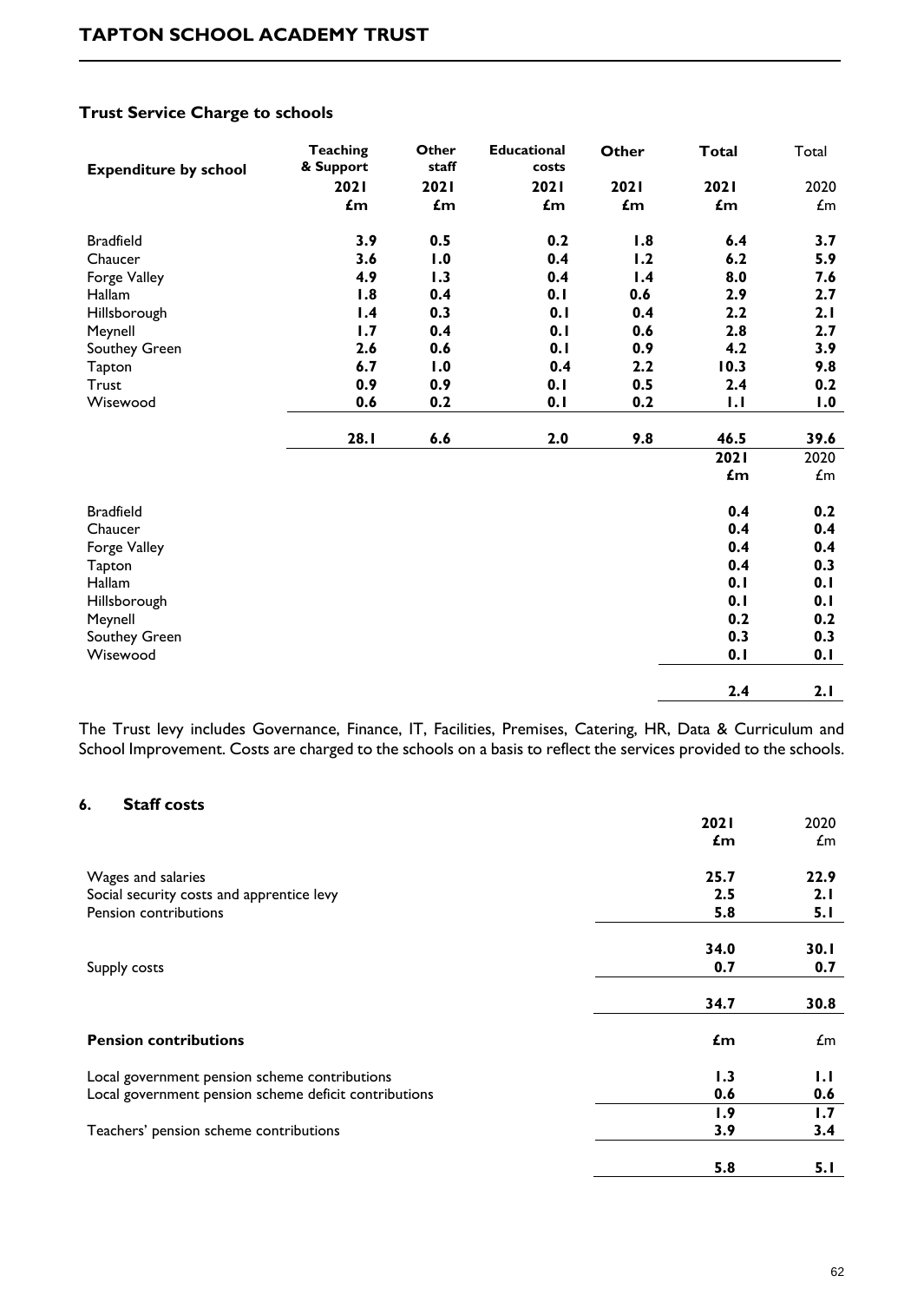| <b>Average number of employees</b>     |            |      |
|----------------------------------------|------------|------|
| <b>Teachers</b>                        | 434        | 432  |
| Educational support & administration   | 489        | 485  |
| Management                             | 16         | 15   |
|                                        | 939        | 932  |
| Average employees full time equivalent |            |      |
| <b>Teachers</b>                        | 390        | 387  |
| Educational support & administration   | 355        | 349  |
| Management                             | 16         | 15   |
|                                        | <b>761</b> | 75 I |

**Number of employees exceeding £60,000 (excluding pension, payment in lieu of pension and national insurance)** 

| £60,001 - £70,000                                            | 20         | 16         |
|--------------------------------------------------------------|------------|------------|
| £70,001 - £80,000                                            | 4          |            |
| £80,001 - £90,000                                            |            |            |
| £90,001 - £100,000                                           |            | 3          |
| £100,001 - £110,000                                          |            | 2          |
| £110,001 - £120,000                                          |            |            |
| £120,001 - £130,000                                          |            |            |
| £130,001 - £140,000                                          |            |            |
| £140,001 - £150,000                                          |            |            |
| £160,001 - £170,000*                                         |            |            |
| *Plus payments in lieu of pension of £32,000 (2020: £30,000) |            |            |
| <b>Key Management</b>                                        | £m         | £m         |
| Employee pay and benefits                                    | 0.6        | 0.6        |
| <b>Employers pension</b>                                     | 0.1        | 0.1        |
| Employers national insurance                                 | 0.1        | 0.1        |
| <b>Key management FTE</b>                                    | <b>FTE</b> | <b>FTE</b> |
| <b>Teachers</b>                                              | 2.4        | 2          |
| Support                                                      | 3.6        | 3.6        |

#### **7. Tangible fixed assets**

|                                       | Land &<br><b>Buildings</b> | <b>Vehicles</b>          | <b>Fixtures &amp;</b><br><b>Equipment</b> | IT  | <b>Total</b> |
|---------------------------------------|----------------------------|--------------------------|-------------------------------------------|-----|--------------|
|                                       | £m                         | £m                       | $\mathbf{f}$ m                            | £m  | £m           |
| Cost<br>As I September                | 85.7                       | 0.1                      | 1.4                                       | 3.2 | 90.4         |
| <b>Additions</b>                      | 0.6                        | $\overline{\phantom{a}}$ | 0.1                                       | 0.4 | 1.1          |
| As 31 August 2021                     | 86.3                       | 0.1                      | 1.5                                       | 3.6 | 91.5         |
| <b>Depreciation</b><br>As I September | 11.5                       | 0.1                      | 0.5                                       | 2.6 | 14.7         |
| Charge for the year                   | 1.6                        |                          | 0.2                                       | 0.3 | 2.1          |
| As 31 August 2021                     | 13.1                       | 0.1                      | 0.7                                       | 2.9 | 16.8         |
| Net book value                        |                            |                          |                                           |     |              |
| As 31 August 2021                     | 74.2                       |                          | 0.9                                       | 0.6 | 74.7         |
| As 31 August 2020                     | 74.2                       |                          | 0.9                                       | 0.6 | 75.7         |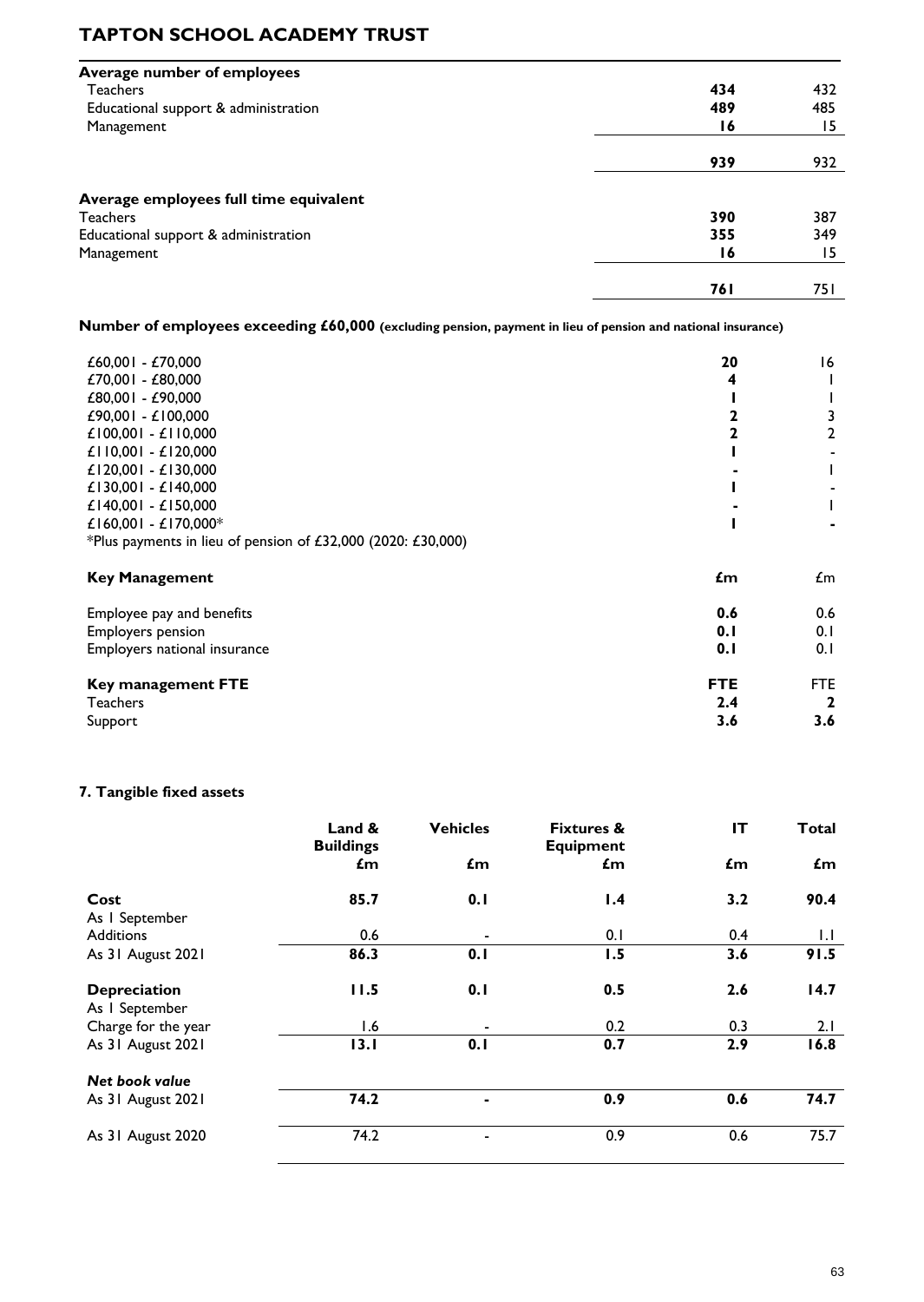| 8. Debtors                    |             |                 |
|-------------------------------|-------------|-----------------|
|                               | <b>2021</b> | 2020            |
|                               | £m          | $\mathcal{L}$ m |
| Trade debtors                 | 0.1         | 0.1             |
| Prepayments and other debtors | 1.4         | 1.9             |
| Accrued income                | 0.7         | 0.7             |
| <b>VAT</b>                    | 0.2         | 0.6             |
|                               | 2.4         | 3.3             |

Prepayments include pension deficit contributions of £0.9m (2020 £1.4m) for the period to 31 March 2022.

#### **9. Creditors: Amounts falling due within one year**

|                                         | <b>2021</b>    | 2020  |
|-----------------------------------------|----------------|-------|
|                                         | $\mathbf{f}$ m | £m    |
| Trade creditors                         | 1.2            | 1.2   |
| Other taxation and social security      | 0.6            | 0.6   |
| Pension creditor (paid by the due date) | 0.6            | 0.6   |
| Accruals                                | 0.6            | 0.5   |
| Deferred income                         | 0.4            | 0.5   |
|                                         | 3.4            | 3.4   |
| Deferred income                         |                |       |
| Deferred income at I September          | 0.5            | 0.6   |
| Resources deferred during the year      | 0.4            | 0.5   |
| Amounts released from previous years    | (0.5)          | (0.6) |
|                                         | 0.4            | 0.5   |

Deferred income includes Growth, Rates, High needs and Universal Free School Meals funding.

#### **10. Creditors: Amounts falling due after more than one year**

|                                        | <b>2021</b><br>£m | 2020<br>£m |
|----------------------------------------|-------------------|------------|
| Other creditors<br><b>ESFA</b> advance | 0.1<br>0.2        | 0.1<br>0.2 |
|                                        | 0.3               | 0.3        |

#### **11. Analysis of net assets by fund**

|                     | <b>Unrestricted</b><br><b>2021</b><br>$\mathbf{f}$ m | <b>Restricted</b><br><b>2021</b><br>£m | <b>Pension</b><br><b>2021</b><br>$\epsilon$ m | <b>Asset</b><br><b>2021</b><br>£m | Total<br><b>2021</b><br>$\mathbf{f}$ m | Total<br>2020<br>$\mathcal{L}$ m |
|---------------------|------------------------------------------------------|----------------------------------------|-----------------------------------------------|-----------------------------------|----------------------------------------|----------------------------------|
| Fixed assets        | ۰                                                    | $\blacksquare$                         | $\blacksquare$                                | 74.7                              | 74.7                                   | 75.7                             |
| Net current assets  | 3.2                                                  | 4.5                                    | $\blacksquare$                                | 0.7                               | 8.4                                    | 6.5                              |
| Long term creditors | ۰                                                    | (0.3)                                  | ۰                                             | $\blacksquare$                    | (0.3)                                  | (0.3)                            |
| Pension liability   | ۰                                                    | $\blacksquare$                         | (27.9)                                        | ۰                                 | (27.9)                                 | (23.2)                           |
|                     | 3.2                                                  | 4.2                                    | (27.9)                                        | 75.4                              | 54.9                                   | 58.7                             |
| 2020                | 2.9                                                  | 2.8                                    | (23.2)                                        | 76.2                              | 58.7                                   |                                  |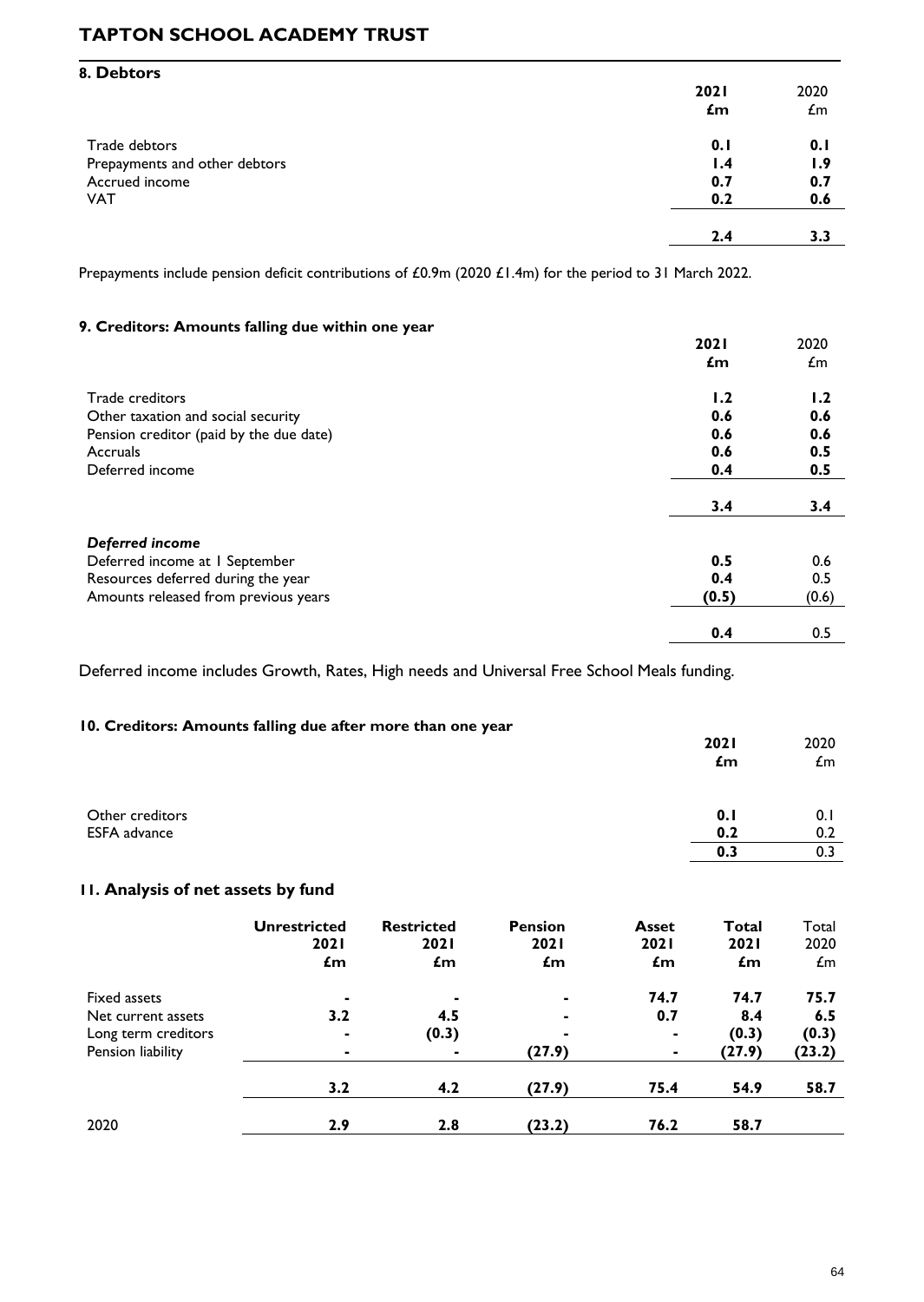#### **12. Statement of funds**

|                                        | I Sept<br>$\pounds$ m | <b>Income</b><br>£m | <b>Expenditure</b><br>£m | <b>Transfer</b><br>$\mathbf{f}$ m | Gain<br>£m               | 31 Aug<br>£m |
|----------------------------------------|-----------------------|---------------------|--------------------------|-----------------------------------|--------------------------|--------------|
| Undesignated                           | 1.8                   | 0.7                 | (0.4)                    | (1.0)                             |                          | 1.1          |
| Designated                             | $\mathsf{L}$          |                     |                          | 1.0                               |                          | 2.1          |
| <b>Total Unrestricted</b>              | 2.9                   | 0.7                 | (0.4)                    | $\blacksquare$                    |                          | 3.2          |
| <b>DfE and ESFA restricted</b>         |                       |                     |                          |                                   |                          |              |
| General annual grant                   | 2.5                   | 35.6                | (34.3)                   | (0.2)                             | $\blacksquare$           | 3.6          |
| Pupil premium                          |                       | 2.4                 | (2.3)                    |                                   |                          | 0.1          |
| Universal infant free school meals     |                       | 0.2                 | (0.2)                    |                                   |                          |              |
| Teachers pay grant                     |                       | 0.5                 | (0.5)                    |                                   |                          |              |
| Teachers' pension grant                |                       | 1.3                 | (1.3)                    |                                   |                          |              |
| PE & Sport grant                       | 0.1                   | 0.1                 | (0.2)                    |                                   |                          |              |
| Rates grant                            |                       | 0.2                 | (0.2)                    |                                   |                          |              |
| Covid costs                            |                       |                     | (0.1)                    | 0.1                               |                          |              |
| Covid Recovery                         |                       | 0.5                 | (0.3)                    |                                   | $\blacksquare$           | 0.2          |
| Covid free school meal funding         |                       | 0.1                 | (0.1)                    |                                   | $\blacksquare$           |              |
| Covid mentor & tutoring                |                       | 0.1                 | (0.1)                    |                                   |                          |              |
| Covid virus testing                    |                       | 0.1                 | (0.1)                    |                                   |                          |              |
| Covid summer school funding            |                       | 0.1                 |                          | (0.1)                             |                          |              |
| School funds                           | 0.1                   |                     |                          |                                   |                          | 0.1          |
| Other restricted                       | 0.1                   |                     |                          |                                   | $\overline{\phantom{0}}$ | 0.1          |
| Teaching school                        |                       | 0.1                 | (0.1)                    |                                   |                          |              |
| Local Authority - Early years          |                       | 0.9                 | (0.9)                    |                                   | $\blacksquare$           |              |
| Local Authority - SEN funding          |                       | 0.3                 | (0.2)                    |                                   | $\blacksquare$           | 0.1          |
| Local Authority other funding          |                       | 0.4                 | (0.4)                    |                                   |                          |              |
| Other charitable income - school meals |                       | 0.2                 | (0.2)                    |                                   |                          |              |
| Other charitable income                |                       | 0.2                 | (0.2)                    |                                   |                          |              |
|                                        | 2.8                   | 43.3                | (41.7)                   | (0.2)                             | $\overline{a}$           | 4.2          |
| Pension                                | (23.2)                |                     | (2.4)                    |                                   | (2.3)                    | (27.9)       |
| Asset                                  | 76.2                  | 1.0                 | (2.0)                    | 0.2                               |                          | 75.4         |
| <b>Total Restricted</b>                | 55.8                  | 44.3                | (46.1)                   |                                   | (2.3)                    | 51.7         |
| <b>Total</b>                           | 58.7                  | 45.0                | (46.5)                   |                                   | (2.3)                    | 54.9         |

- **Designated -** for school improvement & covid recovery. In 2021 we have designated £1m in relation to a sustainable & capital strategic fund.
- **General Annual Grant (GAG), DfE and Local Authority (LA) -** funding for existing students.
- **Pupil premium -** funding to support disadvantaged pupils and close the attainment gap.
- **Universal free school meals**  funding to support students with free school meals.
- **Teachers pay and pension –** funding towards pension and pay rises.
- **PE& Sport grant –** funding for sports and healthy schools.
- **Rates grant –** funding for rates.
- **Covid funds**  various covid funds for the additional costs during the pandemic and educational recovery of students.
- **Teaching School** Teaching School funding.
- **School funds**  money raised for specific purposes including school trips.
- **Early years –** funding for early years provision.
- **SEN funding –** funding for special educational needs.
- **School meal funding** income for school meals.
- Other other restricted funds.
- **Transfers -** investment of revenue funds in capital expenditure and the balance of Covid funds transferred to GAG where not recoverable.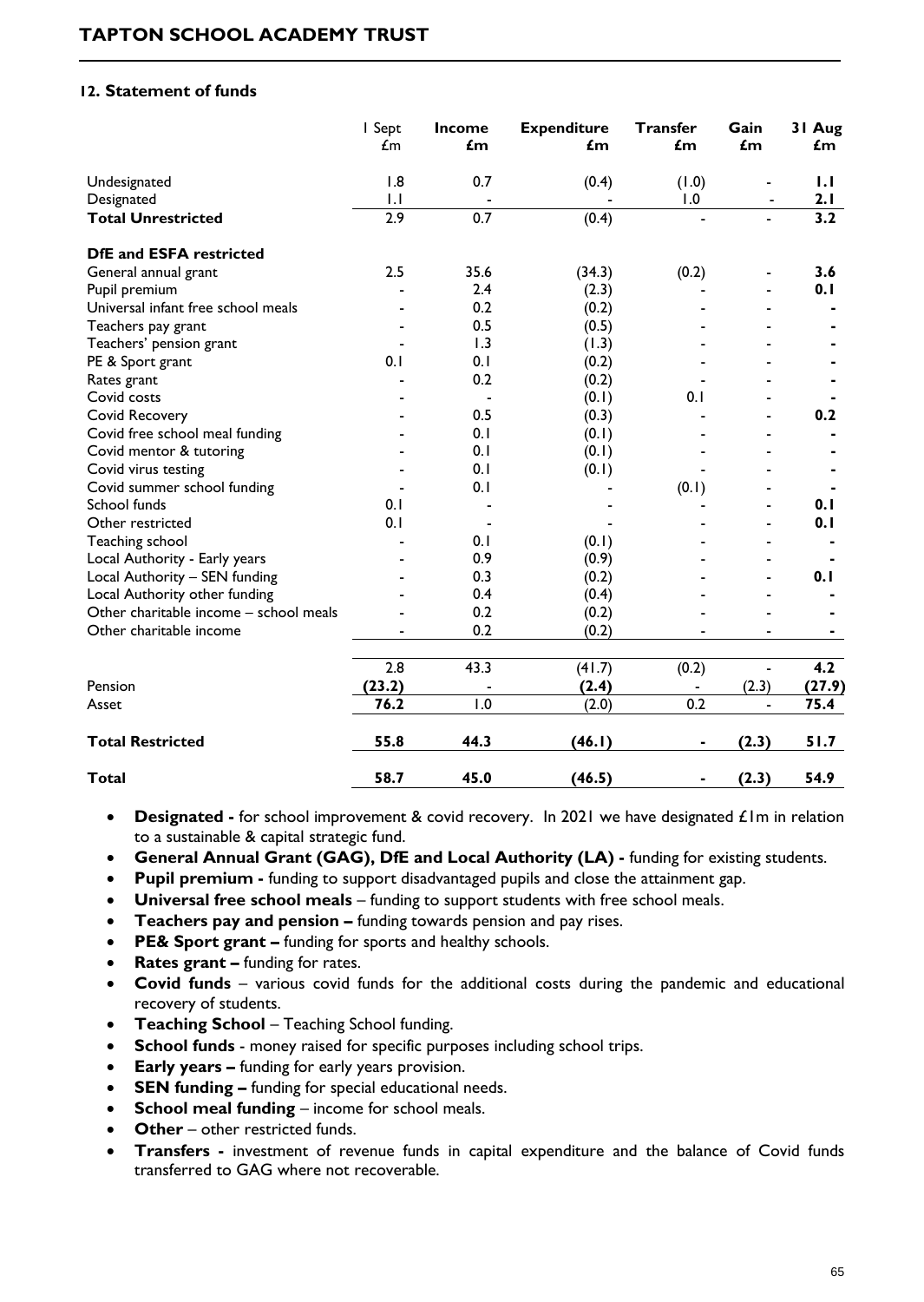| <b>Statement of funds by school</b> |        |                 |
|-------------------------------------|--------|-----------------|
|                                     | 2021   | 2020            |
|                                     | £m     | $\mathcal{L}$ m |
| <b>Bradfield</b>                    | 0.3    | (0.1)           |
| Chaucer                             | 0.7    | 0.3             |
| Forge Valley                        | 0.9    | 0.5             |
| Tapton                              | 1.7    | 1.3             |
| Hallam                              | 0.6    | 0.6             |
| Hillsborough                        | 0.6    | 0.5             |
| Meynell                             | 0.6    | 0.5             |
| Southey Green                       | 1.5    | 1.6             |
| Wisewood                            |        |                 |
| Trust                               | 0.5    | 0.5             |
|                                     | 7.4    | 5.7             |
| Fixed asset reserve                 | 75.4   | 76.2            |
| Pension reserve                     | (27.9) | (23.2)          |
|                                     | 54.9   | 58.7            |

Bradfield had negative reserves in 2020 due to the transfer of £0.2m liability for an ESFA advance. (note 9).

#### **13. Reconciliation of net movement in funds to net cash flow from operating activities**

|                                                                | 2021<br>£m | 2020<br>£m |
|----------------------------------------------------------------|------------|------------|
| Net funds for the year                                         | (1.5)      | 16.2       |
| <b>Adjustment for:</b>                                         |            |            |
| Depreciation charges                                           | 2.0        | 2.0        |
| Pension on transfer                                            |            | 1.7        |
| Fixed assets donated on conversion                             |            | (18.2)     |
| Increase in debtors                                            | 1.0        | (1.9)      |
| Increase in creditors                                          | 0.1        | 0.6        |
| Defined benefit pension scheme cost less contributions payable | 1.9        | (0.3)      |
| Defined benefit pension scheme finance cost                    | 0.4        | 0.4        |
| Net cash flow from operating activities                        | 3.9        | 0.5        |

#### **14. Related party transactions**

All related party transactions are in accordance with financial regulations.

A Lant (Key Management personnel) is a Director of Learn Sheffield.

J Dean, (Key Management personnel) is a Trustee of Sheffield Wednesday Community Fund.

J Crawshaw (Governor, Forge Valley School) is the Young Peoples Library Officer at Sheffield Library Service. C Eaton (Governor, Forge Valley School) is the Chair of governors at Shooters Grove Primary School.

|                   |             | <b>Shooters Grove</b> |                | <b>Sheffield Library</b><br><b>Service</b> |                | <b>SWFC</b>    |             | <b>Learn Sheffield</b> |  |
|-------------------|-------------|-----------------------|----------------|--------------------------------------------|----------------|----------------|-------------|------------------------|--|
|                   | <b>2021</b> | 2020                  | 2021           | 2020                                       | <b>2021</b>    | 2020           | <b>2021</b> | 2020                   |  |
|                   |             |                       |                |                                            |                |                |             | £                      |  |
| <b>Sales</b>      | 29,619      | 10,025                | $\blacksquare$ |                                            | $\blacksquare$ |                | 350         | 350                    |  |
| Purchases         |             | ۰                     |                | (13,938)                                   | (39,717)       | (10,000)       | (25, 012)   | (34, 126)              |  |
| Debtor/(creditor) | 9,104       | 4,963                 | $\blacksquare$ | ۰                                          |                | $\blacksquare$ | (2,907)     | (3,617)                |  |

Trustees did not receive any remuneration. During the year Trustees travel expenses were £164 (2020: £416).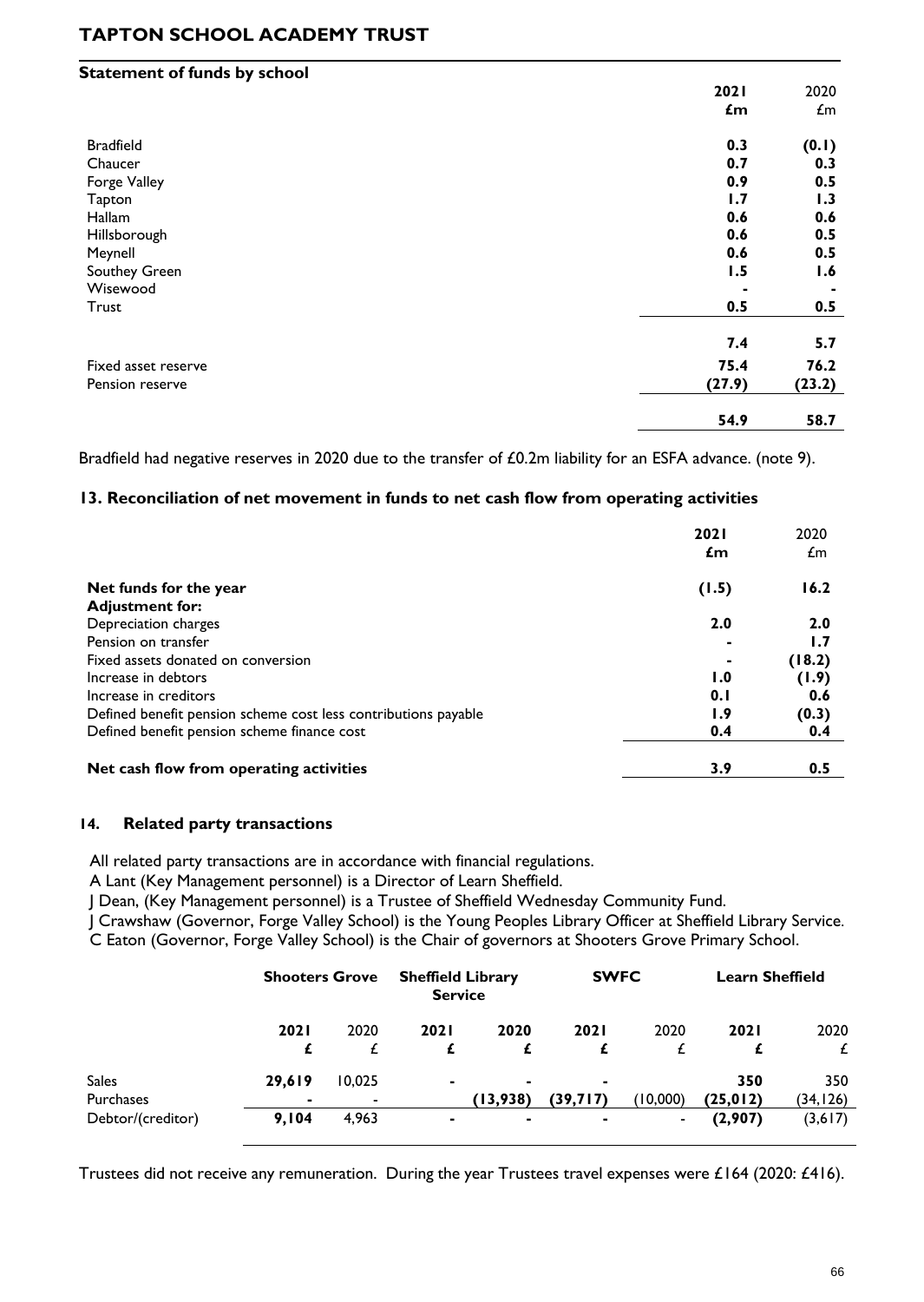#### **15. Commitments**

The Trust has no capital commitments (2020: Nil).

Tapton School building is subject to a PFI contract for facilities management costs, fixtures & fittings and energy costs. The annual commitment is  $\pounds$ 1.2m until 2026. The outstanding commitment is  $\pounds$ 6.2m (2020: £7.4m).

Bradfield School building is subject to a PFI contract with an annual commitment of £0.9m and an outstanding commitment of £14m (2020: £15m.)

#### **16. Operating lease commitments payable**

|                                        | 2021<br>£m | 2020<br>£m |
|----------------------------------------|------------|------------|
| Within I year<br>Between 1 and 5 years | 0.1<br>0.1 | 0.1<br>0.2 |
|                                        | 0.2        | 0.3        |

#### **17. Pension commitments and liability**

The Trust's employees belong to two principal pension schemes: The Teacher's Pension Scheme for England and Wales (TPS) for academic and related staff; and the Local Government Pension Scheme (LGPS) for non-teaching staff, which is managed by South Yorkshire Pension Fund.

There were £0.9m (2020 £1.4m) prepaid and £0.6m (2020: £0.6m) outstanding contributions at 31 August 2021. The Trust paid three years deficit contributions in advance during the year ended 31 August 2020 to achieve a 6% reduction in cost.

#### **Teachers' Pension Scheme**

TPS is a statutory, contributory, defined benefit scheme, governed by the Teachers' Pensions Regulations 2014. Membership is automatic although they are able to opt out. TPS is an unfunded scheme and member and employer contributions are credited to the Exchequer and pension benefits are paid by public funds provided by Parliament.

Not less than every four years the Government Actuary conducts a valuation to specify the level of contributions. The valuations are dependent on assumptions about the value of future costs, benefits and other factors. The latest actuarial valuation was as at 31 March 2016 (and published in 2019). A copy of the valuation is on the TPS website. The key elements are:

- Employer contribution 23.68% including a 0.08% employer administration charge.
- Total scheme liabilities of £218,100 million, notional assets of £196,100 million and a notional past service deficit of £22,000 million.
- Assumed return 2.4% in excess of prices and 2% in excess of earnings. Earnings growth 2.2%. Rate of return is 4.45%.

The next valuation is due from 1 April 2023.

#### **Local Government Pension Scheme**

The LGPS is a funded defined benefit scheme, with assets held in separate trustee-administered funds. The agreed contribution rates for future years are 12-17% for employers and 5.5% to 12.5% for employees. The latest actuarial valuation was as at 31 March 2019 and is available on the South Yorkshire Pension Authority website [https://www.sypensions.org.uk/Investments/Actuarial-Valuations.](https://www.sypensions.org.uk/Investments/Actuarial-Valuations) Parliament has agreed on 18 July 2013, at the request of the Secretary of State for Education, to a guarantee that, in the event of academy closure, outstanding Scheme liabilities would be met by the Department for Education.

Bradfield school joined the Trust in February 2020 and the pension obligation transferred into the Trust.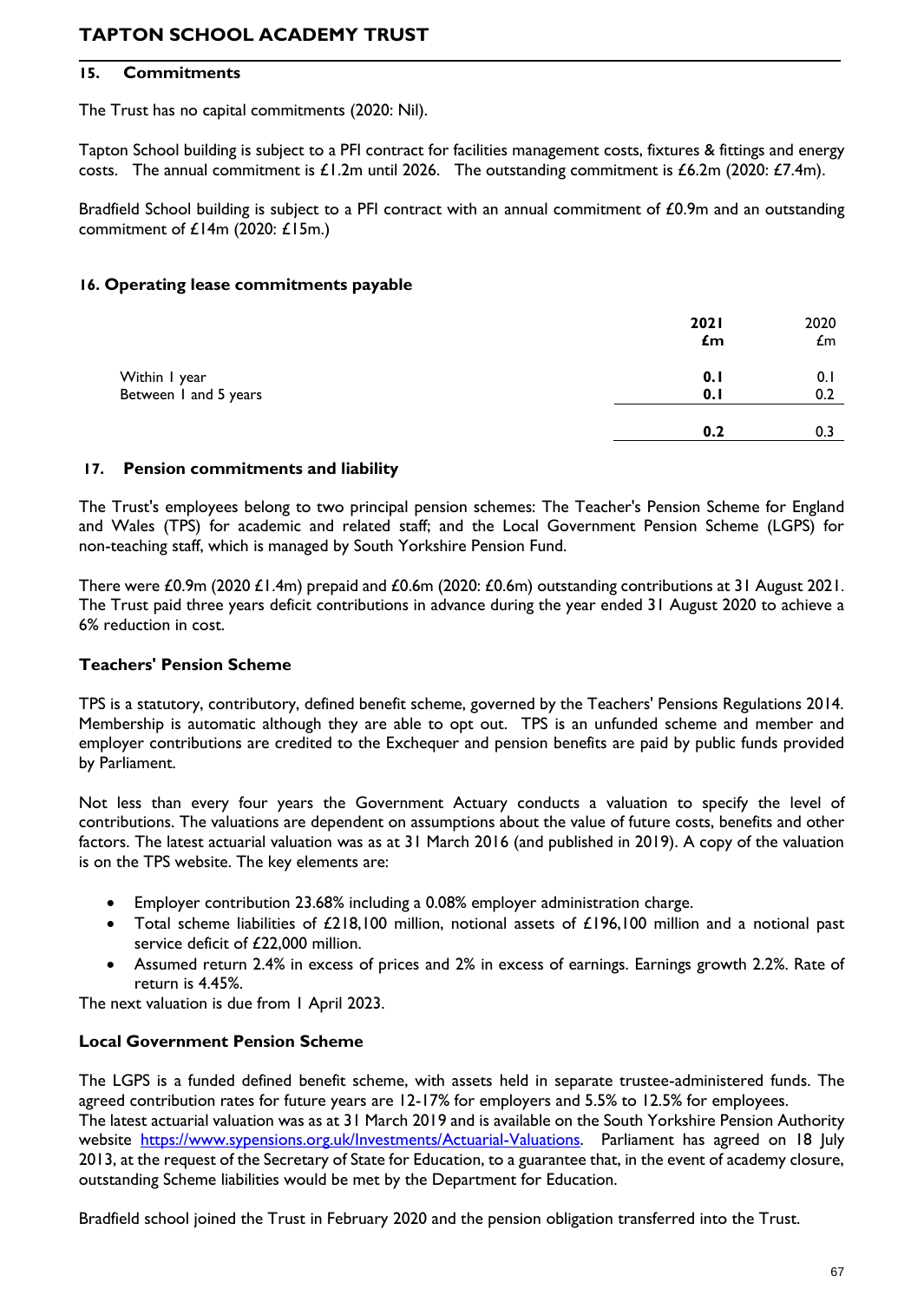### **Amounts recognised in the Statement of financial activities**

|                                                                  | <b>2021</b><br>£m | 2020<br>$\mathbf{f}$ m |
|------------------------------------------------------------------|-------------------|------------------------|
| Current service cost                                             | (3.2)             | (2.7)                  |
| Transfer in of Bradfield                                         |                   | (1.7)                  |
| Past service cost                                                |                   |                        |
| Net interest cost                                                | (0.5)             | (0.4)                  |
|                                                                  | (3.7)             | (4.8)                  |
| <b>Employer Contributions</b>                                    | 1.3               | 3. I                   |
| Actuarial (loss)/ gain                                           | (2.3)             | 0.1                    |
|                                                                  | (4.7)             | 1.6                    |
| Pension liability I September                                    | (23.2)            | (21.6)                 |
| Pension liability 31 August                                      | (27.9)            | (23.2)                 |
| Share of the market value of LGPS assets                         |                   |                        |
|                                                                  | 2021              | 2020                   |
|                                                                  | £m                | $\mathbf{f}$ m         |
| Equities                                                         | 11.8              | 9.2                    |
| Government bonds                                                 | 3.4               | 2.8                    |
| Corporate bonds                                                  | 1.8               | 1.7                    |
| Property                                                         | 2.1               | 1.6                    |
| Cash & liquidity                                                 | 0.2               | 0.7                    |
| Other                                                            | 5.1               | 3.3                    |
|                                                                  | 24.4              | 19.3                   |
| Movements in the present value of the defined benefit obligation |                   |                        |
|                                                                  | 2021              | 2020                   |
|                                                                  | $\mathbf{f}$ m    | $\pounds$ m            |
| At I September                                                   | (42.5)            | (36.3)                 |
| Current service cost                                             | (3.2)             | (2.7)                  |
| <b>Transfer of Bradfield</b>                                     |                   | (3.5)                  |
| Interest cost                                                    | (0.8)             | (0.7)                  |
| Contributions by employees                                       | (0.5)             | (0.4)                  |
| Actuarial (loss) / gains                                         | (5.6)             | 0.8                    |
| Benefits paid                                                    | 0.3               | 0.3                    |
|                                                                  | (52.3)            | (42.5)                 |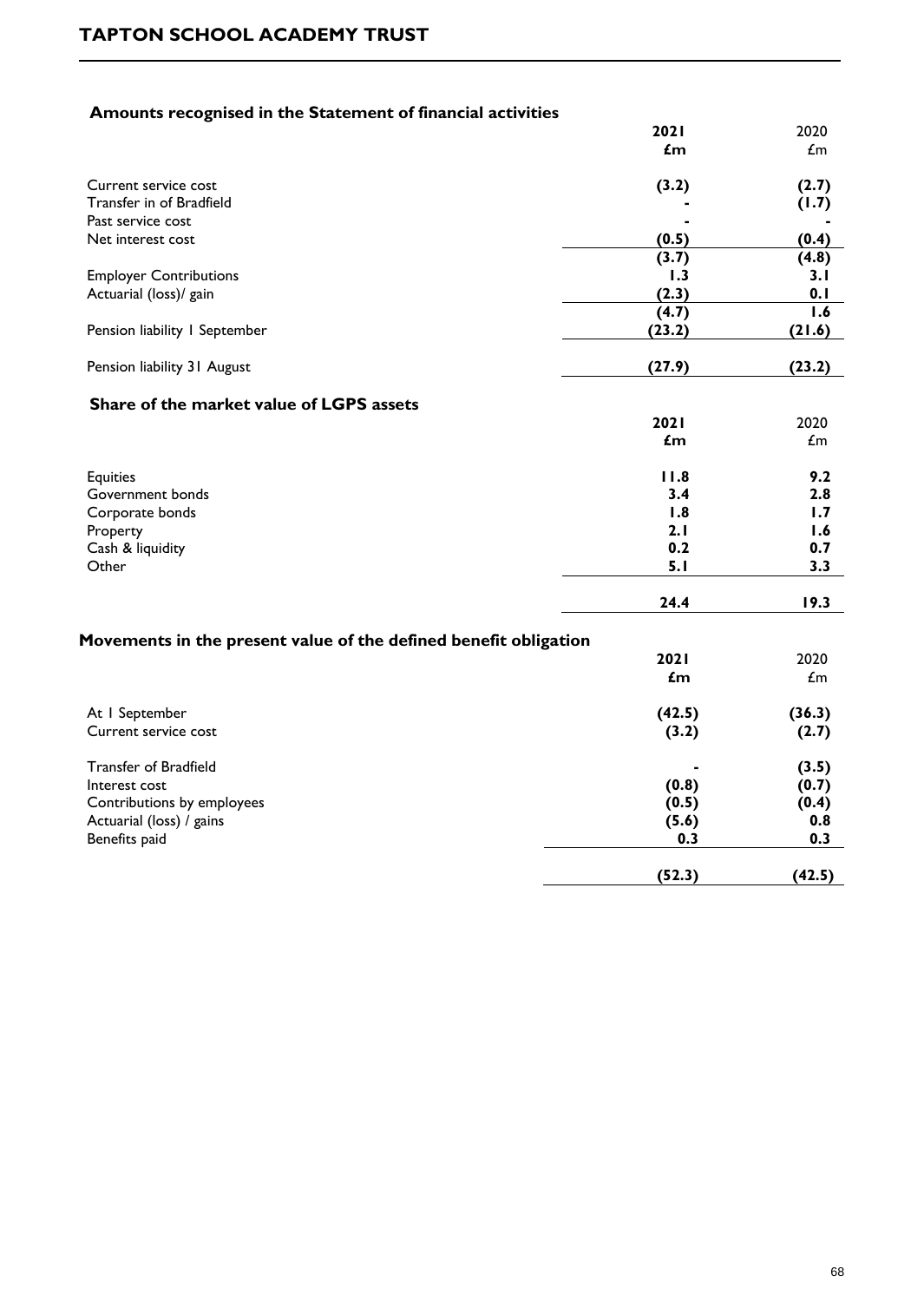#### **Movements in the fair value of the share of scheme assets:**

| At I September                                                                                            | 19.3                | 14.7                |
|-----------------------------------------------------------------------------------------------------------|---------------------|---------------------|
| <b>Transfer of Bradfield</b><br>Return on plan assets (excluding net interest)<br>Actuarial (loss)/ gains | 0.4<br>3.2          | 1.8<br>0.3<br>(0.7) |
| Contributions by employer<br>Contributions by employees<br>Benefits paid                                  | 1.3<br>0.5<br>(0.3) | 3.1<br>0.4<br>(0.3) |
|                                                                                                           | 24.4                | 19.3                |
| <b>Pension liability 31 August</b>                                                                        | (27.9)              | (23.2)              |

The actual return on scheme assets was  $£3.6$  m (2020 - £nil).

### **Principle actuarial assumptions**

### **Sensitivity Analysis:**

| 501131017107 Analysis.                   | <b>2021</b><br>£m | 2020<br>£m |
|------------------------------------------|-------------------|------------|
| Discount rate +0.1%                      | (1.1)             | (0.9)      |
| Discount rate -0.1%                      | 1.2               | 0.9        |
| Mortality assumption $-1$ -year increase | 1.6               | 1.2        |
| Mortality assumption - I-year decrease   | (1.6)             | (1.2)      |
| CPI rate $+0.1\%$                        | 1.2               | 0.6        |
| CPI rate $-0.1%$                         | (1.1)             | (0.9)      |

|                                                      |                | 2021 | 2020 |
|------------------------------------------------------|----------------|------|------|
|                                                      |                | %    | %    |
| Discount rate for scheme liabilities                 |                | 1.7  | 1.8  |
| Rate of increase in salaries                         |                | 4.0  | 3.5  |
| Rate of increase for pensions in payment / inflation |                | 2.9  | 2.4  |
| Inflation assumption (CPI)                           |                | 2.8  | 2.3  |
| Retiring today<br>Male                               |                | 22.5 | 22.4 |
|                                                      | <b>Females</b> | 25.3 | 25.2 |
| Retiring in 20 years Male                            |                | 24.0 | 23.9 |
| <b>Females</b>                                       |                | 27.2 | 27.1 |